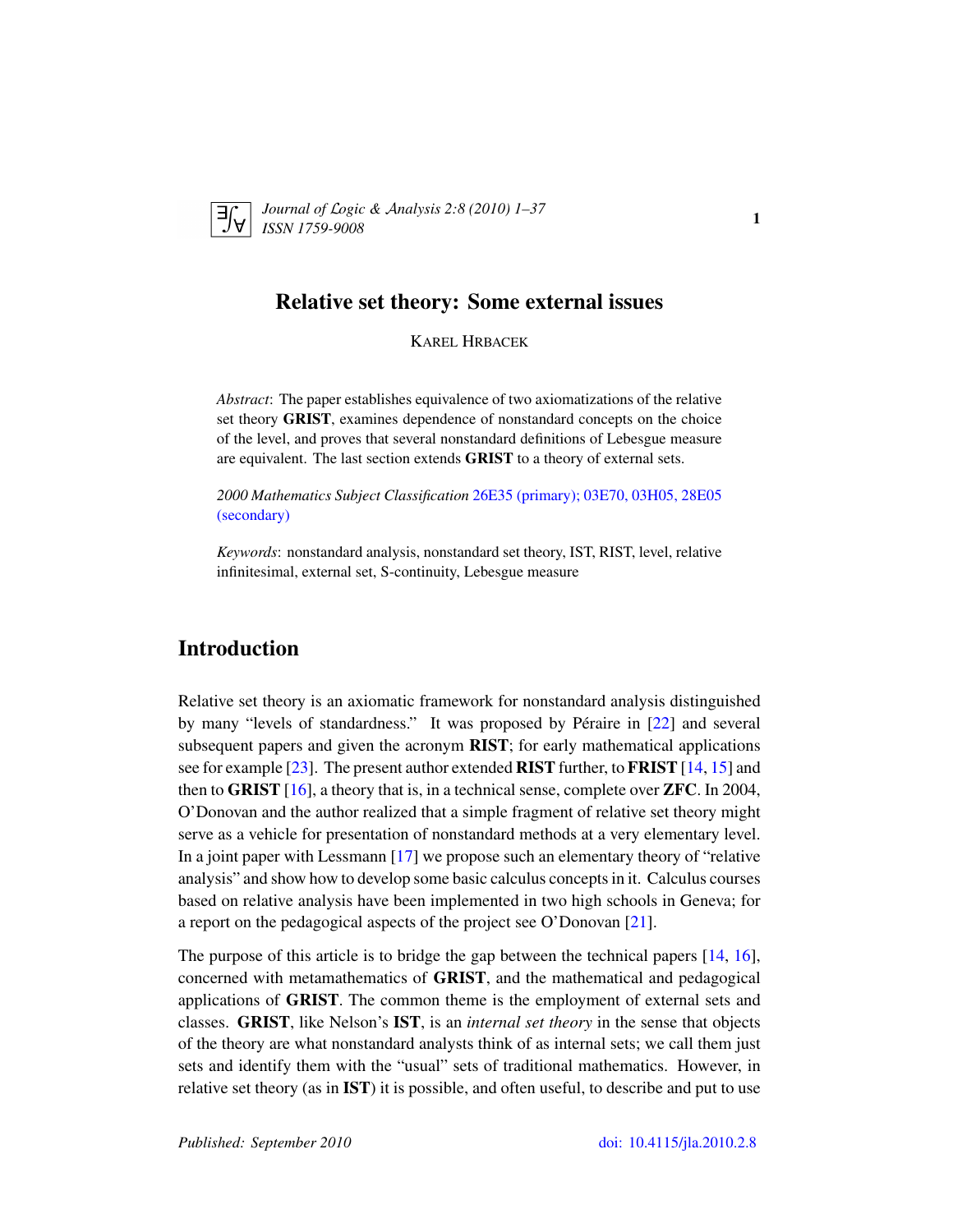also collections that are not internal. In the attempts to present a fragment of GRIST as simply as possible it was found that an axiomatization in terms of certain external classes ("levels of standardness") is more intuitive. Section [1](#page-1-0) of this paper states the axioms of **GRIST** both in the original  $\in$ - $\Box$ -language and in the language of levels, and provides a translation between the two. Thus it formally establishes the consistency of the elementary system employed in [\[17\]](#page-36-4).

External concepts, such as infinitesimals, S-continuity, S-integrability and many others, are the tool characteristic of every version of nonstandard analysis. In relative set theory with its many "levels of standardness," such concepts are always relative to some level. In Section [2](#page-13-0) we showcase the techniques available in GRIST for the study of dependence of external concepts on the choice of level. We focus on S-continuity and prove that, for a fixed function, it can change only finitely many times as the level varies.

Another feature of GRIST which is not present in the usual treatments of nonstandard analysis is the possibility to define concepts in ways that involve quantification over levels. One example is the notion of superfine partition, suggested by the problem of integrating an arbitrary derivative. In the Appendix to Section [3](#page-19-0) we show that superfine partitions in the strong sense do not exist. But there is a weaker sense of relative standardness, proposed by Benninghofen and Richter [\[6\]](#page-35-1) and Gordon [\[9,](#page-35-2) [10\]](#page-35-3), which can be used to define superfine partitions and develop a theory of integration. As the focus of this paper is on the methods of relative set theory, we show in Section [3](#page-19-0) only that the usual definition of Lebesgue measure is equivalent to two definitions using superfine partitions, and also to one based on the well-known Loeb measure approach; a more systematic development of integration in GRIST can be found in [\[18\]](#page-36-6).

In order to enable construction of Loeb measures and many other important nonstandard concepts, GRIST has to be extended to a substantial formal theory of external sets. In Section [4](#page-28-0) we propose such a theory, in four stages of increasing power, and prove its relative consistency with ZFC. The paper concludes with a discussion of why a more comprehensive theory would be desirable.

### <span id="page-1-0"></span>1 Levels

This section establishes mutual interpretability of two formulations of relative set theory. Our treatment of logic follows Enderton [\[8\]](#page-35-4).

In Péraire  $[22]$  $[22]$  and the author's  $[14, 15, 16]$  $[14, 15, 16]$  $[14, 15, 16]$  $[14, 15, 16]$  $[14, 15, 16]$ , relative set theory is formulated as a first-order theory in the language with equality and two binary predicate symbols,  $\in$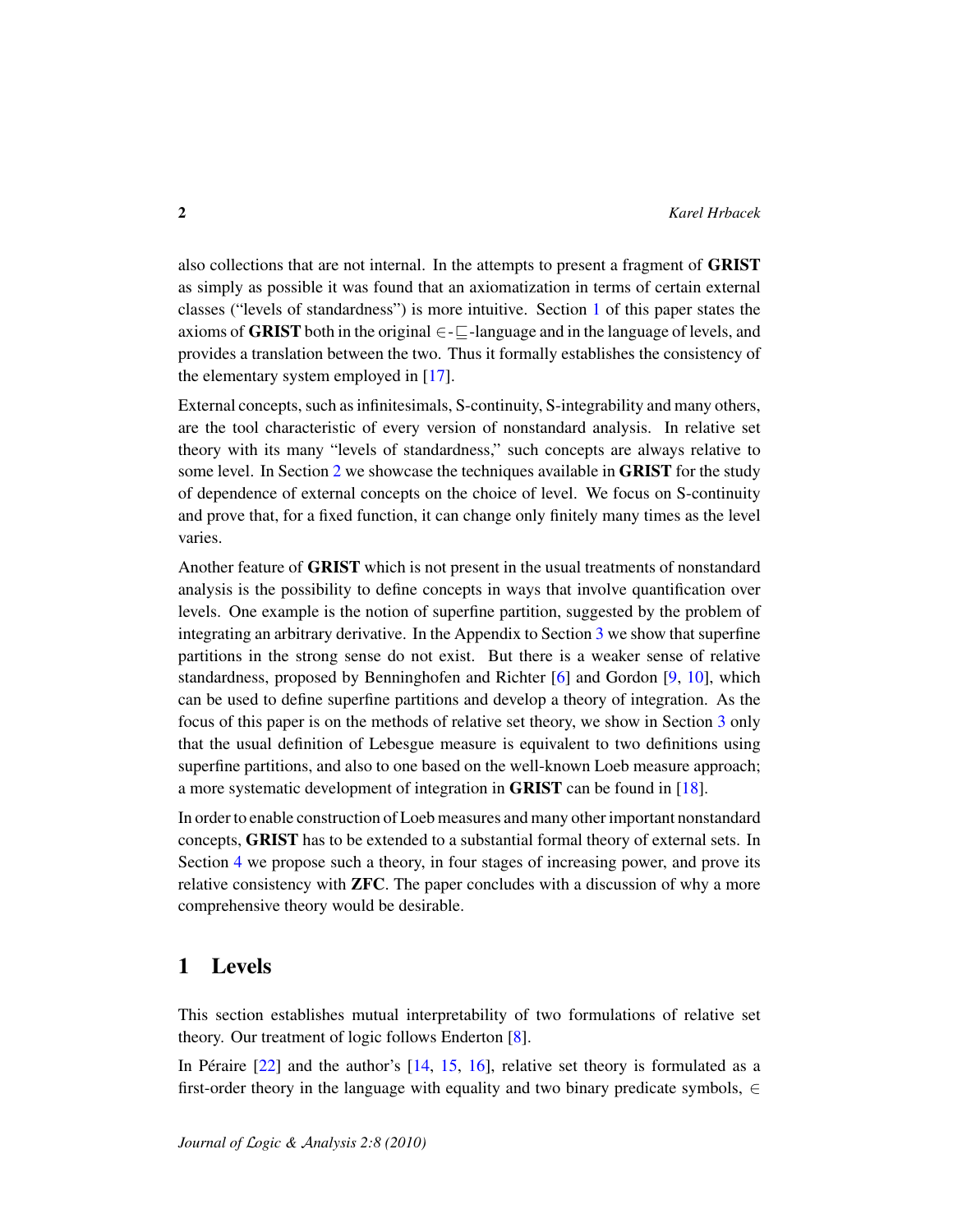and  $\sqsubseteq$  (also denoted st).  $x \sqsubset y$  is shorthand for  $(x \sqsubseteq y \land \neg y \sqsubseteq x)$  and  $x \sqcup y$  for  $(x \sqsubseteq y \land y \sqsubseteq x)$ .

If  $\mathcal{P}(x_1, \ldots, x_k)$  is a formula (with all its free variables among  $x_1, \ldots, x_k$ ) and *u* is a variable, the formula  $\mathcal{P}^{u}(x_1, \ldots, x_k)$  is obtained by replacing each occurence of  $\subseteq$  by  $\sqsubseteq_u$ , defined by

 $x \sqsubseteq_u y$  if and only if  $(x \sqsubseteq y \lor x \sqsubseteq u)$ .

Below, we state the axioms of **GRIST** as given in [\[16\]](#page-36-3). 0 is the empty set and  $\mathcal{P}^{\text{fin}}A$ is the set of all finite subsets of *A*.

GRIST includes the axioms of ZFC and the following additional axioms.

#### (R) Relativization

*The conjunction of:*

(i)  $(\forall u)(0 \sqsubseteq u \land u \sqsubseteq u);$ (ii)  $(\forall u, v, w)((v \sqsubseteq u \land w \sqsubseteq v) \rightarrow w \sqsubseteq u);$ (iii)  $(\forall u, v)(u \sqsubseteq v \lor v \sqsubseteq u);$  $(iv)$   $(\forall u)(\exists v)(u \sqsubset v);$  $(v)$   $(\forall u, v)(u \sqsubset v \rightarrow (\exists w)(u \sqsubset w \sqsubset v)).$ 

### (T) Transfer

*For all*  $u \sqsubseteq v$  *and all*  $x_1, \ldots, x_k \sqsubseteq u$ ,

$$
\boldsymbol{\mathcal{P}}^{u}(x_1,\ldots,x_k)\leftrightarrow \boldsymbol{\mathcal{P}}^{v}(x_1,\ldots,x_k).
$$

#### (S) Standardization

*For all u*  $\Box$  0 *and all*  $A, x_1, \ldots, x_k$ , *there exist*  $v \Box u$  *and*  $B \subseteq v$  *such that, for every w with*  $v \sqsubseteq w \sqsubseteq u$ ,

$$
(\forall y \sqsubseteq w)(y \in B \leftrightarrow y \in A \ \land \ \mathcal{P}^w(y, x_1, \ldots, x_k)).
$$

#### (I) Idealization

*For all*  $A \sqsubset v$  *and all*  $x_1, \ldots, x_k$ ,

$$
(\forall a \in \mathcal{P}^{\text{fin}}A)[a \sqsubset v \rightarrow (\exists y)(\forall x \in a) \mathcal{P}^{\nu}(x, y, x_1, \dots, x_k)]
$$

$$
\leftrightarrow (\exists y)(\forall x \in A) [x \sqsubset v \rightarrow \mathcal{P}^{\nu}(x, y, x_1, \dots, x_k)].
$$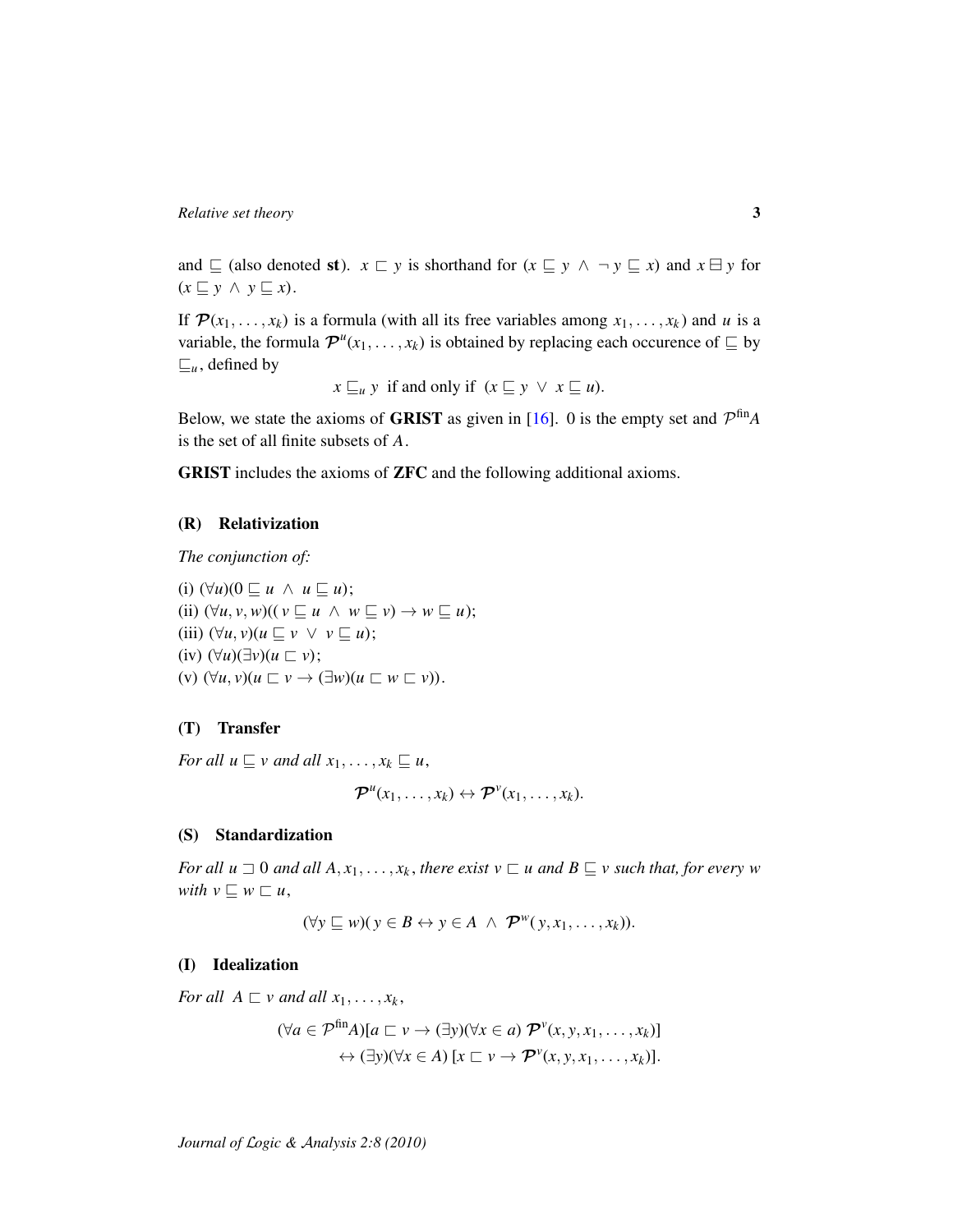#### (G) Granularity

*For all*  $x_1, \ldots, x_k$ *, if*  $(\exists u)\mathcal{P}^u(x_1, \ldots, x_k)$ *, then* 

$$
(\exists u)[\mathcal{P}^{u}(x_1,\ldots,x_k) \ \wedge \ (\forall v)(v \sqsubset u \rightarrow \neg \ \mathcal{P}^{v}(x_1,\ldots,x_k))].
$$

As a vehicle for elementary presentations of nonstandard methods, and the first step towards enriching it by external objects, it is convenient to formulate relative set theory as a second-order theory, or, equivalently [\[8\]](#page-35-4), a first-order theory in a two-sorted language. In this formulation (see [\[17\]](#page-36-4)), there are individual variables, intended to range over sets, and 1-place predicate variables (class variables) denoted by  $V_1, V_2, \ldots, U, V, W, \ldots$ intended to range over certain proper classes called levels. Equality, both between individual variables and between class variables, is denoted by  $=$ . We write  $x \in V$ [read: *x* appears at level V] instead of V*x*. U  $\subseteq$  V [read: "U is coarser than V," or "V is finer than U"] is shorthand for  $(\forall x)(x \in U \rightarrow x \in V)$ , and  $U \subset V$  for  $(U \subseteq V \wedge \neg V \subseteq U).$ 

We say that a formula  $\mathcal{P}(x_1, \ldots, x_k, V, V_1, \ldots, V_n)$  is a V-formula [or: a formula about V] if all quantifiers over levels are of the form ( $\forall U \supseteq V$ ) or ( $\exists U \supseteq V$ ), and we indicate it by a semicolon thus:  $\mathcal{P}(x_1, \ldots, x_k; \mathbf{V}, \mathbf{V}_1, \ldots, \mathbf{V}_n)$ .

The axioms of **GRIST** in this language are given below; the superscript  $\heartsuit$  is used to distinguish them from their first-order counterparts.  $P$  is an arbitrary V-formula, with at most one free variable over levels.

 $GRIST^{\heartsuit}$  postulates ZFC and

### $(R^{\heartsuit})$  Relativization

*The conjunction of:*

(o)  $(\forall U, V)[(\forall x)(x \in U \leftrightarrow x \in V) \rightarrow U = V];$ (i)  $(\forall x)(\exists V)[x \in V \land (\forall U)(x \in U \rightarrow V \subseteq U)];$ (ii)  $(\forall V)[0 \in V \land (\exists x \in V)(\forall U)(x \in U \rightarrow V \subseteq U)$ ]; (iii)  $(\forall U, V)(U \subseteq V \lor V \subseteq U);$ (iv)  $(∀U)(∃V)(U ⊂ V);$ (v)  $(\forall U, V)(U \subset V \rightarrow (\exists W)(U \subset W \subset V)).$ 

### $(T^{\heartsuit})$  Transfer (*or* Stability)

*For all*  $U \subseteq V$  *and all*  $x_1, \ldots, x_k \in U$ ,

 $\mathcal{P}(x_1, \ldots, x_k; \mathbf{U}) \leftrightarrow \mathcal{P}(x_1, \ldots, x_k; \mathbf{V}).$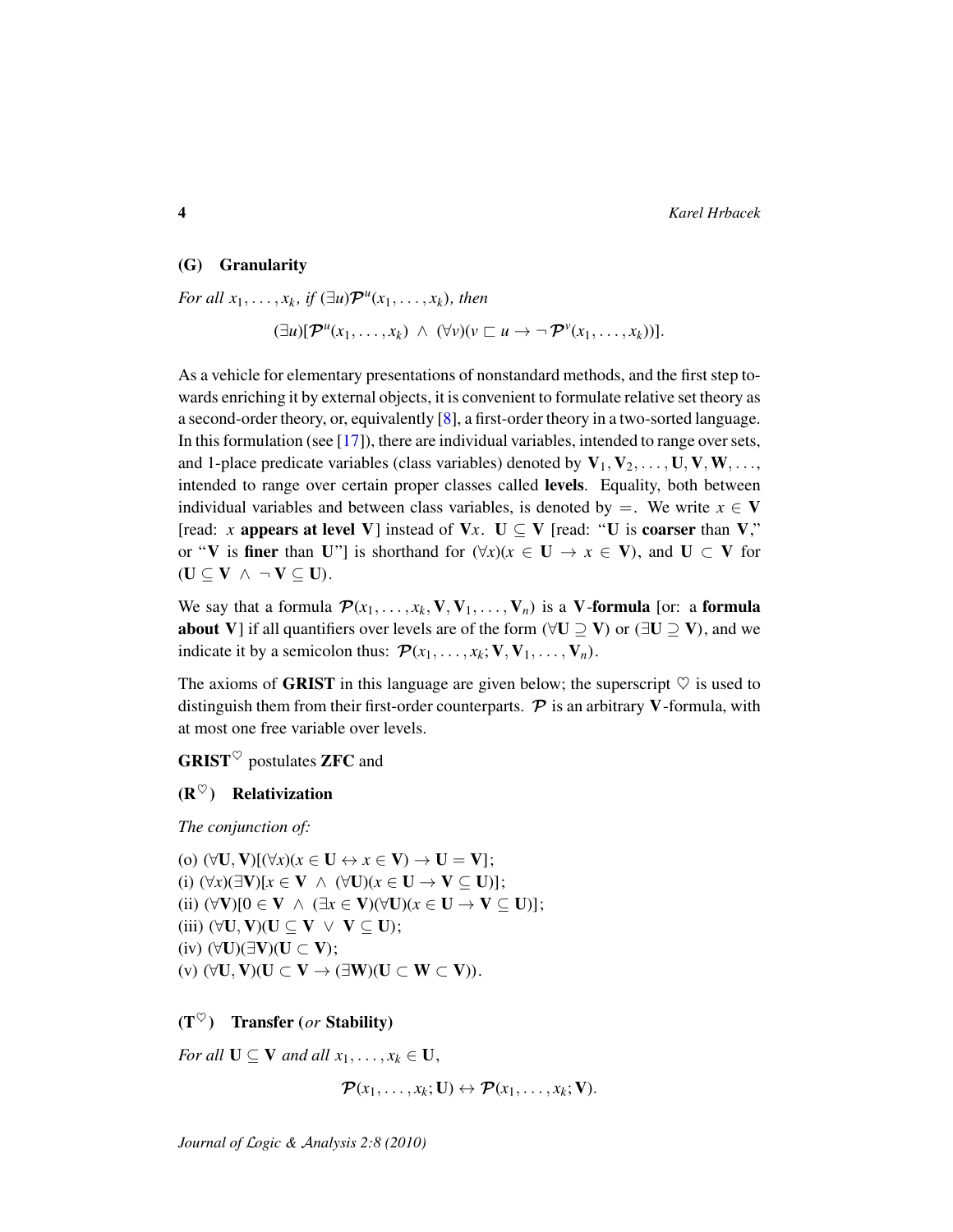### $(S^{\heartsuit})$  Standardization

*For all* **U** *and all*  $A, x_1, \ldots, x_k$ , *either* ( $\forall$ **V**)(**U**  $\subseteq$ **V**) *or there exist* **V**  $\subset$  **U** *and*  $B \in$ **V** *such that, for every* **W** *with*  $V \subseteq W \subset U$ *,* 

 $(\forall y \in \mathbf{W})(y \in B \leftrightarrow y \in A \land \mathcal{P}(y, x_1, \dots, x_k; \mathbf{W}))$ .

# $(I^{\heartsuit})$  Idealization

*For all*  $\mathbf{U}, \mathbf{V}, A$  *such that*  $A \in \mathbf{U} \subset \mathbf{V}$ *, and all*  $x_1, \ldots, x_k$ *,*  $(\forall a \in \mathcal{P}^{\text{fin}}A)(\forall \mathbf{W} \subset \mathbf{V})$  [ $a \in \mathbf{W} \rightarrow (\exists y)(\forall x \in a)\mathcal{P}(x, y, x_1, \dots, x_k; \mathbf{V})$ ] ↔  $(\exists y)(\forall x \in A)(\forall \mathbf{W} \subset \mathbf{V})[x \in \mathbf{W} \rightarrow \mathcal{P}(x, y, x_1, \dots, x_k; \mathbf{V})].$ 

# $(G^{\heartsuit})$  Granularity

*For all*  $x_1, \ldots, x_k$ *, if*  $(\exists \mathbf{U}) \mathcal{P}(x_1, \ldots, x_k; \mathbf{U})$ *, then*  $(\exists U)[\mathcal{P}(x_1,\ldots,x_k;U) \wedge (\forall V)(V \subset U \rightarrow \neg \mathcal{P}(x_1,\ldots,x_k;V))].$ 

At the semantic level, every structure  $\mathfrak{M}$  for the first-order language can be made into a general pre-structure  $\mathfrak N$  for the second-order language [\[8,](#page-35-4) §4.4], by letting predicate variables V range over subsets of  $|\mathfrak{M}|$  of the form  $\{x \in |\mathfrak{M}| : x \sqsubseteq \mathfrak{M} \}$ , where  $a \in |\mathfrak{M}|$  (and dropping  $\sqsubseteq^{\mathfrak{M}}$ ). Conversely, every general pre-structure  $\mathfrak{N}$  for the second-order language can be made into a structure  $\mathfrak{M}$  for the first-order language via defining  $\subseteq^{\mathfrak{M}}$  by:  $a \sqsubseteq^{\mathfrak{M}} b$  if and only if  $\mathfrak{N} \models (\forall \mathbf{V})(b \in \mathbf{V} \rightarrow a \in \mathbf{V})$  (and droppping the levels). Moreover,  $\mathfrak{M} \models$  **GRIST** if and only if  $\mathfrak{N} \models$  **GRIST**<sup> $\heartsuit$ </sup>. In the following we obtain stronger syntactic results that give an algorithm for translating statements from one language into the other in such a way that theorems get translated into theorems.

To facilitate the translations, we partition the variables of GRIST and the individual variables of **GRIST**<sup> $\heartsuit$ </sup> into two infinite classes and use  $x_1, x_2, \ldots, x, y, z, a, A, \ldots$  for variables of the first kind and  $v_1, v_2, \ldots, u, v, w, \ldots$  for the second kind. We fix a oneone correspondence  $v \mapsto V$  between the **GRIST** variables of the second kind and the class variables of **GRIST**<sup> $\heartsuit$ </sup>. A **GRIST** formula  $\mathcal{P}(x_1, \ldots, x_k, v_1, \ldots, v_n)$  is **suitable** if the variables of the second kind do not occur in the scope of  $\in$  or  $=$ . Formally:  $x_i = x_j, x_i \in x_j, x_i \sqsubseteq x_j, x_i \sqsubseteq v_j, v_i \sqsubseteq x_j, v_i \sqsubseteq v_j$  are suitable, and applications of logical connectives and quantifiers to suitable formulas yield suitable formulas. A **GRIST**<sup> $\heartsuit$ </sup> formula  $\mathcal{Q}(x_1, \ldots, x_k, V_1, \ldots, V_n)$  is **suitable** if no individual variables of the second kind occur in it.

We define a syntactic translation  $\Gamma$  of the suitable formulas of GRIST language into the language of GRIST<sup> $\heartsuit$ </sup>, and a syntactic translation  $\Delta$  in reverse direction. We use  $\dot{=}$  for metamathematical identity, and  $\ulcorner$ ,  $\urcorner$  as metaparentheses.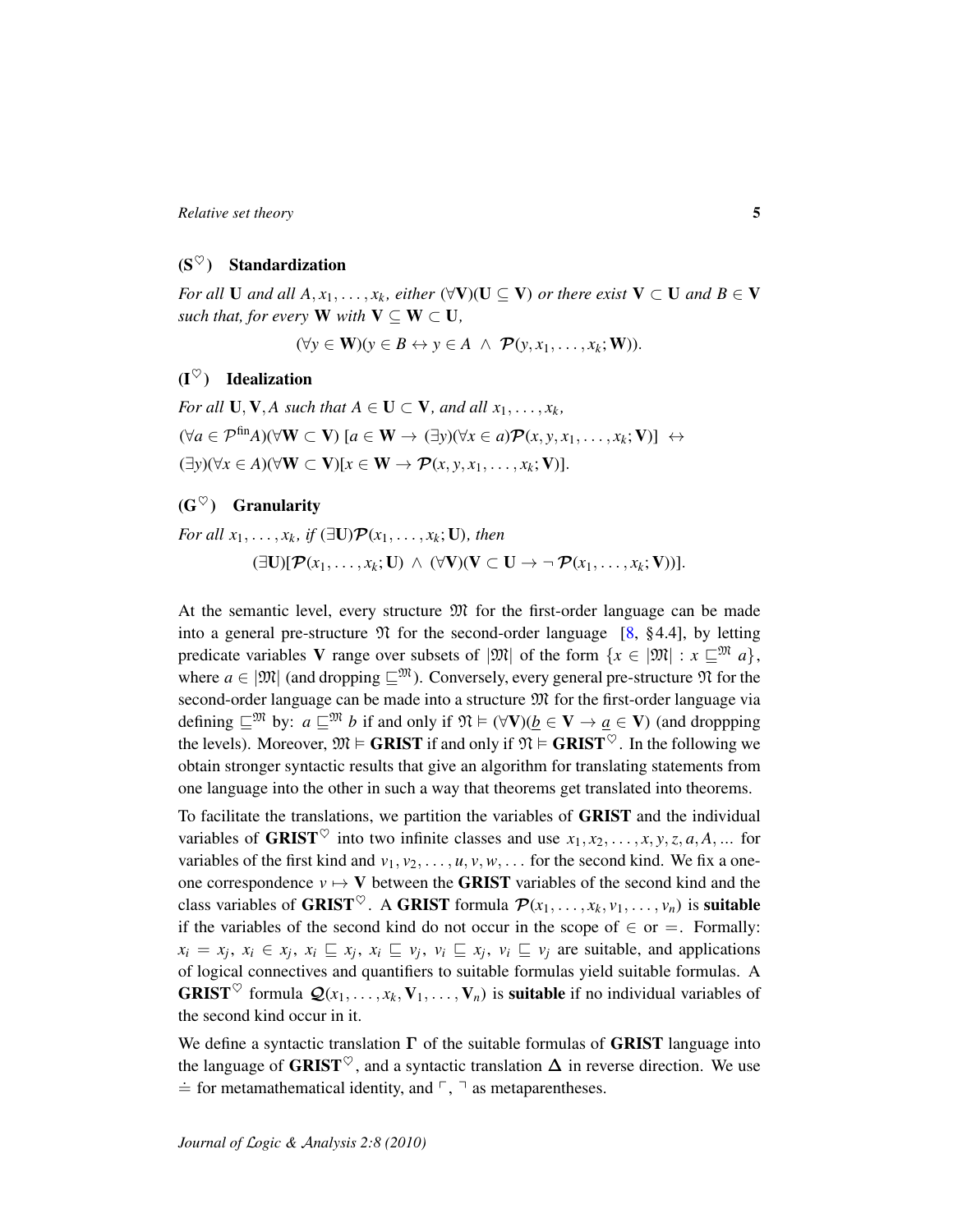Definition 1.1

 $\Gamma^{\sqcap} x = y^{\sqcap} \doteq x = y$  $\dot{=} x = y$   $\Delta^{\neg} x = y^{\neg} \dot{=} x = y$  $\Gamma \ulcorner x \in y \urcorner \doteq x \in y$  $\Rightarrow x \in y$   $\Delta \Gamma x \in y^{\square} \Rightarrow x \in y$  $\Gamma \ulcorner x \sqsubseteq v \urcorner \doteq x \in V$  $\Rightarrow x \in V$   $\Delta \ulcorner x \in V \urcorner \Rightarrow x \sqsubseteq v$  $\mathbf{\Gamma} \ulcorner x \sqsubseteq y \urcorner \doteq (\forall \mathbf{V})(y \in \mathbf{V} \rightarrow x \in \mathbf{V})$  $\mathbf{\Gamma} \ulcorner u \sqsubseteq v \urcorner \doteq \mathbf{U} \subseteq \mathbf{V}$  $\mathbf{\Gamma} \ulcorner v \sqsubseteq x \urcorner \doteq (\forall \mathbf{U})(x \in \mathbf{U} \rightarrow \mathbf{V} \subseteq \mathbf{U})$  $\Delta \cap U = V^{\dagger} \doteq u \boxminus v$  $\Gamma \cap \mathcal{P} \rightrightarrows \neg \Gamma \ulcorner \mathcal{P} \urcorner$   $\Delta \ulcorner \neg \mathcal{Q} \urcorner$  $\Delta^{\vdash} \neg \mathcal{Q}^{\vdash} = \neg \Delta^{\vdash} \mathcal{Q}^{\vdash}$  $\Gamma \ulcorner \mathcal{P}_1 \to \mathcal{P}_2 \urcorner \doteq (\Gamma \ulcorner \mathcal{P}_1 \urcorner \to \Gamma \ulcorner \mathcal{P}_2 \urcorner) \qquad \Delta \ulcorner \mathcal{Q}_1 \to \mathcal{Q}_2 \urcorner \doteq (\Delta \ulcorner \mathcal{Q}_1 \urcorner \to \Delta \ulcorner \mathcal{Q}_2 \urcorner)$  $\Gamma \ulcorner (\forall x) \mathcal{P} \urcorner \doteq (\forall x) \Gamma \ulcorner \mathcal{P} \urcorner$   $\Delta \ulcorner (\forall x) \mathcal{Q} \urcorner$  $\Delta \Gamma(\forall x)$ Ω<sup>¬</sup> $\doteq$  ( $\forall x$ ) $\Delta \Gamma$  Ω<sup>¬</sup>  $\Gamma^{\sqcap}(\forall v)\mathcal{P}^{\sqcap} \doteq (\forall V)\Gamma^{\sqcap}\mathcal{P}^{\sqcap}$   $\Delta^{\sqcap}(\forall V)\mathcal{Q}^{\sqcap}$  $\Delta \Gamma(\forall V) \mathcal{Q}^{\neg} \doteq (\forall v) \Delta \Gamma \mathcal{Q}^{\neg}$ 

Let  $\mathbf{R}_{\flat}$  denote the conjunction of **R** (i) and (ii), and  $\mathbf{R}_{\flat}^{\heartsuit}$  $\int_{b}^{\heartsuit}$  the conjunction of  $\mathbf{R}^{\heartsuit}(0)$ , (i) and (ii).

<span id="page-5-0"></span>**Proposition 1.2**  $\mathbf{R}_{\flat} \vdash (\Delta \ulcorner \mathbf{\Gamma} \ulcorner \mathcal{P} \urcorner \urcorner \leftrightarrow \mathcal{P})$  and  $\mathbf{R}_{\flat}^{\heartsuit}$  $\begin{array}{c} \heartsuit \ \heartsuit \ \heartsuit \end{array} \vdash (\mathbf{\Gamma} \ulcorner \Delta \ulcorner \mathcal{Q} \urcorner \urcorner \leftrightarrow \mathcal{Q}),$ for all suitable  $P$  and  $Q$  (of the appropriate languages).

**Proof** By induction on the complexity of formulas. We verify the cases that are not entirely trivial.

 $\Delta \Gamma \Gamma^{\top} x \subseteq y^{\top \top} \doteq \Delta^{\top} (\forall \mathbf{V})(y \in \mathbf{V} \rightarrow x \in \mathbf{V})^{\top} \doteq (\forall v)(y \subseteq v \rightarrow x \subseteq v)$ . The last formula implies  $y \subseteq y \rightarrow x \subseteq y$ , and then  $x \subseteq y$ , using **R**(i); the converse direction follows from  $\mathbf{R}$ (ii).

 $\Delta^{\Box}\Gamma^{\Box}u \sqsubseteq v^{\Box \Box} \doteq \Delta^{\Box}U \subseteq V^{\Box} \doteq \Delta^{\Box}(\forall x)(x \in U \rightarrow x \in V)^{\Box} \doteq (\forall x)(x \sqsubseteq u \rightarrow x \sqsubseteq v).$ This is equivalent to  $u \sqsubseteq v$ . [Let  $x = u$  and use **R**(i); for the other direction use **R**(ii).]

 $\Delta \Gamma \Gamma^{\vdash} v \sqsubseteq x^{\neg \neg} \doteq \Delta^{\vdash}(\forall \mathbf{U})(x \in \mathbf{U} \rightarrow \mathbf{V} \subseteq \mathbf{U})^{\neg}$  is equivalent to  $(\forall u)(x \sqsubseteq u \rightarrow v \sqsubseteq u)$ , as in the preceding case. This is further equivalent to  $v \sqsubseteq x$ .

 $\Gamma \Gamma \Delta \Gamma U = \mathbf{V} \Gamma \Gamma \vdash u \sqsubseteq v \land v \sqsubseteq u \Gamma \doteq (\mathbf{U} \subseteq \mathbf{V} \land \mathbf{V} \subseteq \mathbf{U})$ , which is equivalent to  $\mathbf{U} = \mathbf{V}$  by  $\mathbf{R}^{\heartsuit}(\mathbf{o}).$  $\Box$ 

<span id="page-5-1"></span>**Proposition 1.3** If  $\mathbf{R}_{b}^{\heartsuit}$  $\int_{b}^{\heartsuit} \vdash \mathcal{Q}$ , then  $\mathbf{R}_{b} \vdash \Delta \ulcorner \mathcal{Q} \urcorner$ , for all suitable  $\mathcal{Q}$ .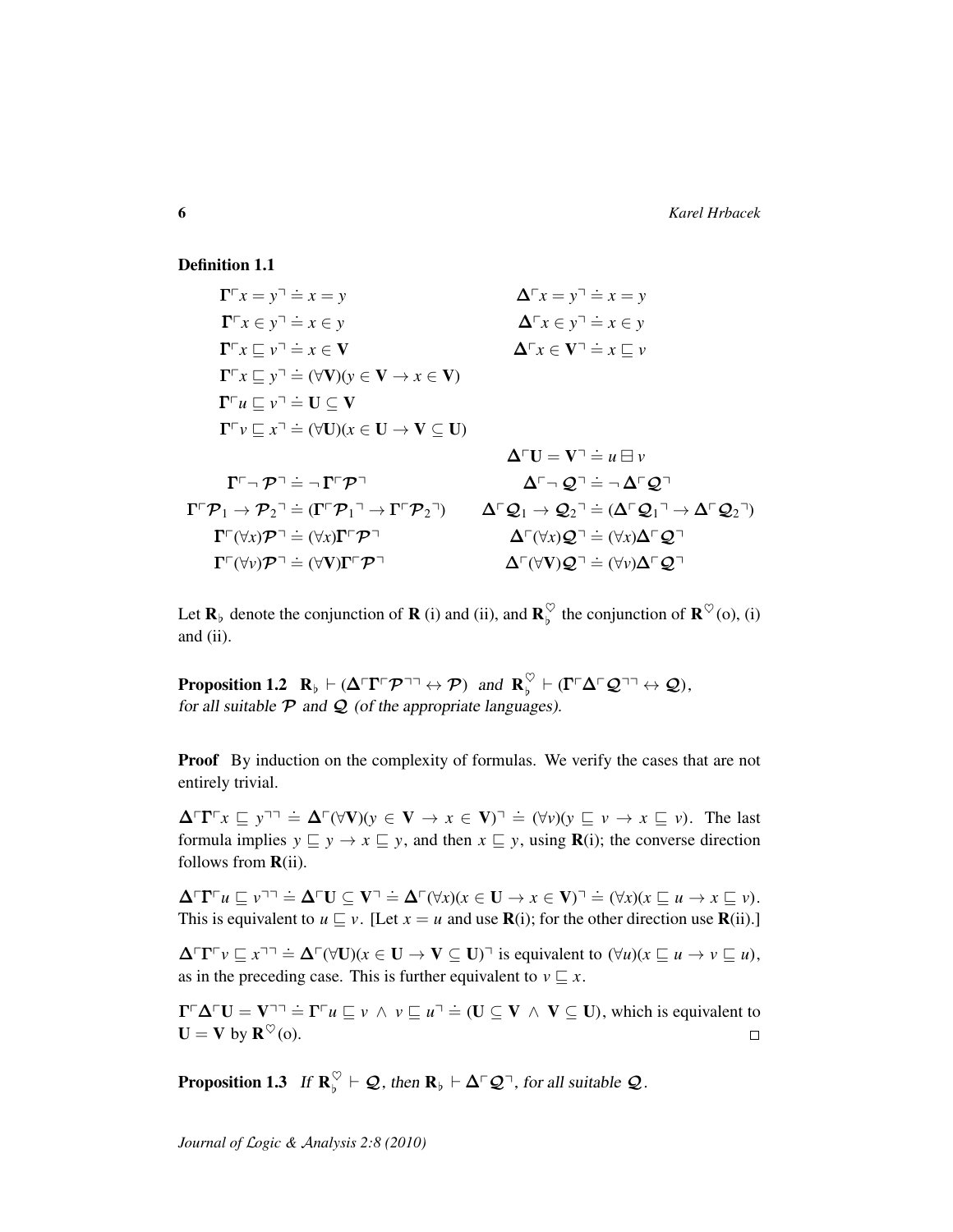**Proof** Wlog we can assume that all formulas occuring in the proof of  $Q$  are suitable (if an individual variable of the second kind appears in the proof, replace it by some variable of the first kind that does not appear in the proof). It is trivial to verify that  $\Delta$ preserves logical axioms and modus ponens. The axioms for equality between classes are translated into easy consequences of  $\mathbf{R}(i, ii)$ .

 $\Delta$  translates  $\mathbf{R}^{\heartsuit}(0)$  into  $(\forall u, v)[(\forall x)(x \sqsubseteq u \leftrightarrow x \sqsubseteq v) \rightarrow (u \sqsubseteq v \land v \sqsubseteq u)]$ . Given *u*, *v*, let  $x = u$  and use **R**(i, ii) to deduce  $u \subseteq v$ . Similarly, letting  $x = v$  gives  $v \subseteq u$ .

Next, note that  $\Delta \cap V \subseteq U$ <sup> $\exists \Delta \cap (\forall x)(x \in V \rightarrow x \in U)$ <sup> $\exists \Delta \in (\forall x)(x \sqsubseteq v \rightarrow x \sqsubseteq u)$  is</sup></sup> equivalent to  $v \sqsubseteq u$ , again by **R**(i, ii).

 $\Delta$  translates  $\mathbf{R}^{\heartsuit}(i)$  into an equivalent of  $(\forall x)(\exists v)[x \sqsubseteq v \land (\forall u)(x \sqsubseteq u \rightarrow v \sqsubseteq u)]$ . Let  $v \doteq x$ .

As for  $\mathbf{R}^{\heartsuit}$ (ii),  $\Delta^{\ulcorner}(\forall \mathbf{V})(0 \in \mathbf{V})^{\urcorner} \doteq (\forall v)(0 \sqsubseteq v)$  is true by  $\mathbf{R}(i)$ .

 $\Delta^{\Box}(\forall V)(\exists x)[x \in V \land (\forall U)(x \in U \rightarrow V \subseteq U)]^{\Box} \doteq (\forall v)(\exists x)[x \sqsubseteq v \land (\forall u)(x \sqsubseteq u \rightarrow v)$  $v \subseteq u$ ]. Let  $x = v$  and use **R**(i, ii).  $\Box$ 

The analogous proposition for  $\Gamma$  is not so immediate.

#### <span id="page-6-0"></span>**Proposition 1.4** If  $\mathbf{R}_{\flat} \vdash \mathcal{P}$ , then  $\mathbf{R}_{\flat}^{\heartsuit}$  $\int_{\phi}^{\heartsuit} \vdash \Gamma \ulcorner \mathcal{P} \urcorner$ , for all suitable  $\mathcal{P}$ .

The primary difficulty is that, while  $\mathcal P$  is assumed to be a suitable formula, some other formulas that appear in the proof of  $P$  may not be suitable, and the translation  $\Gamma$  may be undefined for them. Renaming variables does not help here; if  $\nu$  occurs in  $\mathcal P$  and say  $v \in x$  appears somewhere in the proof, replacing v with V does not make sense. To circumvent this difficulty, we define another, more "literal" translation  $\Gamma_0$  that does not suffer from this problem; on the other hand,  $\Gamma_0$  does not satisfy Proposition [1.2.](#page-5-0) In Proposition [1.6](#page-7-0) we establish a relationship between the two translations from which Proposition [1.4](#page-6-0) follows.

If  $P$  is *any* formula of GRIST,  $\Gamma_0 \Gamma P$ <sup> $\top$ </sup> is the formula obtained from P by replacing each occurence of  $\xi \sqsubseteq \eta$  by  $(\forall \mathbf{U})(\eta \in \mathbf{U} \rightarrow \xi \in \mathbf{U})$  [ $\xi, \eta$  are variables of either kind].

**Proposition 1.5**  $\text{ If } \mathbf{R}_\flat \vdash \mathcal{P}, \text{ then } \mathbf{R}_\flat^\heartsuit$  $\int_{\mathfrak{b}}^{\heartsuit} \vdash \Gamma_0 \ulcorner \mathcal{P} \urcorner$ , for all  $\mathcal{P}$ .

**Proof** Trivially,  $\Gamma_0$  preserves logical axioms and modus ponens.  $\Gamma_0 \subset \mathcal{U} \subset \mathcal{U}$  and  $\Gamma_0 \cap (v \sqsubseteq u \land w \sqsubseteq v) \rightarrow w \sqsubseteq u$ <sup>-</sup> are logically true.  $\Gamma_0 \cap 0 \sqsubseteq u$ <sup>-</sup>  $\Rightarrow$  ( $\forall$ U)( $u \in U \rightarrow 0 \in$ **U**) follows from  $\mathbf{R}^{\heartsuit}$  (ii).  $\Box$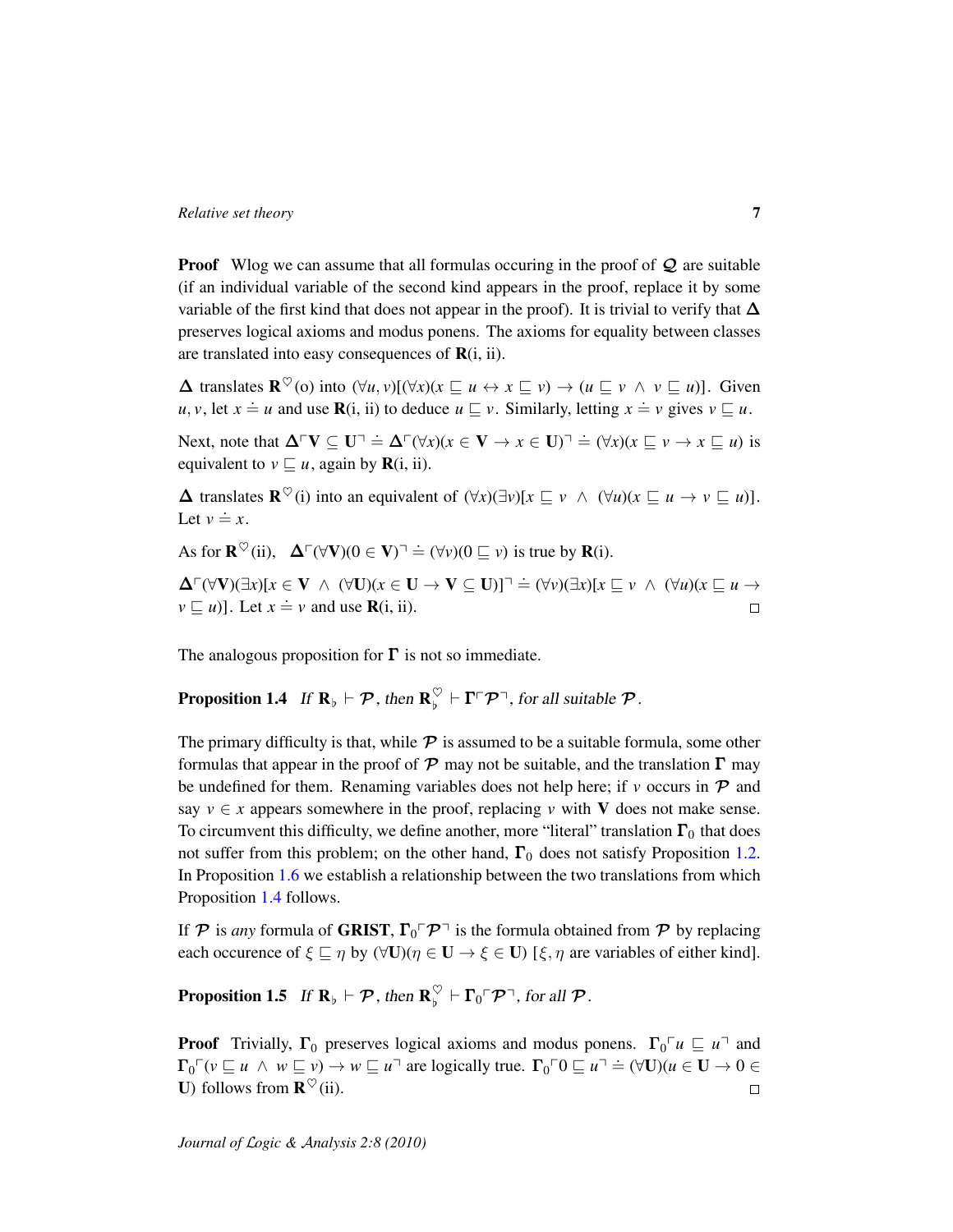The translation  $\Gamma_0$ , unlike  $\Gamma$  and  $\Delta$ , does not take suitable formulas into suitable formulas, and Proposition [1.2](#page-5-0) does not hold with  $\Gamma_0$  in place of  $\Gamma$ : Let  $\mathcal Q$  be the formula  $x \in V$ ; then  $\Delta^{\Gamma} Q^{\gamma} = x \in v$  and  $\Gamma_0 \Gamma \Delta^{\Gamma} Q^{\gamma} \equiv (\forall U)(v \in U \rightarrow x \in U)$ , which does not even have the same free variables as  $Q$ . In general, if  $P$  is a suitable formula with free variables  $x_1, \ldots, x_k, v_1, \ldots, v_n$ , then  $\Gamma_0 \Gamma \mathcal{P}^{\top}$  has the same free variables, while  $\Gamma \subset \mathcal{P}$ <sup> $\top$ </sup> has free variables  $x_1, \ldots, x_k, V_1, \ldots, V_n$ .

We next establish the relationship between  $\Gamma$  and  $\Gamma_0$ .

Axioms (o) and (i) of  $\mathbb{R}^{\heartsuit}$  imply that for every *x* there is a unique coarsest level **V** such that  $x \in \mathbf{V}$ . In  $\mathbf{R}_{b}^{\heartsuit}$  $\int_{b}^{\sqrt{2}}$  we can thus define a function  $x \mapsto \mathbf{V}(x)$  with arguments of the individual sort and values of the class sort such that

$$
(\forall x)[x \in V(x) \land (\forall U)(x \in U \to V(x) \subseteq U)].
$$

<span id="page-7-0"></span>**Proposition 1.6** Let  $\mathcal{P}(x_1, \ldots, x_k, v_1, \ldots, v_n)$  be a suitable formula of **GRIST**. Then  $\mathbf{R}_{\mathrm{b}}^{\heartsuit}$  $\big\{ \nabla_{\mathbf{b}} \nabla \mathbf{P} \neg (x_1, \ldots, x_k, v_1, \ldots, v_n) \leftrightarrow \mathbf{\Gamma} \ulcorner \mathcal{\mathcal{P}} \urcorner (x_1, \ldots, x_k, \mathbf{V}(v_1), \ldots, \mathbf{V}(v_n)).$ In particular,  $\mathbf{R}_{b}^{\heartsuit}$  $\int_{b}^{\heartsuit} \vdash \Gamma_0 \ulcorner \mathcal{P} \urcorner \leftrightarrow \Gamma \ulcorner \mathcal{P} \urcorner$  if  $\mathcal{P}$  is a suitable sentence of **GRIST**.

**Proof** Proceed by induction on complexity of suitable formulas. Let  $\bar{x}$  be shorthand for  $x_1, \ldots, x_k$ . The interesting cases are:

 $\Gamma_0 \subset \Gamma_x \subseteq y \cap \doteq (\forall \mathbf{U})(y \in \mathbf{U} \rightarrow x \in \mathbf{U})$  is equivalent to  $\Gamma \subset \Gamma_x \subseteq y \cap \mathbf{U}$ ;

 $\Gamma_0 \subset \Gamma_x \subseteq v \subset \Gamma \Rightarrow ( \forall \mathbf{U}) (v \in \mathbf{U} \rightarrow x \in \mathbf{U})$  is equivalent to  $x \in \mathbf{V}(v)$  and  $\Gamma \subset \Gamma_x \subseteq v \cap \Rightarrow x \in \mathbf{V}$ ;  $\Gamma_0 \cap u \subseteq v \cap \doteq (\forall U)(v \in U \rightarrow u \in U)$  is equivalent to  $V(u) \subseteq V(v)$ , and  $\Gamma \cap u \subseteq v \cap \doteq$  $U \subseteq V$ ;

 $\Gamma_0 \subset V \subseteq x^{\top} \doteq (\forall U)(x \in U \rightarrow v \in U)$  is equivalent to  $(\forall U)(x \in U \rightarrow V(v) \subseteq U)$ , and  $\Gamma^{\sqcap} v \sqsubseteq x^{\sqcap} \doteq (\forall \mathbf{U})(x \in \mathbf{U} \rightarrow \mathbf{V} \subseteq \mathbf{U}).$ 

If  $\mathcal{P}$  is  $\mathcal{P}(\bar{x}, v, v_1, \dots, v_n)$ , then  $\Gamma_0 \ulcorner (\forall v) \mathcal{P} \urcorner \doteq (\forall v) \Gamma_0 \ulcorner \mathcal{P} \urcorner$ ,  $\Gamma \ulcorner (\forall v) \mathcal{P} \urcorner \doteq (\forall V) \Gamma \ulcorner \mathcal{P} \urcorner$ , and  $\Gamma_0 \Gamma \mathcal{P}^{\square}(\bar{x}, v, v_1, \dots, v_n) \leftrightarrow \Gamma \Gamma \mathcal{P}^{\square}(\bar{x}, V(v), V(v_1), \dots, V(v_n))$  by the inductive assumption. But  $(\forall v)\Gamma_0 \Gamma \mathcal{P}^{\neg}(\overline{x}, v, v_1, \dots, v_n) \leftrightarrow (\forall v)\Gamma \Gamma \mathcal{P}^{\neg}(\overline{x}, \mathbf{V}(v), \mathbf{V}(v_1), \dots, \mathbf{V}(v_n)) \leftrightarrow$  $(\forall V)\Gamma\Gamma\mathcal{P}(\bar{x}, V, V(\bar{v}_1), \ldots, V(\bar{v}_n))$ , because for every V there is some *v* such that  $\mathbf{V} = \mathbf{V}(v)$ , by  $\mathbf{R}^{\heartsuit}$  (ii).  $\Box$ 

**Proof of Proposition** [1.4](#page-6-0) If  $\mathbf{R}_{\flat} \vdash \mathcal{P}$  where  $\mathcal{P} \doteq \mathcal{P}(\bar{x}, v_1, \dots, v_n)$ , then  $\mathbf{R}_{\flat}^{\heartsuit}$  $\begin{matrix} \vee \\ \vdots \end{matrix}$  $\Gamma_0 \subset \mathcal{P} \subset \left(\overline{x}, v_1, \ldots, v_n\right)$  and by Proposition [1.6,](#page-7-0)  $\mathbf{R}_{\flat}^{\heartsuit}$  $\int_{b}^{\heartsuit}$   $\vdash \Gamma \Gamma \mathcal{P} \Gamma(\overline{x}, \mathbf{V}(v_1), \ldots, \mathbf{V}(v_n)),$  ie,  $\mathbf{R}_{\mathrm{b}}^{\bigcirc}$  $\int_{b}^{\heartsuit} \vdash (\forall v_1, \ldots, v_n) \Gamma \Gamma \mathcal{P} \Gamma(\bar{x}, V(v_1), \ldots, V(v_n)).$  But by  $\mathbb{R}^{\heartsuit}$  (ii), for every V there is *v* such that  $V = V(v)$ , so  $\mathbf{R}_{b}^{\heartsuit}$  $\big\{ \big\downarrow^{\heartsuit} \ \vdash \ (\forall \mathbf{V}_1, \dots, \mathbf{V}_n) \Gamma \ulcorner \mathcal{P} \urcorner (\overline{x}, \mathbf{V}_1, \dots, \mathbf{V}_n), \ \text{ie}, \ \mathbf{R}_{\flat}^{\heartsuit} \}$  $\begin{matrix} \vee \\ \vdots \end{matrix}$  $\Gamma \Gamma \mathcal{P} \Gamma (\bar{x}, V_1, \ldots, V_n).$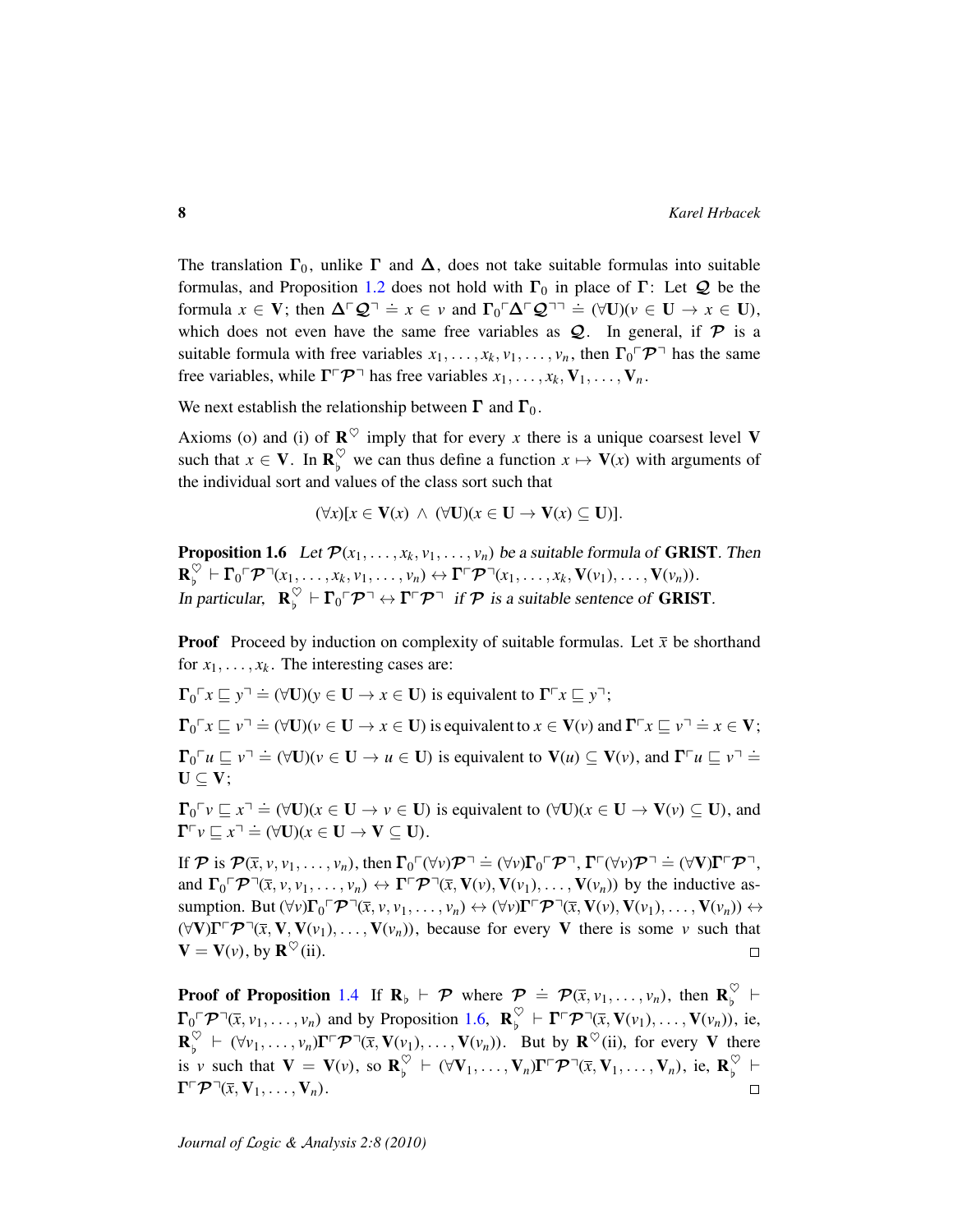Before extending Propositions [1.3](#page-5-1) and [1.4](#page-6-0) to all of GRIST, we need a technical result. We use  $\bar{x}$  as shorthand for  $x_1, \ldots, x_k$ .

<span id="page-8-0"></span>**Lemma 1.7** (a) If  $\mathcal{P}(\bar{x})$  is a formula where only variables of the first kind occur, then  $\mathbf{R}^{\heartsuit} \vdash (\Gamma \ulcorner \mathcal{P}^{\nu}(\bar{x}) \urcorner \leftrightarrow \mathcal{Q}(\bar{x}; V))$ , for some suitable V-formula  $\mathcal{Q}(\bar{x}; V)$ .

(b) If  $\mathcal{Q}(\bar{x}; V)$  is a suitable V-formula, then  $R \vdash (\Delta \Gamma \mathcal{Q}(\bar{x}; V) \urcorner \leftrightarrow \mathcal{P}^{\nu}(\bar{x})),$ for some formula  $\mathcal{P}(\bar{x})$  where only variables of the first kind occur.

**Proof** (a)  $\Gamma \Gamma (x \sqsubseteq y)^{y}$ <sup> $\Gamma \doteq \Gamma \Gamma x \sqsubseteq y \ \lor \ x \sqsubseteq y$ <sup> $\Gamma \doteq \Gamma$ </sup></sup> (\*) (∀U)(*y* ∈ U → *x* ∈ U) ∨ *x* ∈ V. We show that, in  $\mathbb{R}^{\heartsuit}$ , (\*) is equivalent to the V-formula (\*\*) (∀U ⊇ V)(*y* ∈ U → *x* ∈ U) ∨ *x* ∈ V.

(\*)  $\Rightarrow$  (\*\*) is clear. The other direction is clear if *x* ∈ V holds, so assume ( $\forall$ U ⊇  $V(y) \rightarrow V(y)$  is true only and determine the contract  $V = V$ . The contract  $V = \frac{1}{2}$ that  $y \in U$  now  $U \supseteq V$  [by  $\mathbf{R}^{\heartsuit}$ (iii)], so ( $y \in U \rightarrow x \in U$ ). This proves (\*).

The rest of (a) follows trivially by induction on the complexity of  $\mathcal{P}$ .

(b) We show by induction on the complexity of formulas that for every suitable Vformula  $\mathcal{Q}(\bar{x}; V, V_1, \ldots, V_n)$  there is a suitable formula  $\mathcal{P}(\bar{x}, v_1, \ldots, v_n)$ , in which all variables except  $v_1, \ldots, v_n$  are of the first kind, such that

 $\mathbf{R} \vdash (\forall v_1, \ldots, v_n \sqsupseteq v)[\Delta \ulcorner \mathcal{Q}(\bar{x}; \mathbf{V}, \mathbf{V}_1, \ldots, \mathbf{V}_n) \urcorner \leftrightarrow \mathcal{P}^v(\bar{x}, v_1, \ldots, v_n)].$ 

In particular, letting  $n = 0$  gives  $\mathbf{R} \vdash \Delta \Box \mathcal{Q}(\bar{x}; \mathbf{V}) \Box \leftrightarrow \mathcal{P}^{\nu}(\bar{x})$  and proves (b).

We focus on the nontrivial cases.

 $\Delta^r x \in \mathbf{V}^{\top} \doteq x \sqsubseteq v$  and  $x \sqsubseteq v \leftrightarrow x \sqsubseteq_v 0 \leftrightarrow (x \sqsubseteq 0)^v$  holds.  $\Delta^r x \in V_i^- \Rightarrow x \sqsubseteq v_i$  and  $(\forall v_i \sqsupseteq v) [x \sqsubseteq v_i \leftrightarrow x \sqsubseteq_v v_i \leftrightarrow (x \sqsubseteq v_i)^v]$  holds.

Wlog we consider ( $\forall \mathbf{V}_1 \supseteq \mathbf{V} \mathbf{\cal Q}$ . We have, in  $\mathbf{R}^{\heartsuit}$ , ( $\forall \mathbf{V}_1 \supseteq \mathbf{V} \mathbf{\cal Q}(\overline{x}; \mathbf{V}, \mathbf{V}_1, \dots, \mathbf{V}_n) \leftrightarrow$  $[Q(\bar{x}; V, V, V_2, \ldots, V_n) \land (\forall V_1 \supset V)Q(\bar{x}; V, V_1, \ldots, V_n)]$ ; hence, by Proposi-tion [1.3,](#page-5-1) R proves  $\Delta \Gamma(\forall V_1 \supseteq V) \mathcal{Q}(\bar{x}; V, V_1, \ldots, V_n)$ <sup> $\top \leftrightarrow [\Delta \Gamma \mathcal{Q}(\bar{x}; V, V, V_2, \ldots, V_n)$ <sup> $\top$ </sup></sup>  $\wedge \Delta \Gamma(\forall V_1 \supset V) \mathcal{Q}(\bar{x}; V, V_1, \ldots, V_n)$ ]. By the inductive assumption, we can prove in **R** that, for all  $v_1, \ldots, v_n \sqsupseteq v$ ,  $\Delta \ulcorner \mathcal{Q}(\bar{x}; \mathbf{V}, \mathbf{V}_1, \ldots, \mathbf{V}_n) \urcorner \leftrightarrow \mathcal{P}^v(\bar{x}, v_1, \ldots, v_n)$  and  $\Delta \Gamma \mathcal{Q}(\bar{x}; \mathbf{V}, \mathbf{V}, \mathbf{V}_2, \dots, \mathbf{V}_n)$ <sup> $\top \leftrightarrow \mathcal{R}^{\nu}(\bar{x}, \nu_2, \dots, \nu_n)$ , where  $\mathcal{P}, \mathcal{R}$  are suitable formulas</sup> with all variables except  $v_1, \ldots, v_n$  of the first kind. It follows that, for  $v_2, \ldots, v_n \sqsupseteq v$ ,  $\Delta \Gamma(\forall V_1 \supseteq V)$  (2 is R-equivalent to

$$
(*) \qquad \mathcal{R}^{\nu}(\bar{x},\nu_2,\ldots,\nu_n) \ \wedge \ (\forall \nu_1 \sqsupset \nu) \mathcal{P}^{\nu}(\bar{x},\nu_1,\ldots,\nu_n).
$$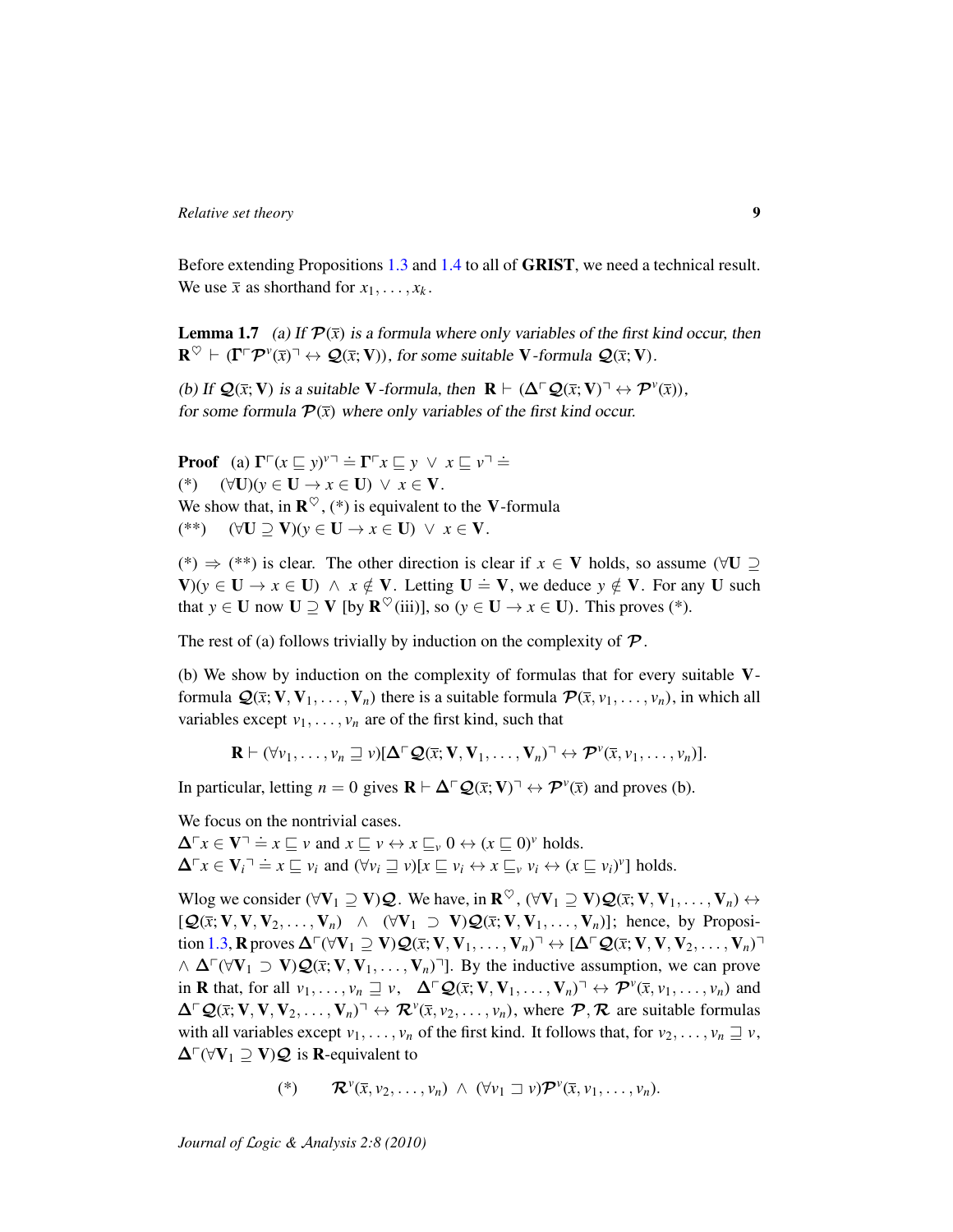$\Box$ 

Observe that, using  $\mathbf{R}$ (iii, i),  $v \sqsubset v_1 \leftrightarrow \neg (v_1 \sqsubseteq v) \leftrightarrow \neg (v_1 \sqsubseteq_v 0) \leftrightarrow \neg (v_1 \sqsubseteq_v 0)$  $0) \wedge 0 \sqsubseteq_v v_1$   $\leftrightarrow (0 \sqsubset v_1)^v$ . Hence, for  $v_2, \ldots, v_n \sqsupseteq v$ ,  $(\ast) \leftrightarrow [\mathcal{R}(\bar{x}, v_2, \ldots, v_n) \wedge (\forall v_1 \sqsupset 0) \mathcal{P}(\bar{x}, v_1, \ldots, v_n)]^{\nu}.$ 

Replace the bound variable  $v_1$  in the second conjunct by some variable of the first kind that does not occur in  $P$ , and the proof is complete.  $\Box$ 

**Theorem 1.8** (a) **GRIST**  $\vdash \mathcal{P}$  if and only if **GRIST**  $\heartsuit \vdash \Gamma \ulcorner \mathcal{P} \urcorner$ , for all suitable  $P$ . (b) GRIST  $\heartsuit \vdash \mathcal{Q}$  if and only if GRIST  $\vdash \Delta \ulcorner \mathcal{Q} \urcorner$ , for all suitable  $\mathcal{Q}$ .

**Proof** We can assume that all variables that occur in the axioms of **GRIST** (in particular, in the formula  $\mathcal{P}$ ), except for  $u, v, w$ , are of the first kind. It is then easy to verify, with the help of Lemma  $1.7(a)$  $1.7(a)$ , that each of the remaining axioms of **GRIST**:  $R(iii, iv, v)$ ,  $T$ ,  $S$ ,  $I$ ,  $G$ , translates into a formula that is equivalent to an instance of the corresponding axiom of **GRIST** $\heartsuit$ . This establishes the "only if" direction in (a).

For the converse, we can assume that all individual variables occuring in the axioms of **GRIST**<sup> $\heartsuit$ </sup> are of the first kind. Then all of the remaining axioms of **GRIST**<sup> $\heartsuit$ </sup> translate into equivalents of the corresponding axioms of GRIST, using Lemma [1.7\(](#page-8-0)b). This proves the "only if" direction in (b).

The "if" directions then follow from Proposition [1.2.](#page-5-0)

**Corollary 1.9** Corollaries 12.1 – 12.10 in [\[16\]](#page-36-3) are valid for **GRIST**<sup> $\heartsuit$ </sup> [in place of SST<sup>‡</sup>], with obvious adjustments. In particular, GRIST<sup> $\heartsuit$ </sup> is a conservative extension of ZFC.

From now on, we do not formally distinguish between GRIST and GRIST $\heartsuit$ .

A number of consequences of GRIST that are useful in relative analysis have been derived in [\[16\]](#page-36-3). Below we give a translation of these consequences into the language of levels. It follows easily from **GRIST** that for every  $x_1, \ldots, x_k$  there is a coarsest level where  $x_1, \ldots, x_k$  appear; see Axiom I below. We denote it  $V(x_1, \ldots, x_k)$  and call it the level of  $x_1, \ldots, x_k$ . In particular,  $V(\cdot)$  is the coarsest level [ $\cdot$  is the empty list].

<span id="page-9-0"></span>Proposition 1.10 The following are theorems of GRIST:

(1) FRIST Standardization [\[16,](#page-36-3) 12.17]: Given V, *x*, *A*:

 $(\exists B \in \mathbf{V})$   $(\forall y \in \mathbf{V})$   $(y \in B \leftrightarrow y \in A \land \mathcal{P}(y, \bar{x}; \mathbf{V}))$ .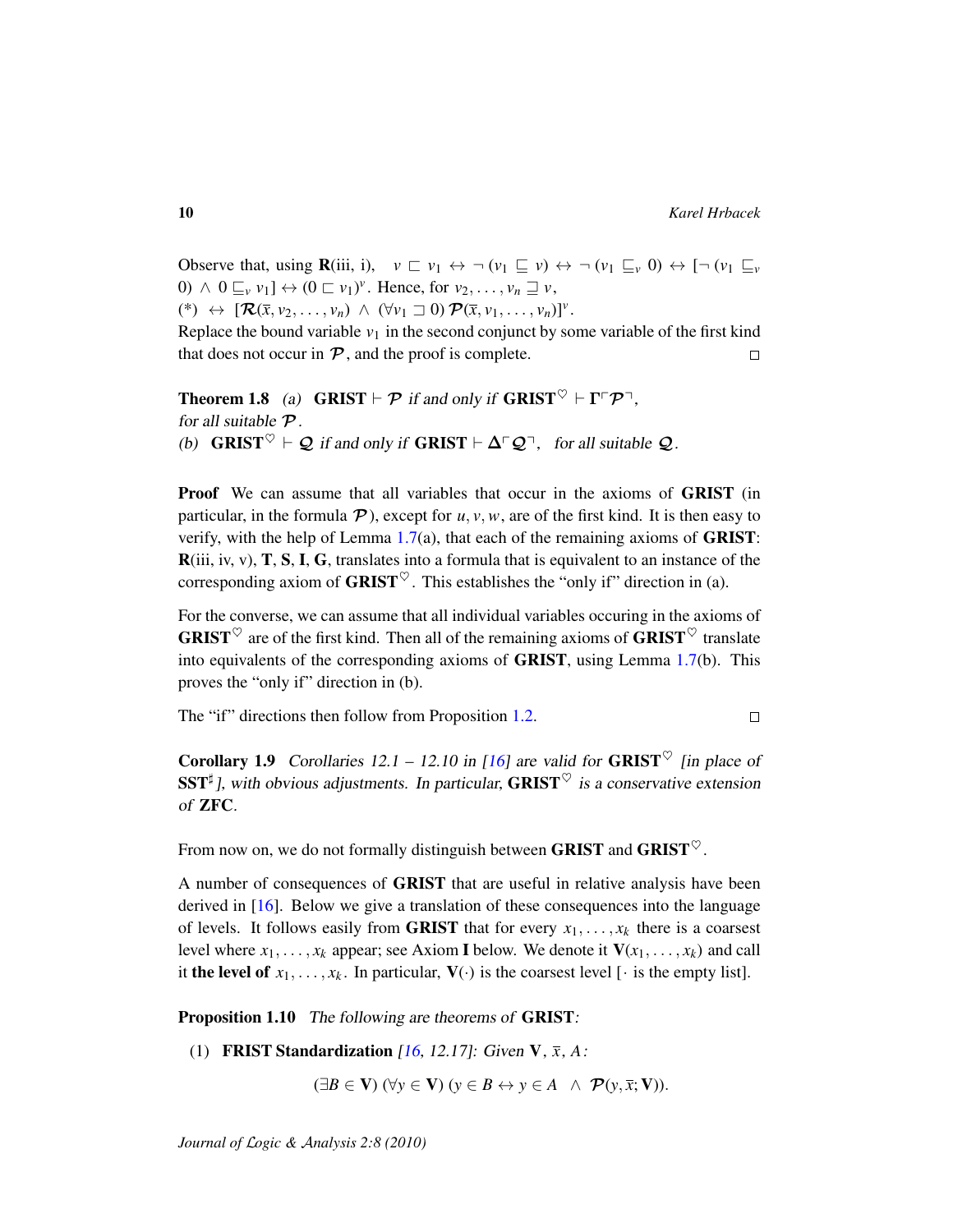(2) **FRIST Idealization** [\[16,](#page-36-3) 12.17]: Given  $U \subset V$ ,  $A, B \in U$  and  $\overline{x}$ :

 $(∀*a* ∈ P<sup>fin</sup>*A* ∩ **U**)(∃*v* ∈ *B*)(∀*x* ∈ *a*)P(*x*, *v*, *x*; **V**) ↔$  $(\exists y \in B)(\forall x \in A \cap \mathbf{U})\mathcal{P}(x, y, \overline{x}; \mathbf{V}).$ 

- (3) External Induction [\[16,](#page-36-3) 12.19]: If, for all ordinals  $\xi \in V$ ,  $(\forall \eta \in \xi \cap \mathbf{V}) \mathcal{P}(\eta, \overline{x}; \mathbf{V}) \rightarrow \mathcal{P}(\xi, \overline{x}; \mathbf{V})$  holds, then  $(\forall \xi \in \mathbf{V}) \mathcal{P}(\xi, \overline{x}; \mathbf{V})$  holds. In particular, if  $\mathcal{P}(0, \bar{x}; \mathbf{V})$  holds and  $(\forall n \in \omega \cap \mathbf{V})[\mathcal{P}(n, \bar{x}; \mathbf{V}) \to \mathcal{P}(n+1, \bar{x}; \mathbf{V})],$ then  $(\forall n \in \omega \cap \mathbf{V})\mathcal{P}(n, \overline{x}; \mathbf{V})$  holds.
- (4) Finite Choice [\[16,](#page-36-3) 12.20]: If  $a \in V$  is finite and  $(\forall x \in a)(\exists y)\mathcal{P}(x, y, \overline{x}; V)$ , then there exists a function *f* with dom  $f = a$  such that  $(\forall x \in a) \mathcal{P}(x, f(x), \overline{x}; \mathbf{V})$ .
- (5) **Support Principle** [\[16,](#page-36-3) 12.21]: Given a V-formula  $\mathcal{P}(\bar{x}; V)$  and sets  $x_1, \ldots, x_k$ , there is a finite set  $\{v_0, v_1, \ldots, v_n\}$  such that  $\mathbf{V}(\cdot) = \mathbf{V}(v_0) \subset \mathbf{V}(v_1) \subset \ldots \subset \mathbf{V}(v_n)$  $V(v_n)$  and for all  $i \leq n$  and all V with  $V(v_i) \subseteq V \subset V(v_{i+1})$   $[V(v_i) \subseteq V$  if  $i = n, \quad \mathcal{P}(\bar{x}; \mathbf{V}(v_i)) \leftrightarrow \mathcal{P}(\bar{x}; \mathbf{V}) \leftrightarrow \neg \mathcal{P}(\bar{x}; \mathbf{V}(v_{i+1})).$
- (6) Local Transfer [\[16,](#page-36-3) 12.22]: For any sets  $x_{k+1}, \ldots, x_n$  and any  $V_0$  there is  $V' \supset V_0$  such that, for all  $V_0 \subseteq V \subset V'$  and all  $x_1, \ldots, x_k \in V_0$ ,  $\mathcal{P}(x_1, \ldots, x_k, \ldots, x_n; \mathbf{V}_0) \leftrightarrow \mathcal{P}(x_1, \ldots, x_k, \ldots, x_n; \mathbf{V}).$
- (7) **Standardization** [\[16,](#page-36-3) 12.23]: For any  $V \supset V(\cdot)$  and any  $A, \overline{x}$ , there exists *B* such that  $V(B) \subset V$  and  $(\forall y)[V(y) \subset V \rightarrow (y \in B \leftrightarrow y \in A \land \mathcal{P}(y, \bar{x}; V))].$
- (8) Polytransfer [\[16,](#page-36-3) 12.26]: Let  $V \subset V_1 \subset \ldots \subset V_n$  and  $V' \subset V'_1 \subset \ldots \subset V'_n$ . Then  $(\forall \overline{x} \in \mathbf{V} \cap \mathbf{V}') [\mathcal{P}(\overline{x}; \mathbf{V}, \mathbf{V}_1, \dots, \mathbf{V}_n) \leftrightarrow \mathcal{P}(\overline{x}; \mathbf{V}', \mathbf{V}'_1, \dots, \mathbf{V}'_n)].$
- (9) Partial Transfer [\[16,](#page-36-3) 12.27]: If  $V \subset V'$ , then  $(\forall \bar{x} \in V) \left[ (\exists y) (\mathcal{P}(y, \bar{x}; V) \land \mathcal{Q}(y, \bar{x}; V)) \rightarrow (\exists y) (\mathcal{P}(y, \bar{x}; V) \land \mathcal{Q}(y, \bar{x}; V)) \right].$
- (10) **Standard Size Choice** [\[16,](#page-36-3) 12.28]: For every  $A \in V$  such that  $(\forall x \in A \cap V)(\exists y)P(x, y, \overline{x}; V)$  there exists a function f with dom  $f = A$  such *that*  $(\forall x \in A \cap V)$  $\mathcal{P}(x, f(x), \overline{x}; V)$ .
- (11) **Map Standardization** [\[16,](#page-36-3) 12.29]: For every  $A \in V$  there exists  $f \in V$  such that dom  $f = A$  and  $(\forall x \in A \cap V)[(\exists y \in V)\mathcal{P}(x, y, \overline{x}; V) \rightarrow \mathcal{P}(x, f(x), \overline{x}; V)].$
- (12)  $[16, 12.31]$  $[16, 12.31]$ : If  $A \neq \emptyset$ , then there is  $x \in A$  such that  $V(x) = V(A)$ .
- (13) Levels of Elements of Sets [\[16,](#page-36-3) 12.32]: (a) If *A* is infinite and  $A \in V$ , then  $(\exists x)(x \in A \land V(x) = V)$ . (b)  $(\forall x \in A)(x \in V)$  if and only if *A* is finite and  $A \in V$ .

Another useful consequence is Saturation, a general form of compactness.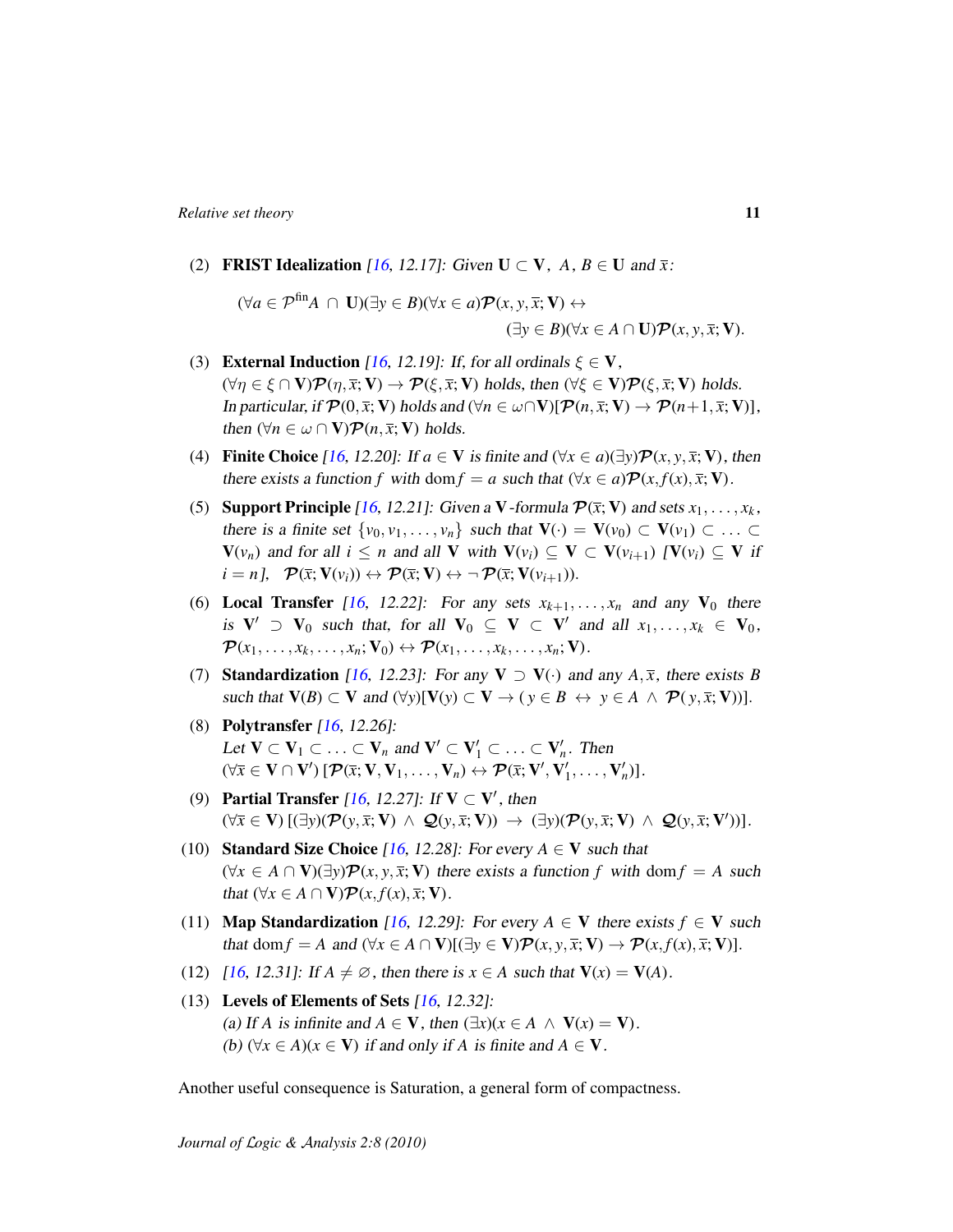**Proposition 1.11** (Saturation) If  $\mathcal{F} \in U \subset V$  and F has the finite intersection property, then there exists  $y \in V$  such that  $y \in X$ , for all  $X \in \mathcal{F} \cap U$ .

**Proof** Let  $A := \mathcal{F}, B := \bigcup \mathcal{F}$ , and let  $\mathcal{P}(X, y; V)$  be the formula  $(y \in X) \land (y \in V)$ ; then apply FRIST Idealization.  $\Box$ 

As outlined in [\[17\]](#page-36-4), an elementary exposition of calculus in relative analysis does not need the full strength (and complexity) of GRIST; a much weaker system suffices. Here and in the next section we derive the axioms of [\[17\]](#page-36-4) from **GRIST**.

**Axiom I** *For every*  $x_1, \ldots, x_k$  *there is a level* **V** *such that*  $x_1, \ldots, x_k \in V$  *and, for all levels* **U***,*  $x_1, \ldots, x_k \in \mathbf{U}$  *implies*  $\mathbf{V} \subseteq \mathbf{U}$ *.* 

**Proof** Given  $x_1, \ldots, x_k$ , there are levels  $V_1, \ldots, V_k$  such that  $x_i \in V_i \land (\forall U)(x_i \in$  $\mathbf{U} \to \mathbf{V}_i \subseteq \mathbf{U}$ ) [ $\mathbf{R}^{\heartsuit}(i)$ ]. Using  $\mathbf{R}^{\heartsuit}(iii)$  repeatedly, one finds  $\mathbf{V}_n$  such that  $\mathbf{V}_i \subseteq \mathbf{V}_n$  for all  $i = 1, \ldots, k$ ; clearly  $V_n$  has the required properties.  $\Box$ 

Remark A stronger result follows from Proposition [1.10\(](#page-9-0)13): For every finite set  ${x_1, \ldots, x_k}$  there is a coarsest level V such that  ${x_1, \ldots, x_k} \subseteq V$ .

The axioms **II** and **VI** (Stability) are  $\mathbb{R}^{\heartsuit}$  (iii) and  $\mathbb{T}^{\heartsuit}$ , respectively, and **V** is a consequence of VI. The statements and proofs of axioms  $III$ , IV (Neighbor Principle) and VIII (Density of Levels) are given in Section [2.](#page-13-0)

In [\[17\]](#page-36-4) a formula  $\mathcal{P}(x_1, \ldots, x_k)$  is called **internal** if all quantifiers over levels are of the form  $(\forall U)(x_1, \ldots, x_k \in U \rightarrow \ldots)$  or  $(\exists U)(x_1, \ldots, x_k \in U \land \ldots).$ 

Let  $\mathcal{P}(\bar{x}; V)$  be the V-formula obtained from an internal  $\mathcal{P}(\bar{x})$  by replacing each ( $\forall$ U) with ( $\forall$ U  $\supseteq$  V) and each ( $\exists$ U) with ( $\exists$ U  $\supseteq$  V).

<span id="page-11-0"></span>**Lemma 1.12**  $(\forall V)(\forall \bar{x})(\mathcal{P}(\bar{x}) \leftrightarrow \mathcal{P}(\bar{x}; V))$ , for all internal  $\mathcal{P}$ .

**Proof** We first note that  $\mathcal{P}(\bar{x})$  is equivalent to the formula  $\mathcal{P}^*(\bar{x})$  obtained from  $\mathcal{P}$ by replacing each  $(\forall U)(x_1, \ldots, x_k \in U \rightarrow \ldots)$  with  $(\forall U \supseteq V(x_1, \ldots, x_k)) \ldots$ , and similarly for  $\exists$ . Let  $\mathcal{P}^*(\bar{x}; V)$  be the V-formula obtained from  $\mathcal{P}^*$  by replacing each  $V(x_1, \ldots, x_k)$  with V; so that  $\mathcal{P}^*(\bar{x}) \leftrightarrow \mathcal{P}^*(\bar{x}; V(x_1, \ldots, x_k))$ . If now V is an arbitrary level,  $V = V(z)$  for some *z* by  $\mathbf{R}^{\heartsuit}$  (ii), and we have  $\mathcal{P}(\bar{x}) \leftrightarrow \mathcal{P}^*(\bar{x}) \leftrightarrow$  $\mathcal{P}^*(\bar{x}; V(x_1,\ldots,x_k)) \leftrightarrow \mathcal{P}^*(\bar{x}; V(x_1,\ldots,x_k,z))$  [by Transfer]  $\leftrightarrow \mathcal{P}(\bar{x}; V)$ , because  $\mathbf{U} \supseteq \mathbf{V}(x_1,\ldots,x_k,z) \leftrightarrow \mathbf{U} \supseteq \mathbf{V}(z) \land x_1,\ldots,x_k \in \mathbf{U} \leftrightarrow \mathbf{U} \supseteq \mathbf{V} \land x_1,\ldots,x_k \in \mathbf{U}. \quad \Box$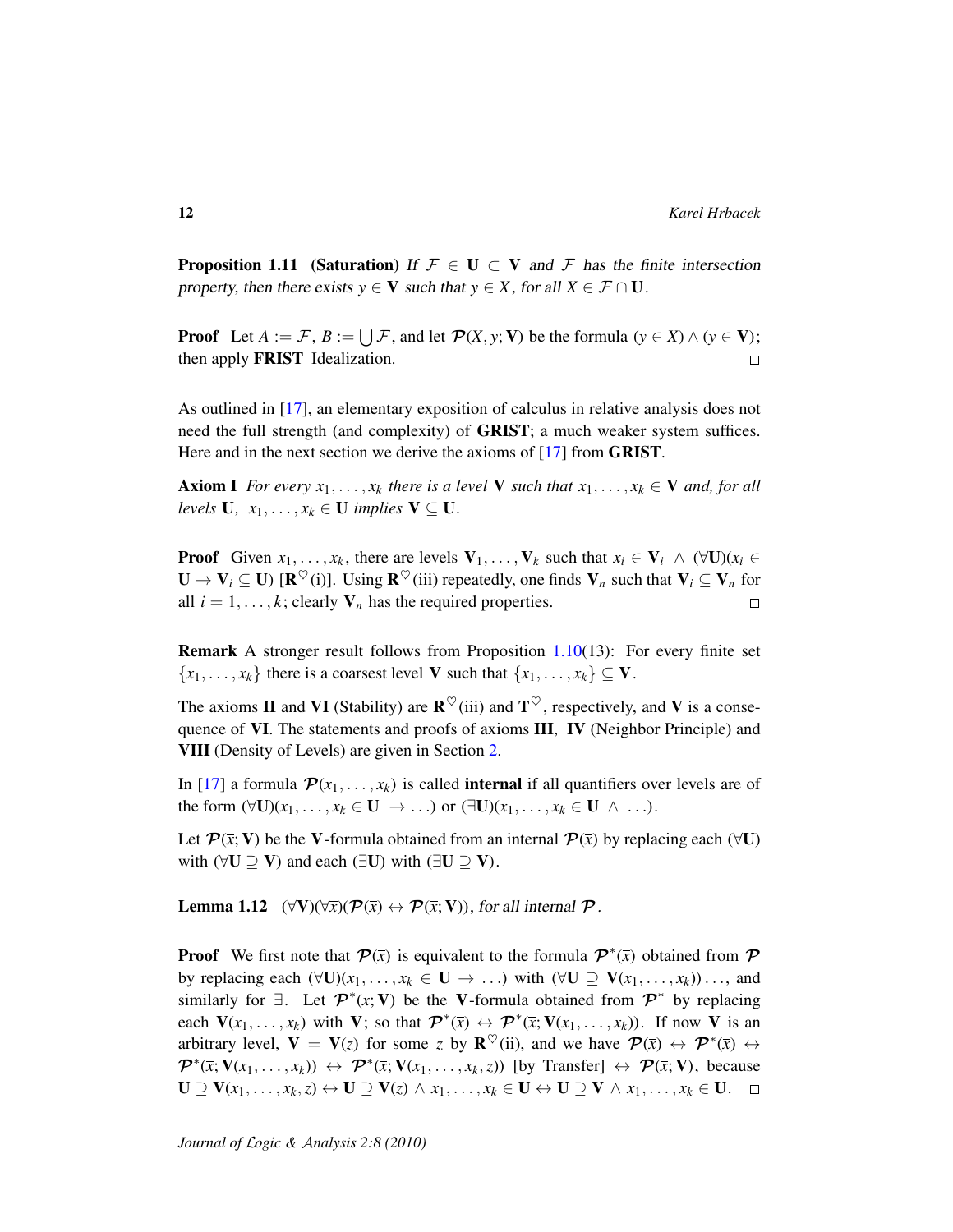**Axiom VII (Definition Principle)** *If*  $\mathcal{P}(y, x_1, \ldots, x_k)$  *is internal and A is a set, then there is a set B such that*  $(\forall y)(y \in B \leftrightarrow y \in A \land \mathcal{P}(y, x_1, \ldots, x_k)).$ 

**Proof** Let  $\mathcal{P}(y, \bar{x}; V)$  be the V-formula obtained from the internal  $\mathcal{P}(y, \bar{x})$  as above, and let  $V_0 := V(A, \overline{x})$ . By FRIST Standardization, there is  $B \in V_0$  such that

(\*)  $(\forall y \in \mathbf{V}_0)(y \in B \leftrightarrow y \in A \land \mathcal{P}(y, \bar{x}; \mathbf{V}_0)).$ 

By Transfer (Stability) applied to (\*), for any  $V_1 \supseteq V_0$ 

$$
(**) \qquad (\forall y \in V_1)(y \in B \leftrightarrow y \in A \ \land \ \mathcal{P}(y, \bar{x}; V_1)).
$$

Given an arbitrary *y*, let  $V_1 := V(y, A, \overline{x})$ ; Lemma [1.12](#page-11-0) gives  $y \in B \leftrightarrow y \in A \land \overline{A}$  $\mathcal{P}(y,\overline{x})$ .  $\Box$ 

Mathematical practice enriches the set-theoretic language by new defined concepts. We conclude this section by proving that the axioms of GRIST remain valid for formulas in the language enriched by internal predicates, where a *predicate*  $R(x_1, \ldots, x_k)$  defined by  $R(x_1, \ldots, x_k) \leftrightarrow \mathcal{R}(x_1, \ldots, x_k)$  is **internal** if its defining formula  $\mathcal{R}$  is internal.

V-formulas and internal formulas of the language of  $GRIST^{\heartsuit}$  with an additional predicate symbol *R* are defined in the same way as for the original language.

**Proposition 1.13** (a) If  $\mathcal{P}(\bar{x}; V)$  is a V-formula in the language with an additional predicate *R* and  $\mathcal{P}^{\sharp}(\bar{x}, V)$  is obtained from  $\mathcal{P}$  by replacing each occurence of *R* by its internal defining formula  $\mathcal{R}$ , then  $\mathcal{P}^{\sharp}$  is equivalent to a V-formula in the original language.

(b) If  $\mathcal{P}(x_1, \ldots, x_n)$  is an internal formula in the language with an additional predicate *R* and  $\mathcal{P}^{\sharp}(\bar{x})$  is obtained from  $\mathcal P$  by replacing each occurence of *R* by its internal defining formula  $\mathcal{R}$ , then  $\mathcal{P}^{\sharp}$  is equivalent to an internal formula in the original language.

**Proof** (a) is obvious from Lemma [1.12](#page-11-0) [replace  $\mathcal{R}(\bar{x})$  by  $\mathcal{R}(\bar{x}; V)$ ].

(b) Refer to the proof of Lemma [1.12](#page-11-0) and the notation therein. We have  $\mathcal{R}(\bar{y}) \leftrightarrow$  $\mathcal{R}^*(\bar{y}) \leftrightarrow \mathcal{R}^*(\bar{y}; V(\bar{y})) \leftrightarrow \mathcal{R}^*(\bar{y}; V(\bar{y}, \bar{x}))$  [by Transfer]. The last formula is equivalent to the formula  $\mathcal{R}(\bar{y}, \bar{x})$  obtained from  $\mathcal{R}$  by replacing each occurence of the universal quantifier  $(\forall U)(y_1, \ldots, y_k \in U \ldots)$  by  $(\forall U)(y_1, \ldots, y_k, x_1, \ldots, x_n \in U \ldots)$  [and similarly for  $\exists$ ]. It is easy to see that replacing each occurence of  $R(\bar{v})$  in  $\mathcal{P}$  by  $\mathcal{R}(\bar{v}, \bar{x})$ yields an internal formula equivalent to  $\mathcal{P}^\sharp.$  $\Box$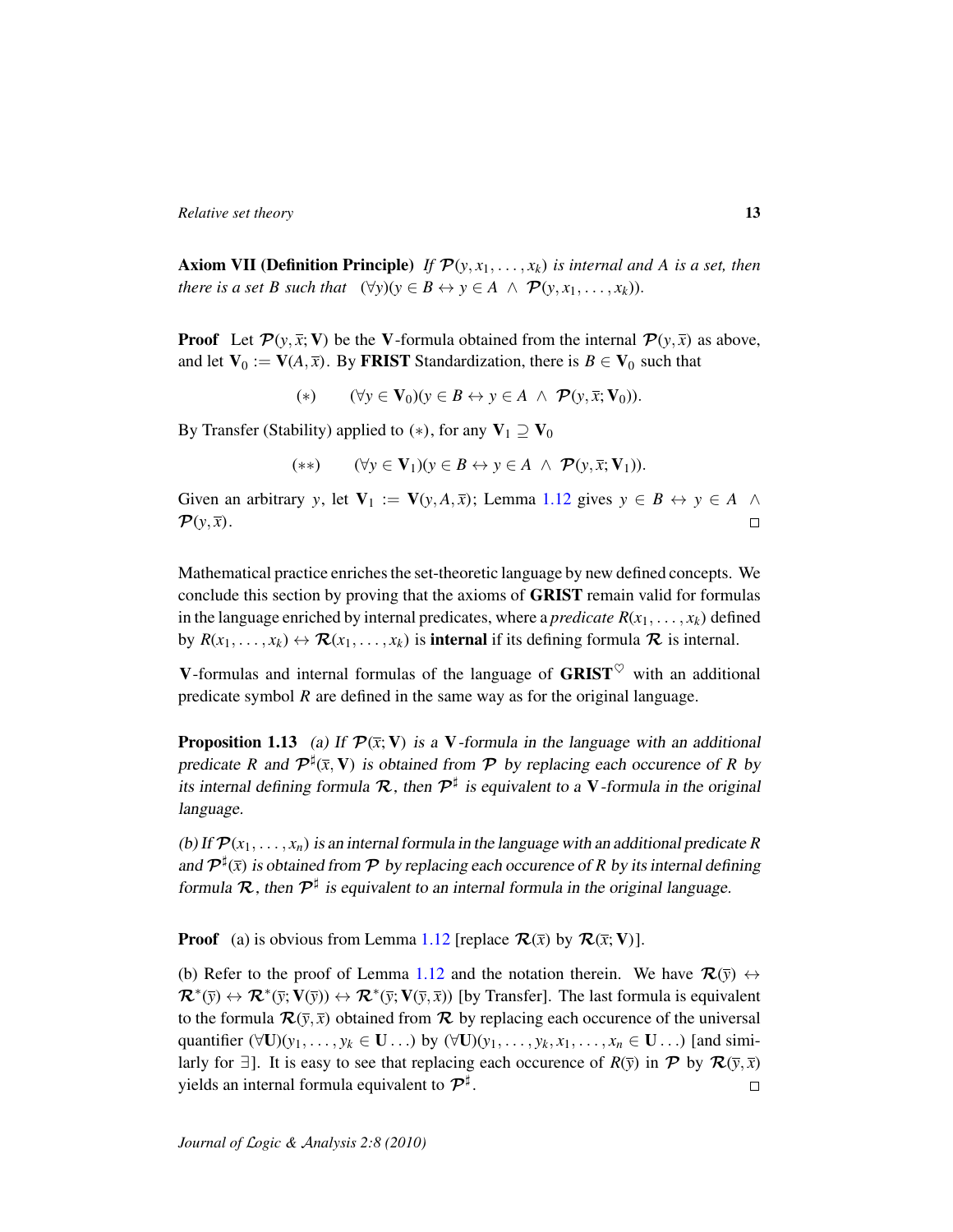# <span id="page-13-0"></span>2 S-continuity in GRIST.

If V is a fixed level and  $\mathbf{s}t(x)$  [x is standard] is defined as  $x \in V$ , all axioms of BST become provable in GRIST [\[16,](#page-36-3) Corollary 12.18]. Therefore, nonstandard analysis in the style of Internal Set Theory of Nelson [\[20,](#page-36-7) [7\]](#page-35-5) can be practiced in GRIST, with the additional advantage that the notion of standardness is not fixed: Every set *a* can be considered as standard relative to any level with  $a \in V$ . The paper [\[17\]](#page-36-4) outlines an elementary presentation of nonstandard methods in analysis in the framework of GRIST, and discusses its advantages.

The existence of many "levels of standardness" in GRIST raises the question of dependence of nonstandard concepts on the choice of the level. It also enables definitions of concepts that involve quantification over levels. In this and the next section we illustrate some of the techniques available in GRIST for handling of such issues.

Definition 2.1 Given a level V:

- (1) A real number  $\epsilon$  is **ultrasmall** relative to V if  $|\epsilon| < r$  for all  $r > 0$ ,  $r \in V$ .
- (2) A real number *x* is **ultralarge** relative to V if  $|x| > r$  for all  $r > 0$ ,  $r \in V$ ;  $\boldsymbol{x}$  is **limited** relative to **V** if it is not ultralarge relative to **V**.
- (3) Real numbers *a* and *b* are **ultraclose** relative to **V**, written  $a \simeq_{V} b$ , if  $a b$  is ultrasmall relative to V.

<span id="page-13-1"></span>**Lemma 2.2** (a) For every level V there is  $k \in \mathbb{N}$  such that  $V = V(k)$ . (b) If  $k \in \mathbb{N}$  and  $V \subset V(k)$ , then k is ultralarge relative to V.

**Proof** (a) For every  $W \subset V$  and every finite  $a \subseteq \mathbb{N}$ ,  $a \in W$ , there is  $k \in \mathbb{N} \cap V$  such that  $(\forall n \in a)(n < k)$ . By Idealization there is  $k \in \mathbb{N} \cap V$  such that  $(\forall W \subset V)(\forall n \in$  $\mathbb{N} \cap \mathbf{W}$ )(*n* < *k*); evidently then  $\mathbf{V}(k) = \mathbf{V}$ .

(b) Let  $V \subset V(k)$ . By FRIST Standardization, there is  $B \in V$  such that  $(\forall n \in V)(n \in$ *B* ↔ *n* ∈  $\mathbb N$  ∧ *n* < *k*). Clearly 0 ∈ *B* and  $(\forall n \in \mathbf V)(n \in B \rightarrow n+1 \in B)$  [otherwise,  $k = 0$  or  $k = n + 1$ , so  $k \in V$ . By Transfer,  $(\forall n)(n \in B \rightarrow n + 1 \in B)$ , so  $B = \mathbb{N}$ and we conclude  $(\forall n \in \mathbf{V})(n < k)$ .  $\Box$ 

**Proposition 2.3** (Axiom III) For every level V there exist real numbers  $\epsilon \neq 0$ ultrasmall relative to V.

**Proof** Let  $V \subset U$  [ $\mathbb{R}^{\heartsuit}$ (iv)] and  $U = V(k)$  for  $k \in \mathbb{N}$  [Lemma [2.2\(](#page-13-1)a)]. Then k is ultralarge relative to V [Lemma [2.2\(](#page-13-1)b)] and  $\epsilon := 1/k$  is ultrasmall relative to V.  $\Box$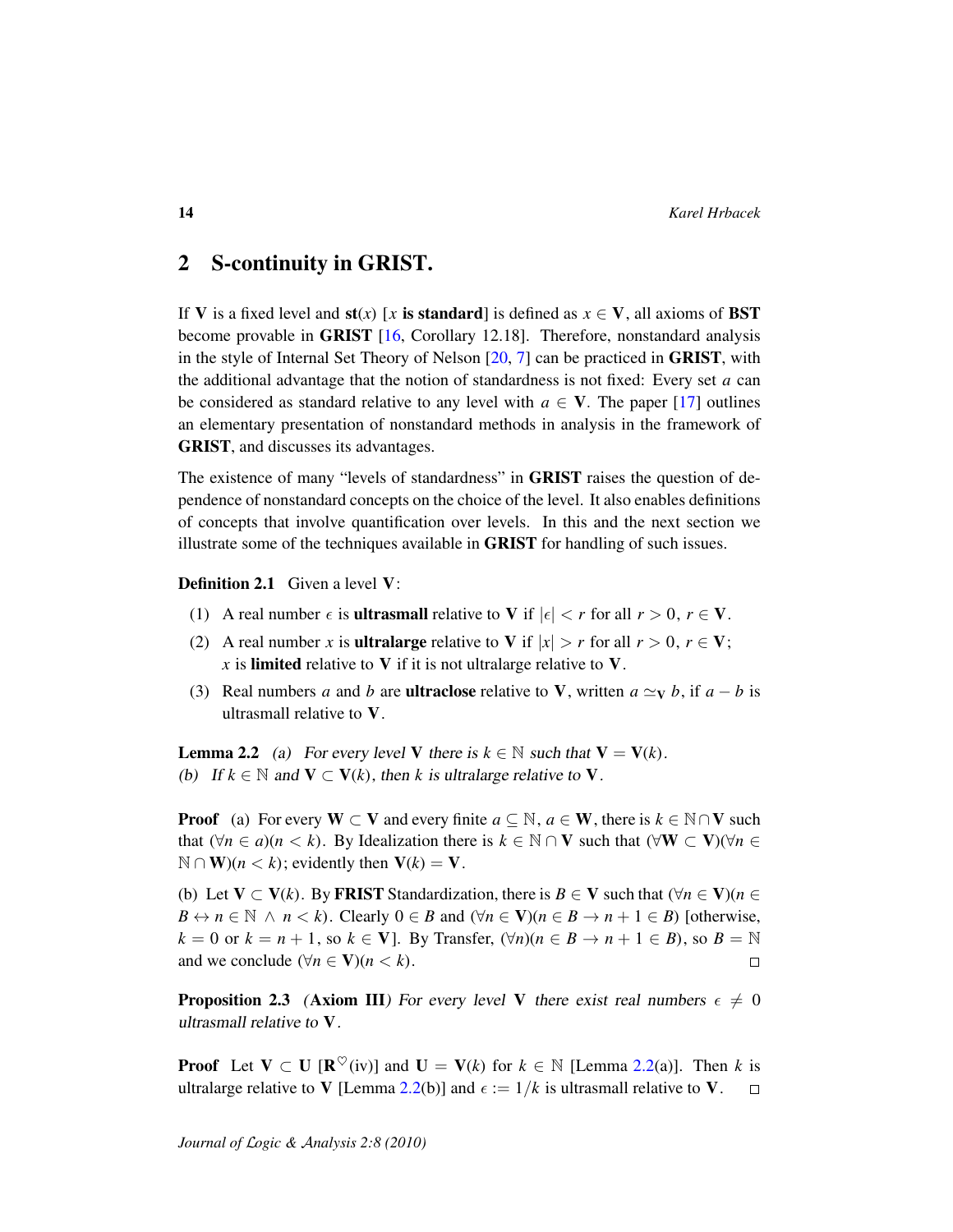$\mathbf{n}_{\mathbf{V}}(x)$ .

<span id="page-14-3"></span>**Proposition 2.4** (Axiom VIII, Density of Levels) If a real number  $\epsilon \neq 0$  is ultrasmall *relative to*  $V$ *, then there is*  $V^+$  *and a real number*  $\delta \in V^+$ *,*  $\delta \neq 0$ *, such that*  $\delta$  *is* ultrasmall relative to  $V$  and  $\epsilon$  is ultrasmall relative to  $V^+$ .

**Proof** By Local Transfer there is  $V^+ \supset V$  such that  $\epsilon$  is ultrasmall relative to  $V^+$ . Lemma [2.2\(](#page-13-1)a) gives  $k \in \mathbb{N}$  such that  $V^+ = V(k)$ . Let  $\delta = 1/k$ .  $\Box$ 

Proposition 2.5 (Axiom IV, Neighbor Principle) For every real number *x* limited relative to V there is a real number  $r \in V$  such that  $x \simeq_V r$ . The number *r* is uniquely determined; we call it the V-neighbor of *x* and denote it

**Proof** By FRIST Standardization [1.10\(](#page-9-0)1) there is  $B \in V$  such that  $(\forall s \in V)(s \in V)$  $B \leftrightarrow s \in \mathbb{R} \land s < x$ ). If  $x \leq \overline{r} \in V$ , then *B* is bounded above by  $\overline{r}$  [use Transfer], hence *B* has a least upper bound *r*, and  $r \in V$ , again by Transfer. One easily verifies that  $r \simeq_V x$ .  $\Box$ 

If  $x \in \mathbb{R}$ ,  $x \neq 0$ , then *x* is not ultrasmall relative to  $V(x)$ . Granularity implies that for every  $x \neq 0$  there is a coarsest level  $V_0$  such that *x* is not ultrasmall relative to  $V_0$ . If  $V_0 = V(.)$ , the coarsest level, then x is not ultrasmall relative to any level. Otherwise, *x* is ultrasmall relative to  $V \subset V_0$  and is not ultrasmall relative to  $V \supseteq V_0$ .

More interesting behavior is exhibited by the various *S*-*concepts* that play a key role in nonstandard analysis: S-continuity, S-integrability, etc. Here we study the dependence of S-continuity on the choice of level.

<span id="page-14-1"></span>**Definition 2.6** Given a set  $A \subseteq \mathbb{R}$  and a level **V**, there is a unique set  $B \in V$  such that  $(\forall r \in \mathbf{V})[r \in B \leftrightarrow r \in \mathbb{R} \land (\exists x \in A)(r \simeq \mathbf{v} x)]$  [FRIST Standardization [1.10\(](#page-9-0)1)]. We call this *B* the **V**-shadow of *A* and denote it  $\mathbf{sh}_V(A)$ . <sup>[1](#page-14-0)</sup>

<span id="page-14-2"></span>**Proposition 2.7** (a) For  $A \subseteq \mathbb{R}$ ,  $A \in V$ : *A* is a closed set if and only if  $\text{sh}_V(A) = A$ . (b) For any  $A \subseteq \mathbb{R}$ :  $\mathbf{sh}_{\mathbf{V}}(A)$  is a closed set. (c) If  $V \subseteq U$  and  $A \subseteq \mathbb{R}$ , then  $\text{sh}_U(\text{sh}_V(A)) = \text{sh}_V(A)$ . (d) For  $A \subseteq \mathbb{R}$ ,  $A \in V \subseteq U$ :  $\mathbf{sh}_V(A) = \mathbf{sh}_U(A)$ .

**Proof** (a) A well-known nonstandard characterization of closed subsets of  $\mathbb{R}$  is: *A* ∈ **V** is closed if and only if, for all  $r \in \mathbb{R} \cap V$ ,  $(\exists x \in A)(r \simeq \{y, x\}) \leftrightarrow r \in A$ . This is precisely the statement that  $A = \mathbf{sh}_V(A)$ .

<span id="page-14-0"></span><sup>&</sup>lt;sup>1</sup>In [\[16\]](#page-36-3),  $\sinh_{\alpha}(x)$  is defined for all sets *x*, with a different meaning.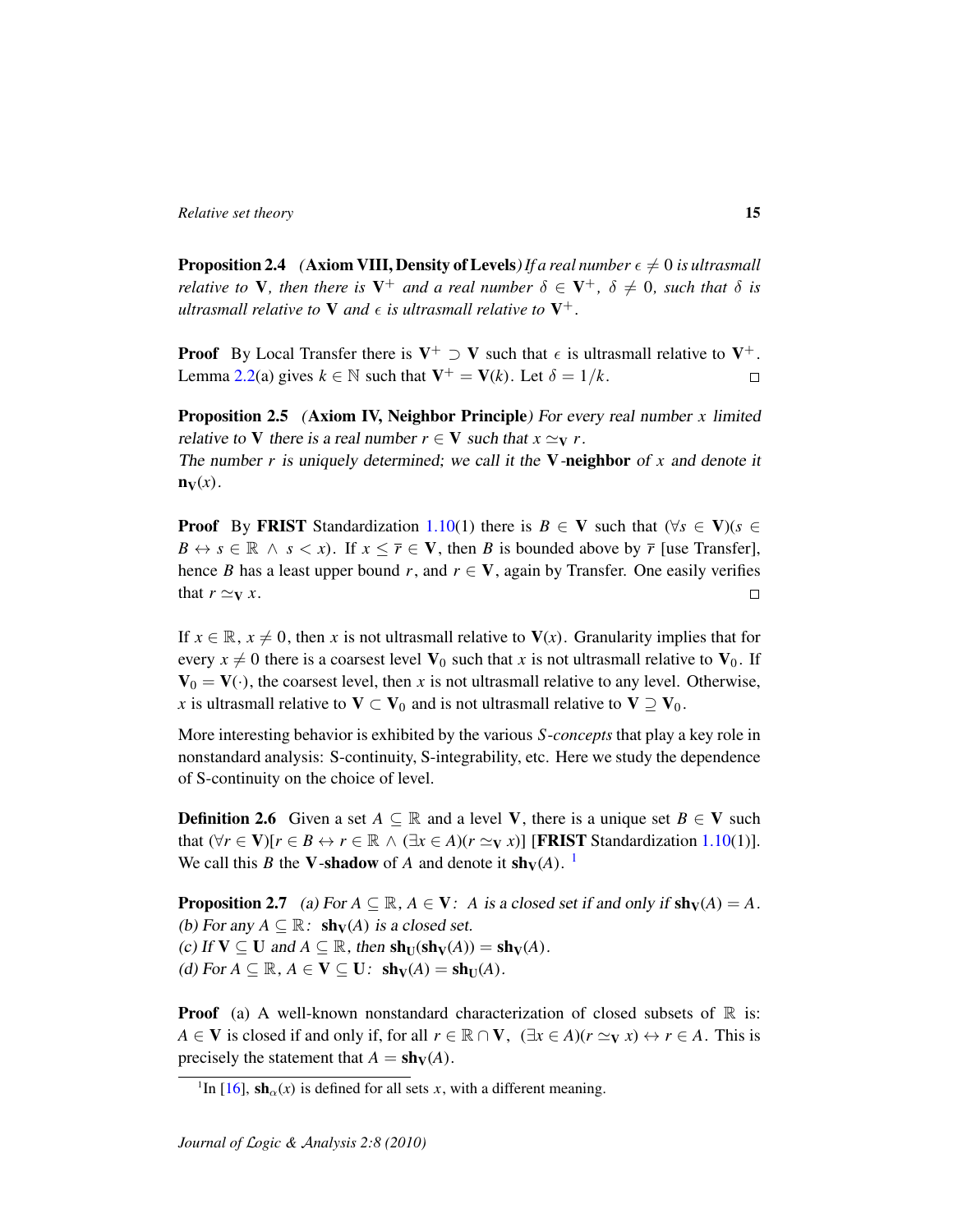(b) Let  $B := \mathbf{sh}_V(A)$ ; by Local Transfer [1.10\(](#page-9-0)6), there is a level  $V_1 \supset V$  such that  $B = sh_{V_1}(A)$ . Let now  $r \in \mathbb{R} \cap V$  and  $(\exists x \in B)(r \simeq_V x)$ . Then  $(\exists x \in B \cap V'_1)(r \simeq_V x)$ holds for some  $V'_1 \supset V$ . By Polytransfer [1.10\(](#page-9-0)8), also ( $\exists x \in B \cap V_1$ )( $r \simeq_V x$ ) holds. Fix such *x*; as  $B = \mathbf{sh}_{V_1}(A)$ , there exists  $\xi \in A$  such that  $x \simeq_{V_1} \xi$ . So  $r \simeq_V \xi$  for  $\xi \in A$ , and  $r \in \mathbf{sh}_V(A) = B$ . Hence *B* satisfies the characterization of closed sets from the proof of (a).

(c) follows from (a) and (b), and (d) follows from the definition of sh by Transfer.  $\Box$ 

**Remark** The usual proof of (b) uses  $\epsilon$ -neighborhoods of *r* and Idealization; the argument given here is more "nonstandard."

<span id="page-15-0"></span>**Proposition 2.8** If  $U \subset V$  and  $A \subseteq \mathbb{R}$ , then  $\text{sh}_U(\text{sh}_V(A)) = \text{sh}_U(A)$ .

**Proof** If  $x \in \text{sh}_U(A) \cap U$ , then  $x \simeq_U \xi$  for some  $\xi \in A$ . Let  $y := \textbf{n}_V(\xi)$  [it is defined because  $\xi$  is limited relative to U, hence also relative to V]. We have  $\xi \simeq_V y$ , so  $y \in \mathbf{sh}_V(A)$ , and  $x \simeq_U y$ , so  $x \in \mathbf{sh}_U(\mathbf{sh}_V(A))$ .

For the converse, let  $x \in \text{sh}_U(\text{sh}_V(A)) \cap U$ . Let  $B := \text{sh}_V(A)$ . We know that  $x \simeq_U y$ for some  $y \in B$ . It suffices to prove **Claim:**  $x \simeq_U y$  for some  $y \in B \cap V$ because then  $y \simeq_V \xi$  for some  $\xi \in A$  and so  $x \simeq_U \xi$  and  $x \in \text{sh}_U(A)$ .

*Proof of Claim* Let *U* vary over neighborhoods of *x* in **U**; then  $(\exists y)(y \in B \cap U)$  is true [because  $(\exists y \in B)(y \simeq_{\text{U}} x)$ ]. By Transfer into  $\text{V}$ ,  $(\exists y \in \text{V})(y \in B \cap U)$ . Hence  $(\forall U \in \mathbf{U})(\exists y \in B)(y \in U \cap \mathbf{V})$ . By FRIST Idealization [1.10\(](#page-9-0)2),  $(\exists y \in B)(\forall U \in \mathbf{V})$  $U(y \in U \cap V)$ , ie,  $(\exists y \in B)(x \simeq_U y \land y \in V)$ .  $\Box$  $\Box$ 

The notion of shadow makes sense for subsets of  $\mathbb{R} \times \mathbb{R}$ . We let  $(x, y) \simeq_{\mathbf{V}} (x', y')$  if and only if  $x \simeq_V x' \land y \simeq_V y'$ . Definition [2.6](#page-14-1) and Propositions [2.7,](#page-14-2) [2.8](#page-15-0) then have obvious analogs for  $A \subseteq \mathbb{R} \times \mathbb{R}$ .

In the rest of this section we study real-valued functions. For simplicity, we consider only functions  $f : [a, b] \rightarrow [c, d]$  where  $a, b, c, d \in V(\cdot)$ .

**Definition 2.9** *f* is (uniformly) **V**-continuous if  $x \simeq_V x'$  implies  $f(x) \simeq_V f(x')$ , for all  $x, x' \in \text{dom } f$ . If also  $f \in V$ , then  $f$  is (uniformly) **continuous**.

<span id="page-15-1"></span>**Theorem 2.10** For every function f there is a finite set  $\{v_0, \ldots, v_n\}$  such that  $V(\cdot)$  =  **and, for all**  $**V**(v<sub>i</sub>) ⊆ **V** ⊂ **V**(v<sub>i+1</sub>)$  **[all**  $**V**(v<sub>i</sub>) ⊆ **V**$  **if**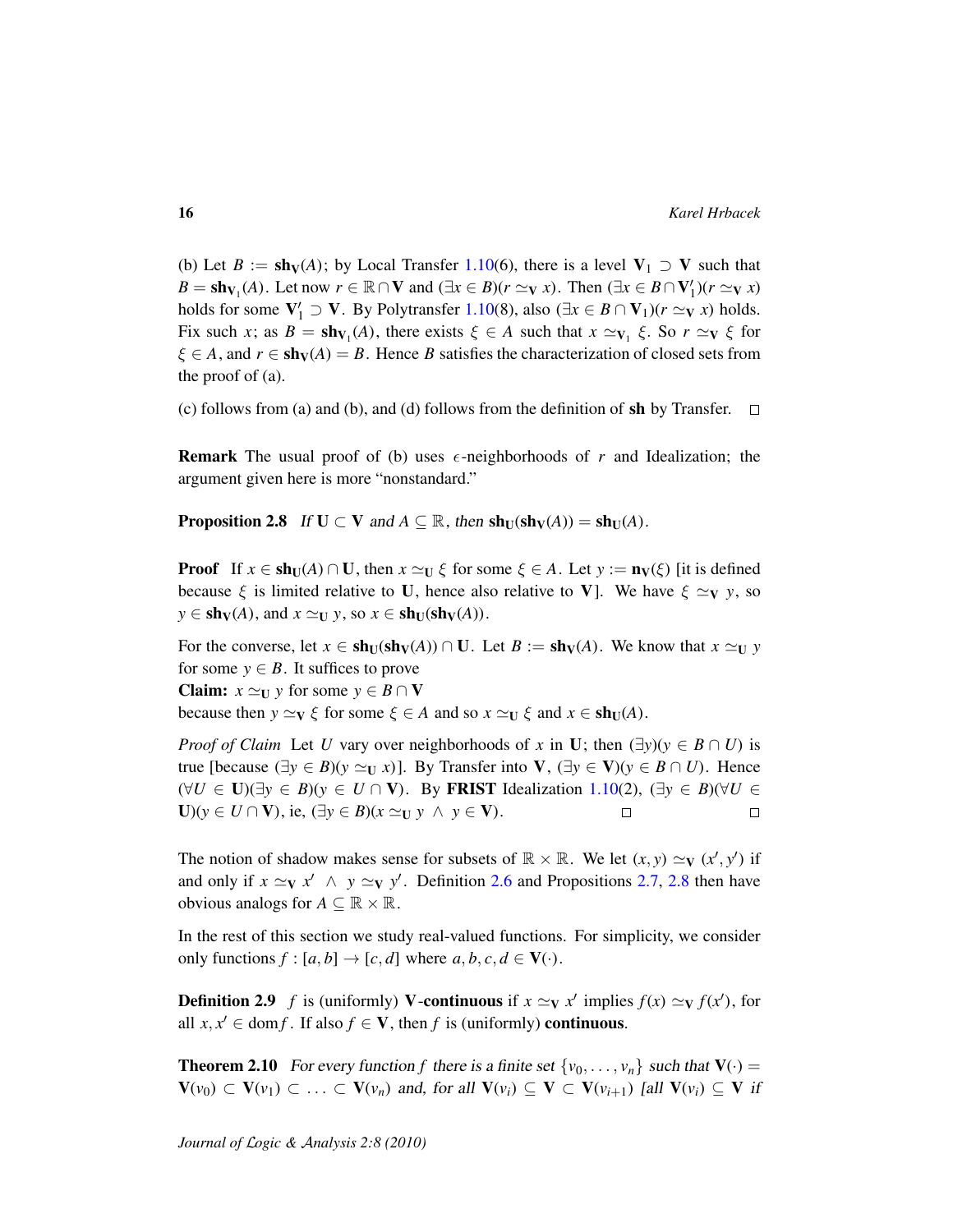$i = n$ , the function f is  $V(v_i)$ -continuous if and only if f is V-continuous if and only if *f* is not  $V(v_{i+1})$ -continuous.

Conversely, for every finite set  $\{v_0, \ldots, v_n\}$  as above there is a function *f* with the above properties.

The first part of Theorem [2.10](#page-15-1) is an immediate consequence of the Support Principle  $1.10(5)$  $1.10(5)$ . Here we prove a stronger result [Theorem [2.13\]](#page-16-0) showing that every function has only finitely many distinct shadows as V ranges over all levels. We recall that  $\text{sh}_V(f)$  is a set in V such that  $(r, s) \in \text{sh}_V(f) \leftrightarrow (\exists x \in [a, b])(r \simeq_V x \land s \simeq_V f(x))$ holds for all  $r, s \in V$ .

The S-versions of the following two facts are well-known (eg see [\[7\]](#page-35-5)).

**Proposition 2.11** *f* is V-continuous if and only if  $\text{sh}_V(f)$  is a function.

**Proof** Let  $F := \mathbf{sh}_V(f)$ .

 $\Rightarrow$  Assume that *f* is **V**-continuous. Suppose  $(r, s_1), (r, s_2) \in F \cap V$ ; then  $r \simeq_V x$ ,  $s_1 \simeq_V f(x)$ ,  $r \simeq_V x'$ ,  $s_2 \simeq_V f(x')$ , for some  $x, x'$ . It follows that  $x \simeq_V x'$ , so by V-continuity,  $f(x) \simeq_V f(x')$ , and finally  $s_1 \simeq_V s_2$ . As  $s_1, s_2 \in V$ , we get  $s_1 = s_2$ . Thus *F* is a function.

 $\Leftarrow$  Assume *f* is not **V**-continuous. Then there are  $x, x' \in [a, b]$  such that  $x \simeq y$  *x'* and  $f(x) \not\approx_V f(x')$ . Let  $r := \mathbf{n}_V(x) = \mathbf{n}_V(x')$ ,  $s_1 := \mathbf{n}_V(f(x))$ ,  $s_2 := \mathbf{n}_V(f(x'))$ . Then  $(r, s_1), (r, s_2) \in F$  and  $s_1 \neq s_2$ , so *F* is not a function.  $\Box$ 

**Proposition 2.12** If *f* is V-continuous, then  $F := \text{sh}_V(f)$  is continuous.

**Proof** By Local Transfer [1.10\(](#page-9-0)6), there is  $V' \supset V$  such that  $F = \text{sh}_{V'}(f)$ . For  $r, r' \in [a, b] = \text{dom } F, r \simeq_\mathbf{V} r' \text{ and } r, r' \in \mathbf{V}'$ , this implies that there exist  $x \simeq_\mathbf{V'} r$ ,  $x' \simeq_\mathbf{V'} r'$  such that  $F(r) \simeq_\mathbf{V'} f(x)$ ,  $F(r') \simeq_\mathbf{V'} f(x')$ . Then  $x \simeq_\mathbf{V} x'$ , hence  $f(x) \simeq_\mathbf{V} f(x')$ by V-continuity of *f*, and so  $F(r) \simeq_V F(r')$ . The statement just proved for V and a *particular*  $V' \supset V$ :

$$
(\forall r, r' \in [a, b] \cap \mathbf{V'})(r \simeq_{\mathbf{V}} r' \to F(r) \simeq_{\mathbf{V}} F(r'))
$$

is true for *all*  $V' \supset V$  by Polytransfer [1.10\(](#page-9-0)8). Hence  $r \simeq_V r' \rightarrow F(r) \simeq_V F(r')$  holds for all  $r, r' \in \text{dom } F$ , and *F* is (uniformly) continuous.  $\Box$ 

<span id="page-16-0"></span>**Theorem 2.13** For every function f there is a finite set  $\{F_0, \ldots, F_n\}$  such that  $V(\cdot)$  =  $V(F_0) \subset V(F_1) \subset \ldots \subset V(F_n)$  and  $F_i = \text{sh}_V(f)$  for all  $V(F_i) \subseteq V \subset V(F_{i+1})$  [all  $V(F_i) \subseteq V$  if  $i = n$ ].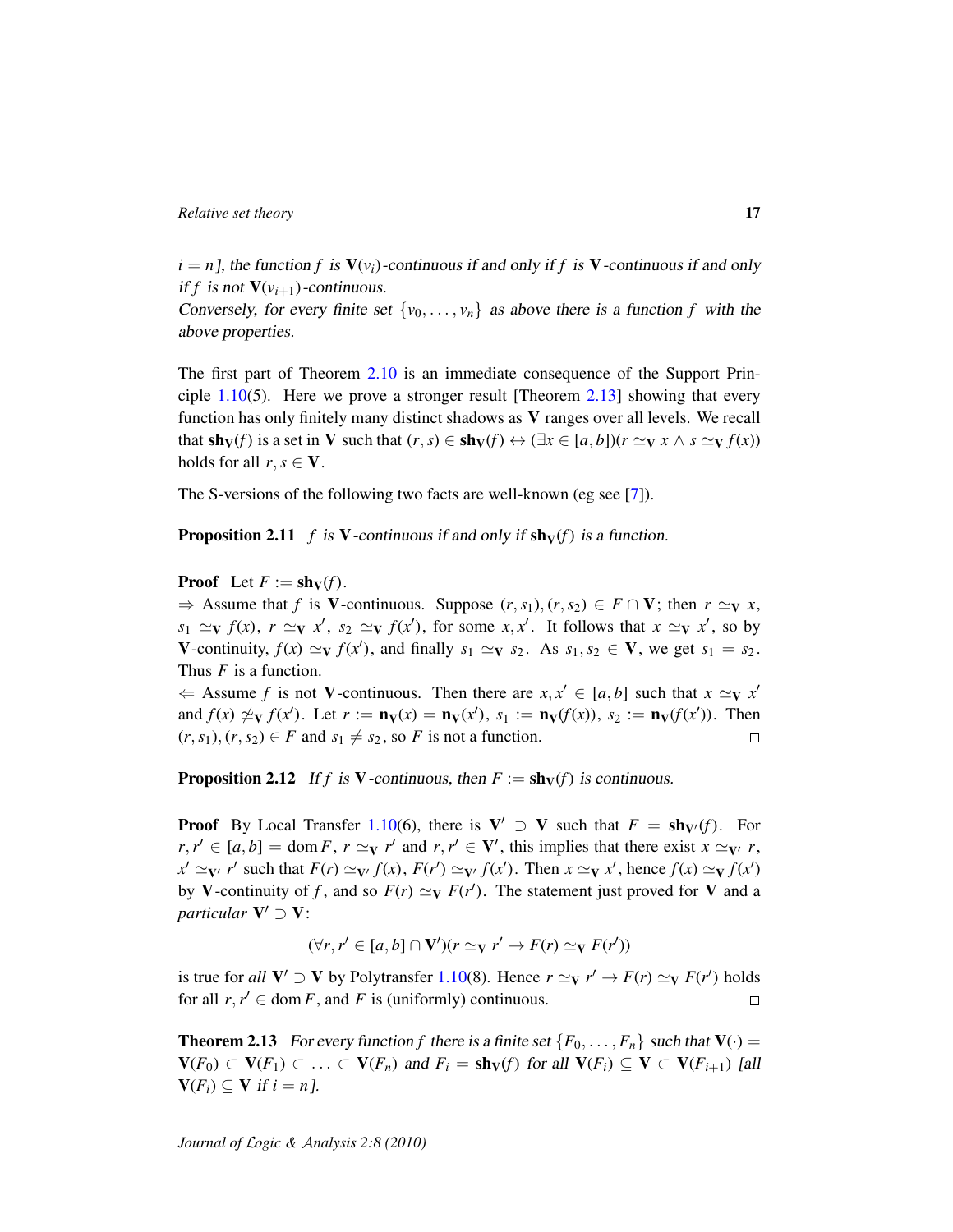Proof We consider a statement about a variable level U:

"There is a finite set  $\{F_0, \ldots, F_n\}$  such that  $F_0 \in U \subset V(F_1) \subset \ldots \subset V(F_n)$ ,  $F_0 = \textbf{sh}_V(f)$  for all  $U \subseteq V \subset V(F_1)$  [all  $U \subseteq V$  if  $n = 0$ ], and  $F_i = \textbf{sh}_V(f)$  for all  $V(F_i) \subseteq V \subset V(F_{i+1})$  [all  $V(F_i) \subseteq V$  if  $i = n$ ],  $1 \le i \le n$ ."

The statement is true if  $U = V(f)$ : let  $n := 0$  and  $F_0 := \text{sh}_U(f)$ , and notice that, for all  $V \supseteq U$ ,  $F_0 = \text{sh}_U(f) = \text{sh}_V(f)$ , by Proposition [2.7\(](#page-14-2)d).

By Granularity, there is a coarsest U about which the statement is true. If  $U = V(.)$ , we are done; so we assume  $V(\cdot) \subset U$  and deduce a contradiction.

We have  $F_0 \in U$  and  $F_0 = \text{sh}_V(f)$  for all  $U \subseteq V \subset V(F_1)$ . If  $V(F_0) \subset U$ , let  $\overline{U} :=$  $V(F_0)$ ; then also for all  $\overline{U} \subseteq V \subset U$  we have  $sh_V(f) = sh_V(sh_U(f))$  [Proposition [2.8\]](#page-15-0)  $=$  sh<sub>V</sub>( $F_0$ ) =  $F_0$  [Proposition [2.7\(](#page-14-2)b, a)]. So { $F_0, \ldots, F_n$ } witnesses the validity of the statement about  $\overline{U} \subset U$ , a contradiction. We conclude that  $V(F_0) = U$ . By Standardization, there is  $\overline{\mathbf{U}} \subset \mathbf{V}(F_0)$  and  $G \in \overline{\mathbf{U}}$  such that, for all  $\overline{\mathbf{U}} \subseteq \mathbf{V}' \subset \mathbf{V}(F_0)$ ,

 $(\forall r, s \in V')[(r, s) \in G \leftrightarrow r, s \in \mathbb{R} \land (\exists x)(r \simeq_{V'} x \land s \simeq_{V'} f(x))];$ 

in other words,  $G = \mathbf{sh}_{V'}(f)$  for all  $\overline{\mathbf{U}} \subseteq \mathbf{V'} \subset \mathbf{V}(F_0)$ . The finite set  $\{G, F_0, \ldots, F_n\}$ then witnesses the validity of the statement about  $\overline{U} \subset U$ , again a contradiction.  $\Box$ 

Before proving the second part of Theorem [2.10,](#page-15-1) we need some preliminary results.

<span id="page-17-0"></span>**Lemma 2.14** Let  $L = \{v_0, v_1, \ldots, v_n\}$  be a finite set with  $V(v_0) \subset V(v_1) \subset \ldots \subset V(v_n)$  $V(v_n)$ . For every level V there is a set  $L_V := \{v_i \in L : v_i \in V\}$ .

**Remark** This is not trivial, because  $v_i \in V$  is not an internal formula. For example, if  $\ell \in \mathbb{N}$  and  $\ell \notin V$ , then  $\{i \in \ell : i \in V\}$  is not a set.

**Proof** The statement is true for every V such that  $V(v_n) \subseteq V$  with  $L_V = L$ , hence by Granularity there is a coarsest level  $\overline{V}$  such that the statement is true for all  $V \supseteq \overline{V}$ . If  $L_{\overline{V}} = \{v_0, \ldots, v_m\}$  with  $m > 0$ , then  $L_V$  exists also for all  $\overline{V} \supset V \supseteq V(v_{m-1})$  [it is either  $\{v_0, \ldots, v_{m-1}\}$  or  $\{v_0, \ldots, v_m\}$  and we have a contradiction with the choice of  $\overline{V}$ . If  $L_{\overline{V}} = \{v_0\}$  or  $L_{\overline{V}} = \emptyset$ , then  $L_V$  exists also for all  $V \subset \overline{V}$  [it is either  $\emptyset$  or  $\{v_0\}$ ] and again we have a contradiction, unless  $\overline{V} = V(\cdot)$  and the statement holds for all V.  $\Box$ 

<span id="page-17-1"></span>**Proposition 2.15** For every finite set  $\{v_0, \ldots, v_n\}$  with  $\mathbf{V}(v_0) \subset \ldots \subset \mathbf{V}(v_n)$  there is a set  $\{k_0, \ldots, k_n\} \subseteq \mathbb{N}$  such that  $\mathbf{V}(k_i) = \mathbf{V}(v_i)$  for all  $j \leq n$ .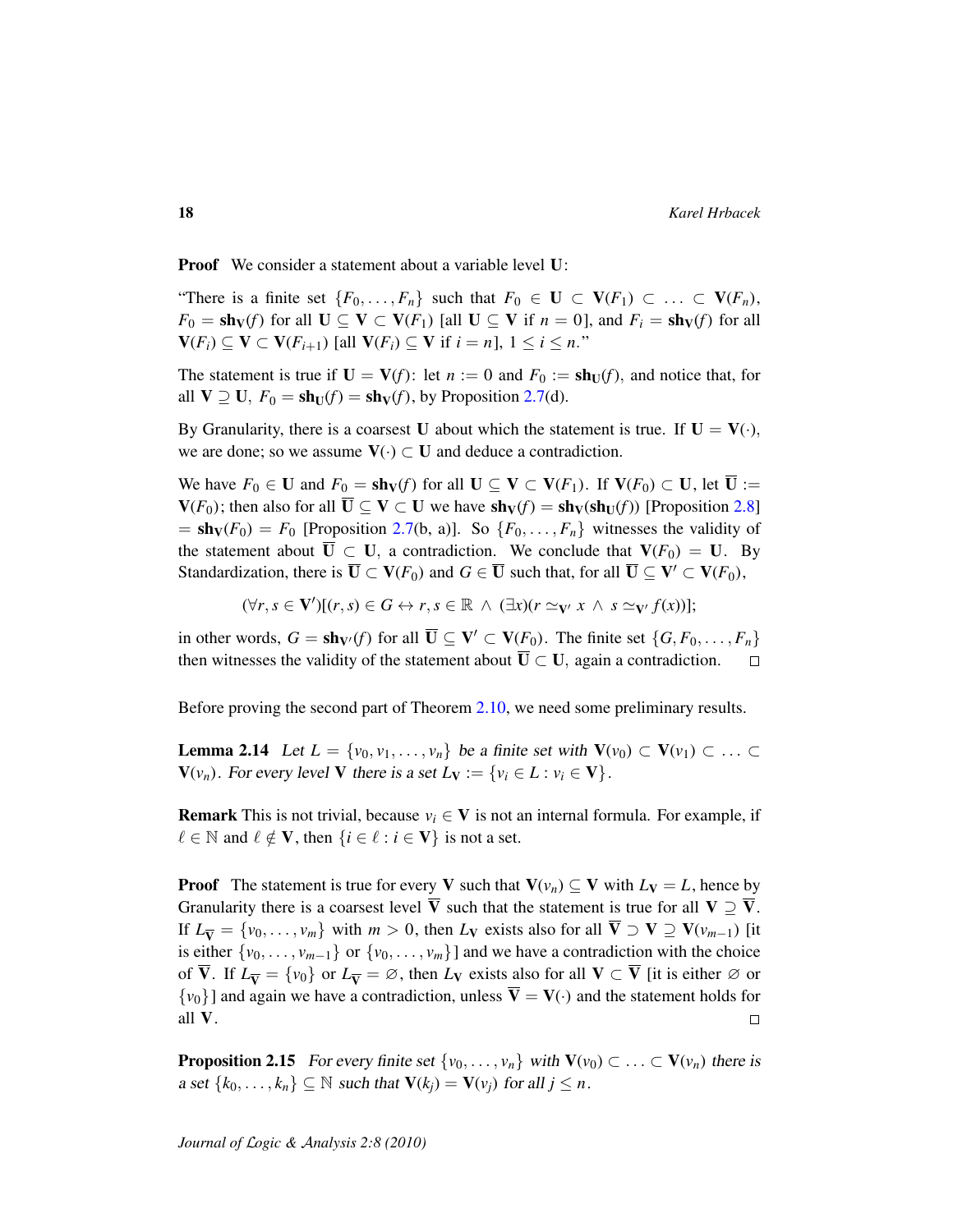**Proof** We fix  $\{v_0, \ldots, v_n\}$  and consider the following statement about V:

If *i* is the least such that  $V \subset V(v_i)$  [or  $i = n + 1$  if  $V(v_n) \subseteq V$ ], then there exists  $S = \{k_i, \ldots, k_n\}$  [or  $S = \emptyset$ , resp] such that  $\mathbf{V}(k_j) = \mathbf{V}(v_j)$  for all  $i \leq j \leq n$ .

The statement is trivially true for  $V \supseteq V(v_n)$ . So by Granularity there is a coarsest level  $\overline{V}$  for which it is true. If  $\overline{V} \subset V(v_0)$  we are done. If  $V(v_0) \subseteq \overline{V} \subset V(v_1)$ , we have  $\{k_1, \ldots, k_n\}$  such that  $\mathbf{V}(k_i) = \mathbf{V}(v_i)$  for  $1 \leq j \leq n$ . We fix some  $k_0$  such that  $V(k_0) = V(v_0)$  [Lemma [2.2\(](#page-13-1)a)], let  $S = \{k_0, k_1, \ldots, k_n\}$ , and we are done. Finally, let  $V(v_i) \subseteq \overline{V} \subset V(v_{i+1})$  for  $i > 0$  [by Lemma [2.14,](#page-17-0) these are the only possibilities]. Then there is a set  $\{k_{i+1}, \ldots, k_n\}$  such that  $\mathbf{V}(k_i) = \mathbf{V}(v_i)$  for  $i + 1 \leq j \leq n$ . We fix  $k_i$  such that  $\mathbf{V}(k_i) = \mathbf{V}(v_i)$  and let  $S = \{k_i, k_{i+1}, \dots, k_n\}$ . The statement holds for  $V := V(v_{i-1}) \subset \overline{V}$  with this *S*, a contradiction.  $\Box$ 

<span id="page-18-0"></span>**Corollary 2.16** For every finite set  $\{v_0, \ldots, v_n\}$  with  $V(v_0) \subset \ldots \subset V(v_n)$  there is a set  $\{h_0, \ldots, h_n\} \subseteq \mathbb{R}$  such that, for all  $j \leq n$ ,  $V(h_j) = V(v_j)$  and  $h_j$  is ultrasmall relative to all  $V \subset V(v_i)$ .

**Proof** Let  $\{k_0, \ldots, k_n\} \subseteq \mathbb{N}$  be as in Proposition [2.15.](#page-17-1) Let  $h_j := 1/k_j$ . Clearly  $\mathbf{V}(h_i) = \mathbf{V}(k_i) = \mathbf{V}(v_i)$ . If  $\mathbf{V} \subset \mathbf{V}(v_i)$  and  $k \in \mathbb{N} \cap \mathbf{V}$ , then  $k < k_i$  and  $0 < h_i < 1/k$ . This shows  $h_j$  is **V**-ultrasmall.  $\Box$ 

We can now prove the second part of Theorem [2.10.](#page-15-1)

**Proof** Let  $\{h_0, \ldots, h_n\}$  be as in Corollary [2.16;](#page-18-0) as  $V(v_0) = V(\cdot)$ , we can take  $h_0 = 1$ . For  $1 \le i \le n$  let  $f_i : [0, 1] \rightarrow [0, 1]$  be defined by

$$
f_i(x) = \begin{cases} \frac{2h_{i-1}}{h_i} \cdot x & \text{if } 0 \le x \le h_i/2; \\ -\frac{2h_{i-1}}{h_i} \cdot x + 2h_{i-1} & \text{if } h_i/2 < x \le h_i; \\ 0 & \text{if } h_i < x \le 1. \end{cases}
$$

If *n* is odd, let  $f(x) := \sum_{i=1}^{n} f_i(x - \frac{1}{i+1})$ . It is easy to check that *f* is not **V**-continuous for  $V \subset V(v_1)$  and for  $V(v_i) \subseteq V \subset V(v_{i+1})$  when *i* is even, and is V-continuous for  $V(v_i) \subseteq V \subset V(v_{i+1})$  when *i* is odd.

If *n* is even, take  $\sum_{i=2}^{n}$  *i* even instead; the pattern of continuity versus not-continuity is reversed. Both cases are easily modified to produce the opposite pattern.  $\Box$ 

The notion of **V**-continuity has a natural generalization.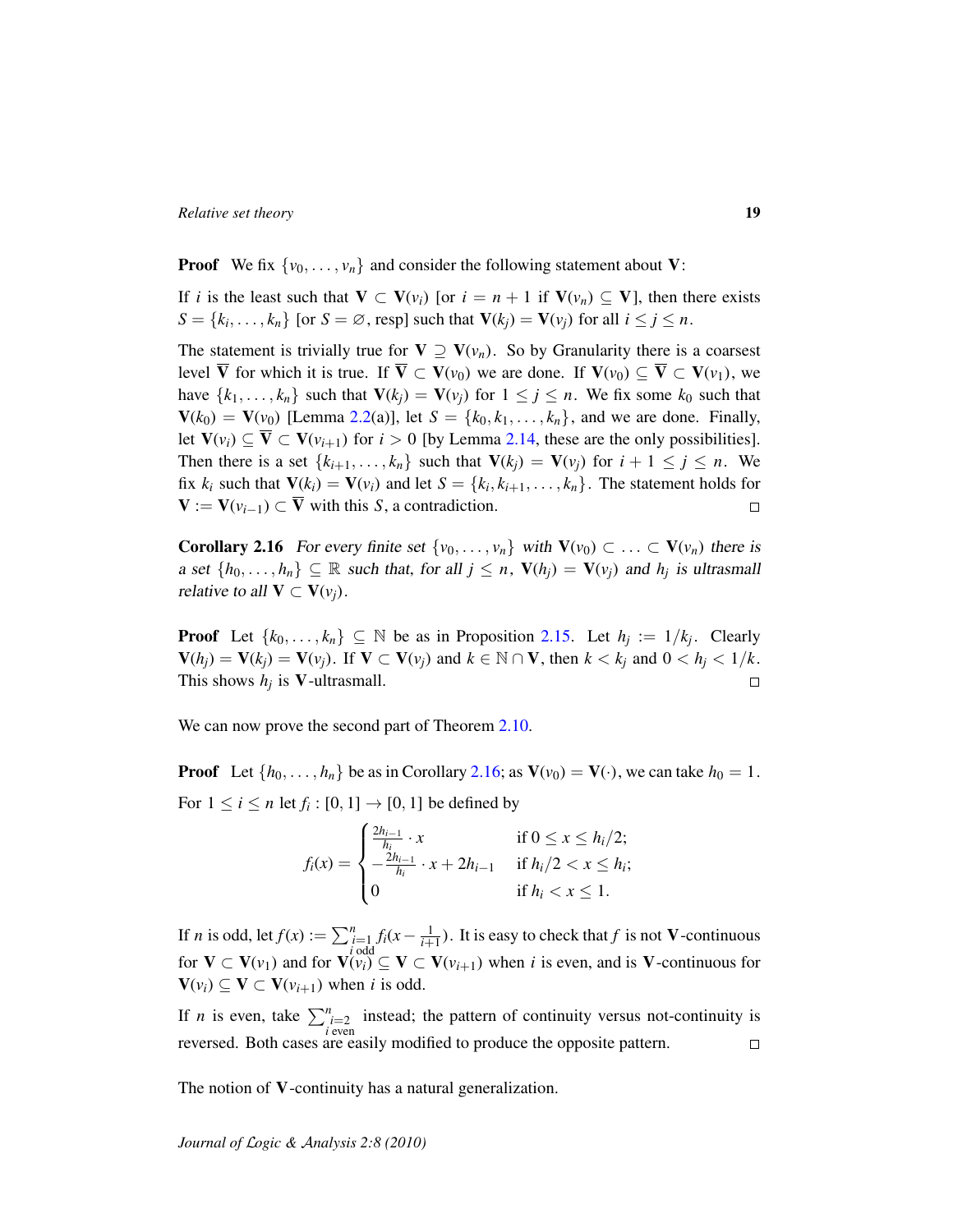**Definition 2.17** A function *f* is (uniformly) ( $V_1$ ,  $V_2$ )-**continuous** if  $x \simeq_{V_1} x'$  implies  $f(x) \simeq_{\mathbf{V}_2} f(x')$ , for all  $x, x' \in \text{dom} f$ .

We forgo the detailed study of  $(V_1, V_2)$ -continuity and prove only the basic result.

**Proposition 2.18** If  $f \in V_2$  and  $f$  is  $(V_1, V_2)$ -continuous, then  $f$  is continuous.

**Proof** If  $V_1 \subseteq V_2$  and f is  $(V_1, V_2)$ -continuous, then f is V-continuous for all  $V_1 \subseteq V \subseteq V_2$ , in particular, it is  $V_2$ -continuous. If also  $f \in V_2$ , then f is continuous.

The case  $V_2 \subset V_1$  is less trivial. Let  $x \simeq_{V_1} x'$ ,  $x, x' \in \text{dom } f$ . By Density of Levels [Proposition [2.4\]](#page-14-3), there is  $V_1^+$  $_1^+$  such that  $V_1 \subset V_1^+$  $x \simeq_{V_1^+} x'$ , and by Polytransfer [1.10\(](#page-9-0)8),  $f$  is also ( $V_1^+$  $_1^+$ , **V**<sub>1</sub>)-continuous; hence  $f(x) \simeq$ **v**<sub>1</sub> $f(x')$ .  $\Box$ 

# <span id="page-19-0"></span>3 Lebesgue measure in GRIST.

This section is concerned with some aspects of Lebesgue measure and integral. Our goal is to showcase the tools available in GRIST for dealing with such matters, not to give a systematic development of the theory of integration. For this reason, we limit ourselves to the representative simplest case, that of Lebesgue measure on [0, 1]. A more complete treatment of the theory of measure and integration in (a weak subsystem of) GRIST can be found in [\[18\]](#page-36-6).

We give three nonstandard definitions of Lebesgue measure on [0, 1] and prove their equivalence to the usual one. Letters *A*, *B* denote subsets of [0, 1], and *I*, *J* are finite non-degenerate intervals;  $\ell(I)$  is the length of *I*.

#### Definition 3.1 (Lebesgue)

$$
m_0(A) := \inf \bigg\{ \sum_{i=0}^{\infty} \ell(I_i) \,:\, A \subseteq \bigcup_{i=0}^{\infty} I_i, \text{ where } \{I_i\}_{i=0}^{\infty} \text{ is a system of open intervals} \bigg\}.
$$

It is well-known that  $m_0$  is an outer measure on  $\mathcal{P}([0, 1])$ ,  $m_0(I) = \ell(I)$  for all  $I \subseteq [0, 1]$ , and a set *A* is Lebesgue measurable if and only if  $m_0(A) + m_0([0, 1] \setminus A) = 1$ .

The most useful nonstandard approach to integration is due to Loeb (see eg [\[1\]](#page-35-6)). Loeb showed that every finitely additive measure  $\mu$  on an algebra of sets  $\mathcal A$  gives rise to an *external* (countably additive) measure  $\mathbf{L}(\mu)$  on an *external*  $\sigma$ -algebra  $\mathbf{L}(\mathcal{A})$  generated by  $A$ . This construction uses external sets in an essential way (see Section [4\)](#page-28-0). Loeb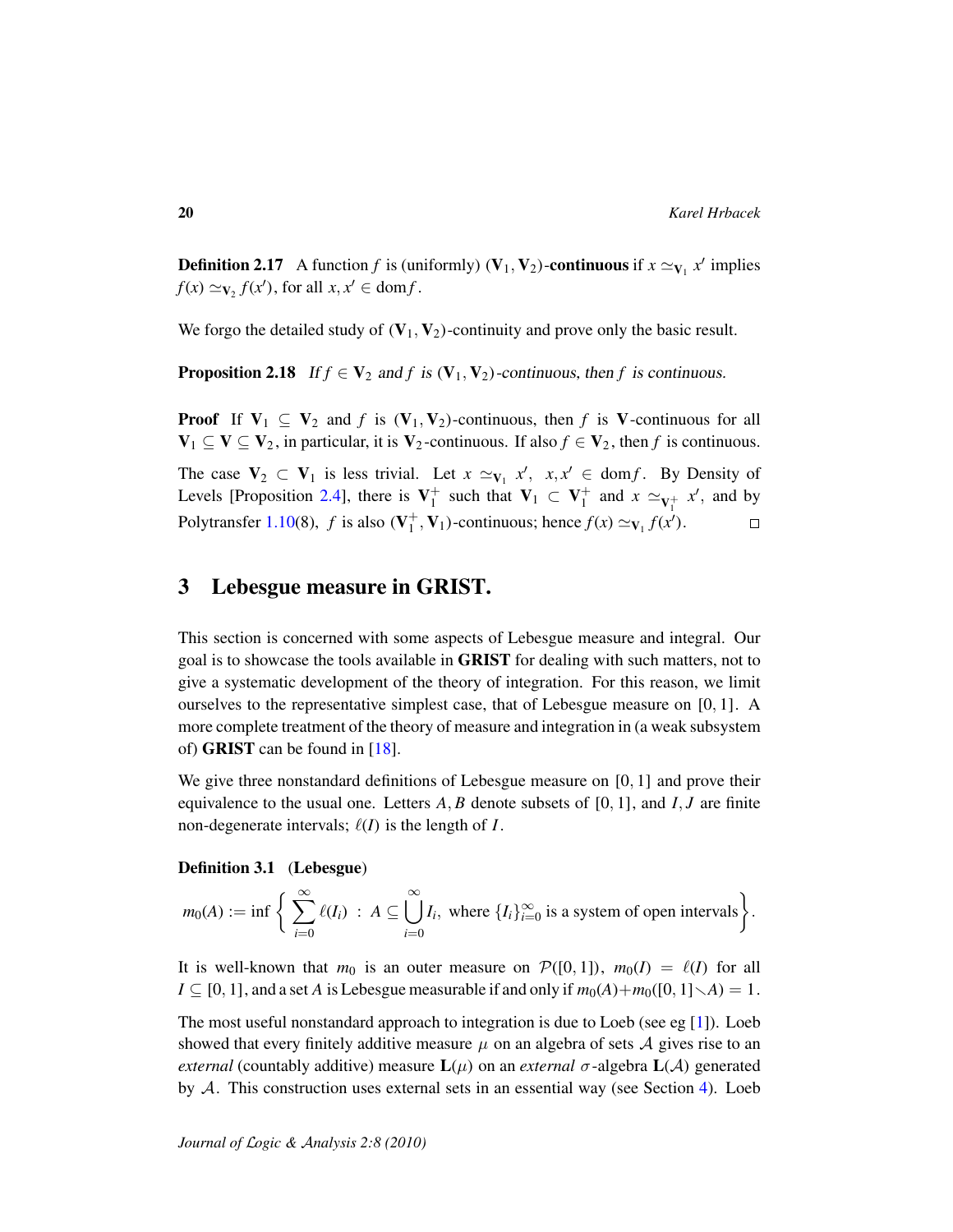also showed that Lebesgue measure can be obtained as an image of a suitable Loeb measure by the "standard part" mapping ("neighbor" **n** in our notation). There are several choices of  $A$  and  $\mu$  natural for this purpose.

One elegant approach is to "approximate"  $[0, 1]$  by a "hyperfinite time line." We fix a level **V** and  $N \in \mathbb{N}$  ultralarge relative to **V**, let  $t_i := i/N$  for  $i = 0, ..., N$ ,  $T := \{t_0, t_1, \ldots, t_N\}, \mathcal{A} := \mathcal{P}(T)$ , and let  $\mu$  be the counting measure on A, ie,  $\mu(X) := |X|/|T|$  for all  $X \in \mathcal{A}$ . It can then be shown (see [\[1\]](#page-35-6)) that a set  $A \in V$  is Lebesgue measurable if and only if  $\mathbf{n}_{\mathbf{V}}^{-1}[A] \cap T$  is Loeb measurable, and the Lebesgue measure of *A* is the Loeb measure of  $\mathbf{n}_{\mathbf{V}}^{-1}[A] \cap T$ .

Loeb measure is obtained from the externally finitely additive measure  $\mathbf{n}_V \circ \mu$  on A by Carathéodory extension theorem. Explicitly, the Loeb measure of an external set E ⊆ [0, 1] is the (external) infimum of  $n<sub>V</sub>(μ(X))$  taken over all (internal) sets *X* ⊇ **E**, *X*  $\in$  *A*. Hence the Lebesgue measure *m*(*A*) of *A*  $\in$  **V** according to Loeb is given by

(\*) 
$$
m(A) := \inf_{\mathbf{V}} \left\{ \mathbf{n}_{\mathbf{V}}(\mu(X)) : \mathbf{n}_{\mathbf{V}}^{-1}[A] \cap T \subseteq X, X \in \mathcal{A} \right\}.
$$

The collection  $\mathbf{n}_{\mathbf{V}}^{-1}[A]$  is usually *external*—it is not a set. Similarly, the collection of numbers whose infimum needs to be taken to obtain *m*(*A*) is external; we indicate this by the use of boldface braces. The notation  $\inf_{\mathbf{V}}$  stands for the greatest lower bound in V, that is, in the external set  $\mathbb{R} \cap V$ , ordered by  $\lt$ . Extensions of **GRIST** that formally allow external sets are discussed in Section [4.](#page-28-0) However, it turns out that the use of external sets in (∗) and elsewhere in this section is only for notational convenience, and could be eliminated (see Remark 3 below). Nevertheless the question arises whether such external collections do have a supremum and infimum. The positive answer is provided by the following proposition.

**Proposition 3.2** Let  $\mathcal{P}(r, \bar{x}; \mathbf{V})$  be a V-formula. If  $\{r \in \mathbb{R} \cap V : \mathcal{P}(r, \bar{x}; \mathbf{V})\}$  is nonempty and has a lower bound [upper bound, resp.] in  $V$ , then it has a greatest lower bound [least upper bound, resp.] in V.

**Proof** By FRIST Standardization, there is a set *S*  $\in$  **V** such that  $(\forall r \in V)(r \in S \leftrightarrow V)$  $r \in \mathbb{R} \land \mathcal{P}(r, \bar{x}; V)$ . Using Transfer, it is easy to verify that *S* is nonempty and bounded below, and that inf *S* has the desired properties.  $\Box$ 

Our objective in this section is to compare Loeb's construction with other definitions of Lebesgue measure, which are stated in terms of systems of intervals. It is trivial to see that (∗) is equivalent to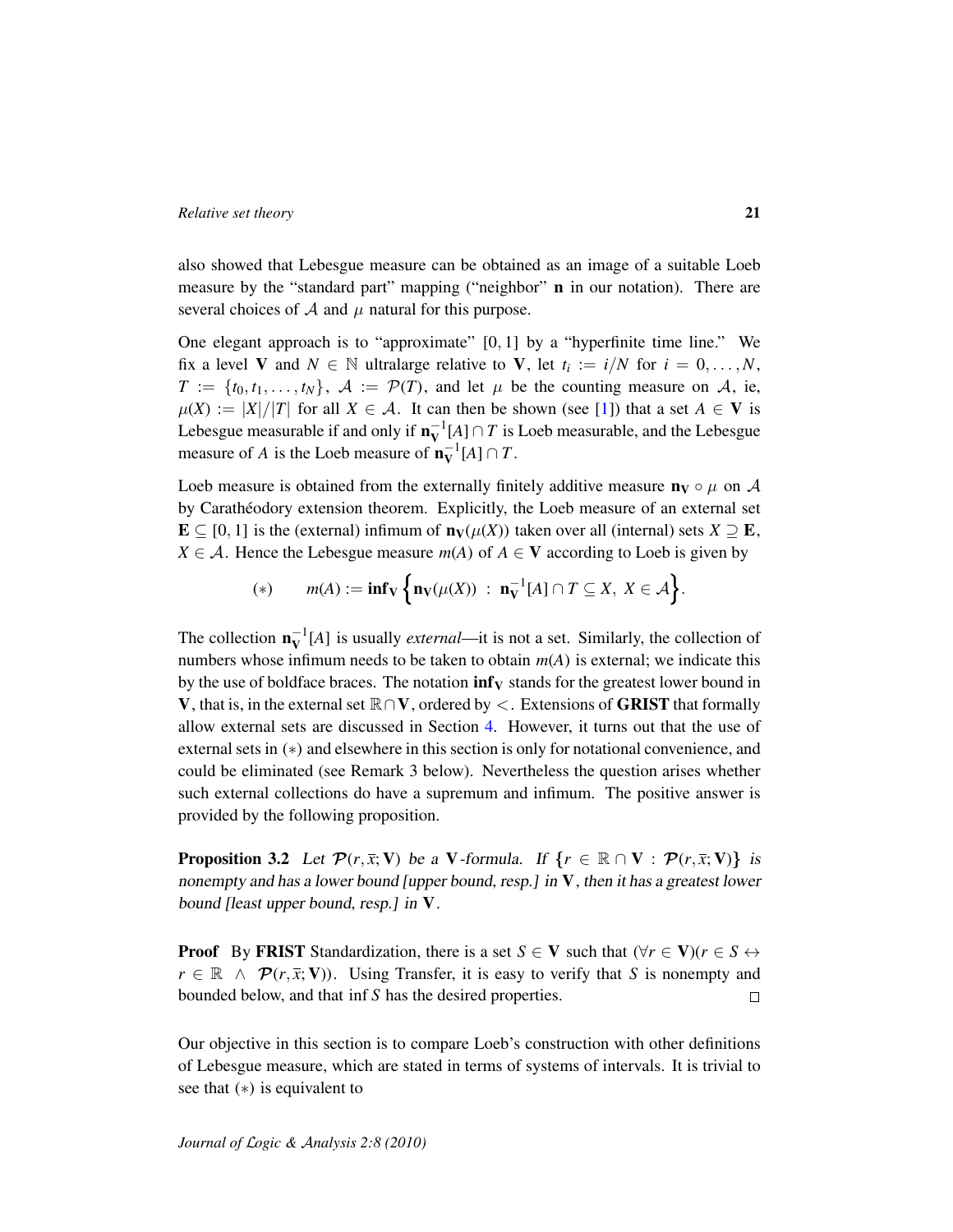$$
(**) \qquad m(A) := \inf_{\mathbf{V}} \left\{ \mathbf{n}_{\mathbf{V}} \bigg( \sum_{i=0}^{n} \ell(I_i) \bigg) \ : \ \mathbf{n}_{\mathbf{V}}^{-1}[A] \cap T \subseteq \bigcup_{i=0}^{n} I_i \right\},
$$

where  $\{I_i\}_{i=0}^n$  is any finite system of intervals of the form  $[t_k, t_{k+1})$  (or  $[t_{N-1}, t_N]$  if  $k = N - 1$ .

For the purposes of this section it is preferable to use a variant of  $(**)$  where  $\mathbf{n}_{\mathbf{V}}^{-1}[A] \cap T$ is replaced by  $\mathbf{n}_{\mathbf{V}}^{-1}[A] \cap [0,1]$  and arbitrary systems of intervals are allowed. This leads to the following definition.

#### <span id="page-21-0"></span>Definition 3.3 (Loeb)

$$
m_1(A) := \inf_{\mathbf{V}(A)} \left\{ \mathbf{n}_{\mathbf{V}(A)} \bigg( \sum_{i=0}^n \ell(I_i) \bigg) \ : \ \mathbf{n}_{\mathbf{V}(A)}^{-1}[A] \cap [0,1] \subseteq \bigcup_{i=0}^n I_i \right\}.
$$

#### Remarks

(1) In this definition,  $\{I_i\}_{i=0}^n$  ranges over all finite systems of intervals. It is easy to see that  $m_1(A)$  remains unchanged if we restrict it to finite systems of open intervals, or to finite systems of non-overlapping closed subintervals of [0, 1].

(2) The above remarks about the existence of  $\inf_{V}$  apply.

(3) Because of the appearance of external sets in Definition  $3.3$ , it is not immediately obvious that  $m_1$  is a function (ie, a set). However, this follows from the Definition Principle, because the statement  $m_1(A) = r$ , when spelled out in full, is equivalent to an internal formula. Let  $\mathcal{Q}(A, r; V)$  be the V-formula expressing "for every finite system of intervals  $\{I_i\}_{i=0}^n$ , if  $(\forall x, \xi \in [0, 1])(x \in A \cap V \land \xi \simeq_V x \to \xi \in \bigcup_{i=0}^n I_i)$ , then  $r \leq n_V \left( \sum_{i=0}^n \ell(i_i) \right)$ ." Then  $m_1(A) = r$  is equivalent to  $(\forall V)(A, r \in V \rightarrow$  $[Q(A, r; V) \wedge (\forall s \in \mathbb{R} \cap V)(Q(A, s; V) \rightarrow s \leq r)]$ , which is an internal formula.

(4) Henson [\[11\]](#page-35-7) proved that Loeb's definition and Lebesgue's definition of outer measure agree, ie,  $m_0 = m$ .

(5) We prove that  $m(A) = m_1(A)$ .

Let  $V := V(A)$ . First, note that  $n_V^{-1}[A] \cap T$  can be replaced by  $n_V^{-1}[A] \cap [0,1]$  in (\*\*). Indeed, if  $\mathbf{n}_{\mathbf{V}}^{-1}[A] \cap T \subseteq \bigcup_{i=0}^{n} I_i$  and  $\xi \in \mathbf{n}_{\mathbf{V}}^{-1}[A] \cap [0,1]$ , then  $\xi \simeq_{\mathbf{V}} a$  for some  $a \in A \cap V$ , and  $t_j \le \xi < t_{j+1}$  for some *j*. Then also  $t_j \simeq_V a$ , so  $t_j \in \mathbf{n}_V^{-1}[A] \cap T$ , the interval  $[t_j, t_{j+1}) = I_i$  for some *i*, and  $\xi \in \bigcup_{i=0}^n I_i$ ; hence  $\mathbf{n}_{\mathbf{V}}^{-1}[A] \cap [0, 1] \subseteq \bigcup_{i=0}^n I_i$ .

It is now clear that  $m_1(A) \leq m(A)$ . We assume  $m_1(A) < m(A) =: s$  and obtain a contradiction. From the definition of  $m_1(A)$  and Remark (1) it follows that there is a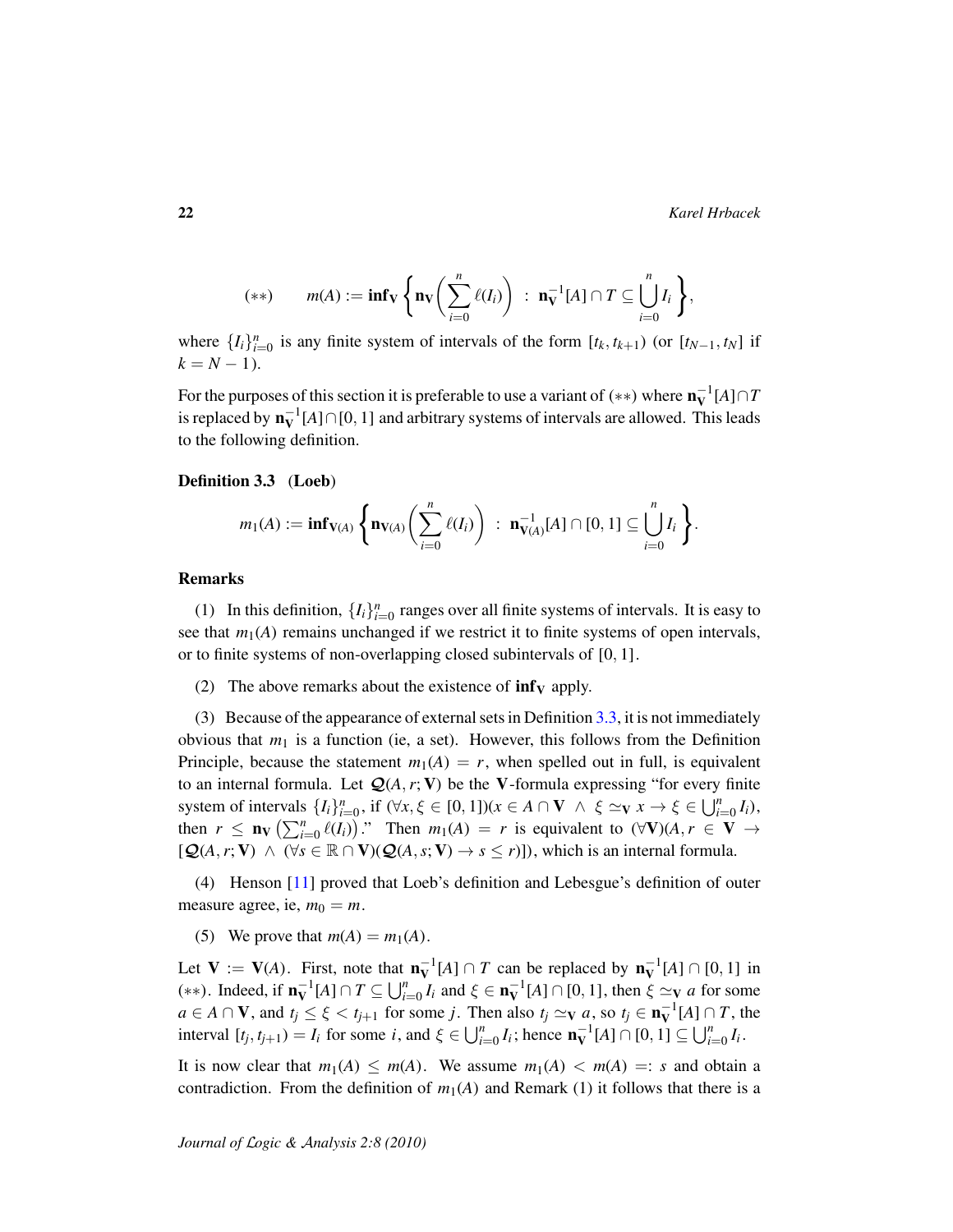finite system of non-overlapping intervals  $\{J_j\}_{j=0}^m$  such that  $\mathbf{n}_{\mathbf{V}}^{-1}[A] \cap [0,1] \subseteq \bigcup_{j=0}^m J_j$ and  $\mathbf{n}_V(\sum_{j=0}^m \ell(J_j)) < s$ . By Relativization (v), there is a level  $V' \supset V$  such that  $N \notin V'$ . By Polytransfer [1.10\(](#page-9-0)8), we can assume that the system  $\{J_j\}_{j=0}^m$  with the above properties is in  $V'$ . Let  $\{I_i\}_{i=0}^n$  be the collection of all intervals of the form  $[t_k, t_{k+1})$  that have a nonempty intersection with some  $J_j$ . Then  $\mathbf{n}_{\mathbf{V}}^{-1}[A] \cap [0, 1] \subseteq$  $\bigcup_{j=0}^m J_j \subseteq \bigcup_{i=0}^n I_i$  and  $\sum_{j=0}^m \ell(J_j) \leq \sum_{i=0}^n \ell(I_i) \leq \sum_{j=0}^m \ell(J_j) + 2(m+1)/(N+1)$ , so  $m(A) \leq n_V \left( \sum_{i=0}^n \ell(I_i) \right) < s$  [note  $m \in V$ ,  $N \notin V$ ], a contradiction.

In order to motivate the next two definitions of Lebesgue measure (Definitions [3.9](#page-24-0) and [3.10\)](#page-24-1), we briefly summarize the nonstandard approach to the Riemann integral and the integrals of McShane and Henstock-Kurzweil. For the standard theory of these integrals see for example Bartle [\[4\]](#page-35-8) and Pfeffer [\[24\]](#page-36-8).

**Definition 3.4** A tagged interval is a pair  $(I, t)$  where *I* is a closed interval and  $t \in \mathbb{R}$ . A tagged covering is a finite system  $\mathfrak{I} := \{(I_i, t_i)\}_{i=1}^n$  of tagged intervals. A tagged **partition** is a tagged covering where  $\{I_i\}_{i=1}^n$  are non-overlapping. It is a **partition of** [0, 1] if  $\bigcup_{i=1}^{n} I_i = [0, 1]$ ; similarly for coverings. A tagged covering is **anchored in** *A* if  $\{t_i\}_{i=1}^n \subseteq A$ . A tagged partition is a **Riemann partition** if  $t_i \in I_i$  for all  $i = 1, \ldots, n$ . A Riemann partition  $\Im$  is fine relative to V if all  $\ell(I_i)$  are ultrasmall relative to V.

#### <span id="page-22-0"></span>**Definition 3.5** Let  $f : [0, 1] \rightarrow \mathbb{R}$  be a function.

For all tagged coverings  $\Im$ , the **Riemann sum**  $\sum(f; \Im)$  is defined as  $\sum_{i=1}^{n} f(t_i) \cdot \ell(I_i)$ . The function *f* on [0, 1] is **Riemann integrable** if there is  $R \in \mathbb{R} \cap V(f)$  such that  $\sum(f; \mathfrak{I}) \simeq_{V(f)} R$  for all Riemann partitions  $\mathfrak{I}$  of [0, 1] that are fine relative to  $V(f)$ . If this is the case, we let  $\int_0^1 f(x) \cdot dx := R = \mathbf{n}_{V(f)}(\sum(f; \mathfrak{I}))$ .

One of the inadequacies of Riemann integration is that it is not a true inverse to the operation of differentiation: *If f'* is continuous, then  $f'$  is Riemann integrable and the (indefinite) integral gives back  $f$  (up to a constant), but  $f'$  need not be Riemann integrable in general. Relative analysis sheds some light on the reasons for this phenomenon. Let us consider a differentiable function *f* and a fine Riemann partition If so f [0, 1], where  $I_i = [x_{i-1}, x_i]$ , 0 =  $x_0 < x_1 < \ldots < x_n = 1$ , and  $x_{i-1} \le t_i \le x_i$ , for all  $i = 1, \ldots, n$ . If f is *uniformly differentiable* on [0, 1], or equivalently, f' is continuous, one proves easily that

(\*) 
$$
f(x_i) - f(x_{i-1}) = f'(t_i) \cdot \ell(I_i) + \epsilon_i \cdot \ell(I_i)
$$
 where  $\epsilon_i \simeq v(f)$  0.

Adding these equations then gives

$$
f(1) - f(0) = \sum_{i=1}^{n} f'(t_i) \cdot \ell(I_i) + \sum_{i=1}^{n} \epsilon_i \cdot \ell(I_i)
$$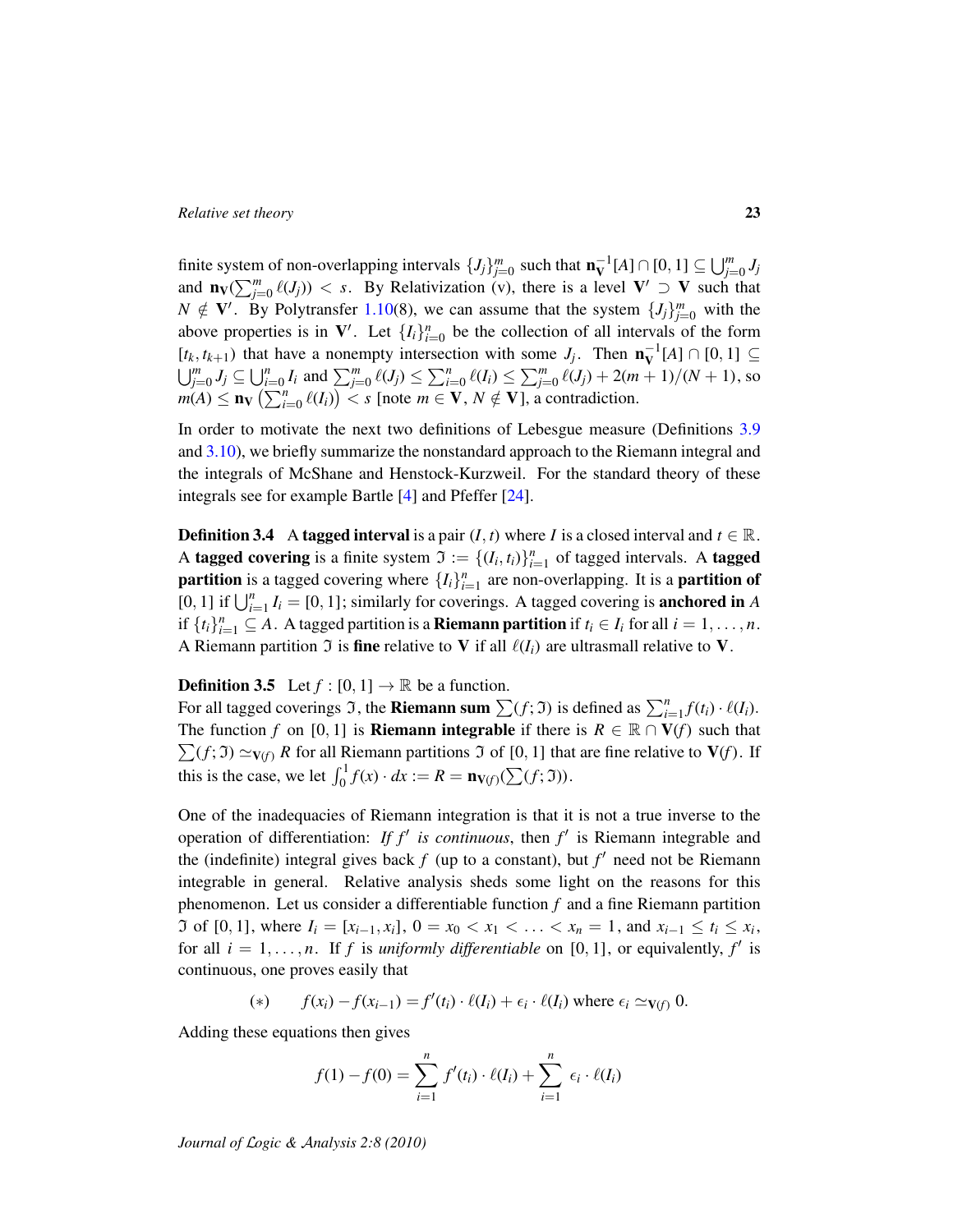where  $\sum \epsilon_i \cdot \ell(I_i) \simeq v(f)} 0$ , and hence *f*' is integrable and  $\int_0^1 f'(x) \cdot dx = f(1) - f(0)$ .

However, if *f* is merely "pointwise" differentiable, (\*) is valid only under the assumption that  $\ell(I_i)$  is ultrasmall relative to  $V(f, t_i)$ ; the assumption that  $\ell(I_i)$  is ultrasmall relative to  $V(f)$  is not sufficient. These considerations suggest that every derivative would become integrable if we used, in place of fine Riemann partitions, *superfine partitions*, defined as those tagged partitions where each  $\ell(I_i)$  is ultrasmall relative to the level  $V(f, t_i)$ , dependent on  $t_i$ . It turns out that superfine partitions of [0, 1] in this strong sense do not exist—see Theorem [3.12](#page-27-0) in the Appendix to this section. The idea does work if one employs instead a weaker notion of relative ultrasmallness due to Benninghofen and Richter [\[6\]](#page-35-1) and Gordon [\[9,](#page-35-2) [10\]](#page-35-3).

**Definition 3.6** Given  $a \in \mathbb{R}$ , we say that a real number  $\epsilon$  is a-**ultrasmall** relative to V if  $|\epsilon| < \varphi(a)$  for all positive functions  $\varphi \in V$  defined on  $\mathbb{R}$ .

**Definition 3.7** A tagged covering  $\Im$  is **superfine** relative to V if  $|x-t_i|$  is  $t_i$ -ultrasmall relative to V for all  $x \in I_i$  and all  $i = 1, \ldots, n$ . For Riemann partitions, this is equivalent to  $\ell(I_i)$  being  $t_i$ -ultrasmall, for all  $i = 1, \ldots, n$ .

Let  $\varphi$  be a positive function on [0, 1]. We say that a tagged covering  $\{(I_i, t_i)\}_{i=1}^n$  is subordinate to  $\varphi$  if  $(\forall x \in I_i)(|x - t_i| < \varphi(t_i))$ , for all  $i = 1, ..., n$ . A well-known classical result (Cousin's Lemma) states that for each positive  $\varphi$  there exist Riemann partitions of [0, 1] subordinate to  $\varphi$ . The existence of Riemann partitions of [0, 1] superfine relative to V follows from this by Idealization.

If the word "fine" is replaced by "superfine" in Definition [3.5,](#page-22-0) one obtains a notion of integral that is equivalent to the one introduced by Henstock and Kurzweil. The standard definition is as follows.

**Definition 3.8** A function *f* on [0, 1] is **Henstock-Kurzweil integrable** if there is a real number *R* such that for every  $\epsilon > 0$  there is a positive function  $\varphi$  such that  $|\sum(f; \mathfrak{I}) - R| < \epsilon$  holds for all Riemann partitions  $\mathfrak{I}$  of [0, 1] subordinate to  $\varphi$ .

Henstock-Kurzweil integral agrees with Lebesgue integral on nonnegative functions (more generally, on absolutely integrable functions), but there exist functions that are Henstock-Kurzweil integrable but not Lebesgue integrable; in particular, all derivatives are Henstock-Kurzweil integrable. The nonstandard theory of Henstock-Kurzweil integral is worked out in some detail in Benninghofen [\[5\]](#page-35-9) and in [\[18\]](#page-36-6).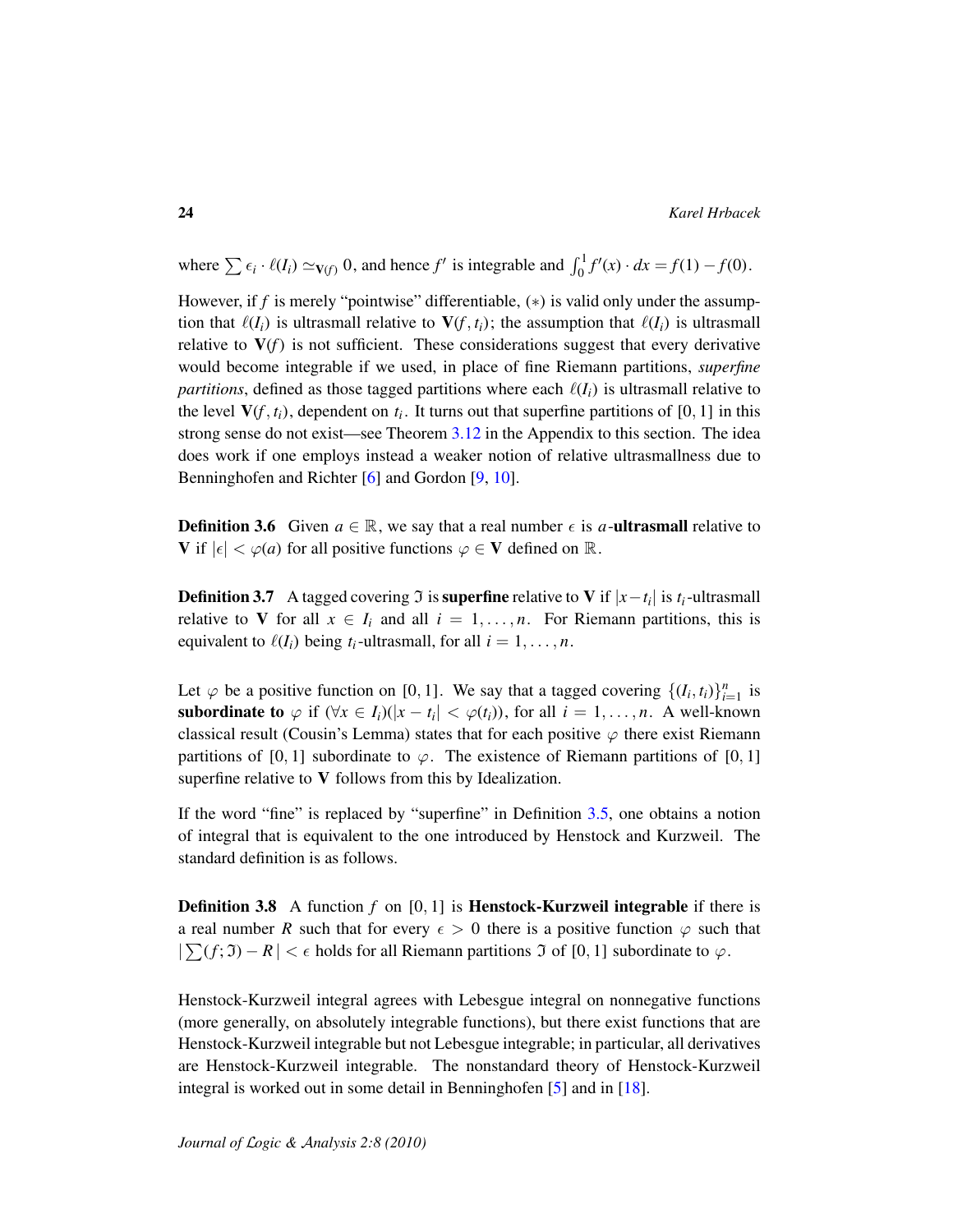A weaker notion of integral is obtained from the (standard or nonstandard) definition of Henstock-Kurzweil integral by replacing the words "Riemann partitions" by "partitions" [so the tags  $t_i$  need not belong to  $I_i$ ]. This yields an integral due to McShane, which is known to be equivalent to Lebesgue integral.

The next two definitions of the outer measure of a set *A* are motivated by the nonstandard definitions of the integral of the characteristic function of *A*, in the sense of McShane and Henstock-Kurzweil, respectively.

#### <span id="page-24-0"></span>Definition 3.9 (McShane)

$$
m_2(A) := \mathbf{sup}_{\mathbf{V}(A)} \Bigg\{ \mathbf{n}_{\mathbf{V}(A)} \Bigg( \sum_{i=1}^n \ell(I_i) \Bigg) : \{(I_i, t_i)\}_{i=1}^n \text{ is a tagged partition anchored in } A
$$
  
and superfine relative to  $\mathbf{V}(A) \Bigg\}.$ 

<span id="page-24-1"></span>**Definition 3.10** (Henstock-Kurzweil)  $m_3(A)$  is defined as above, with "partition" replaced by "Riemann partition."

We illustrate the capabilities of GRIST by giving a direct proof of the fact that the above four definitions of Lebesgue measure are indeed equivalent.

**Theorem 3.11**  $m_0(A) = m_1(A) = m_2(A) = m_3(A)$ , for all  $A \subseteq [0, 1]$ .

**Proof**  $m_2(A) \leq m_0(A)$ :

It suffices to show: If  $A \subseteq \bigcup_{i=0}^{\infty} I_i$  where  $I_i = (a_i, b_i)$  are open intervals and  $\{I_i\}_{i=0}^{\infty} \in$  $V(A)$ , and if  $\{(J_j, t_j)\}_{j=1}^k$  is a tagged partition anchored in *A* and superfine relative to  $V(A)$ , then  $\sum_{j=1}^{k} \ell(J_j) \leq \sum_{i=0}^{\infty} \ell(I_i)$ .

We define  $\varphi : \mathbb{R} \to \mathbb{R}$  as follows:

$$
\varphi(x) := \begin{cases} \min\{x - a_i, b_i - x\} & \text{where } i \text{ is the least such that } x \in I_i; \\ 1 & \text{otherwise.} \end{cases}
$$

Thus  $\varphi \in V(A)$  is a positive function. For every  $1 \leq j \leq k$ ,  $(\forall x \in J_j)(|x - t_j|)$  is *t*<sub>*j*</sub>-ultrasmall relative to  $V(A)$ ), hence  $(\forall x \in J_j)(|x - t_j| < \varphi(t_j))$ . As  $t_j \in A \subseteq \bigcup I_i$ , this implies that  $J_j \subseteq I_i$ , for the least *i* such that  $t_j \in I_i$ . The intervals  $J_j$  are nonoverlapping, and thence  $\sum_{j=1}^{k} \ell(J_j) \leq \sum_{i=0}^{\infty} \ell(I_i)$ .

 $m_1(A) \leq m_2(A)$ :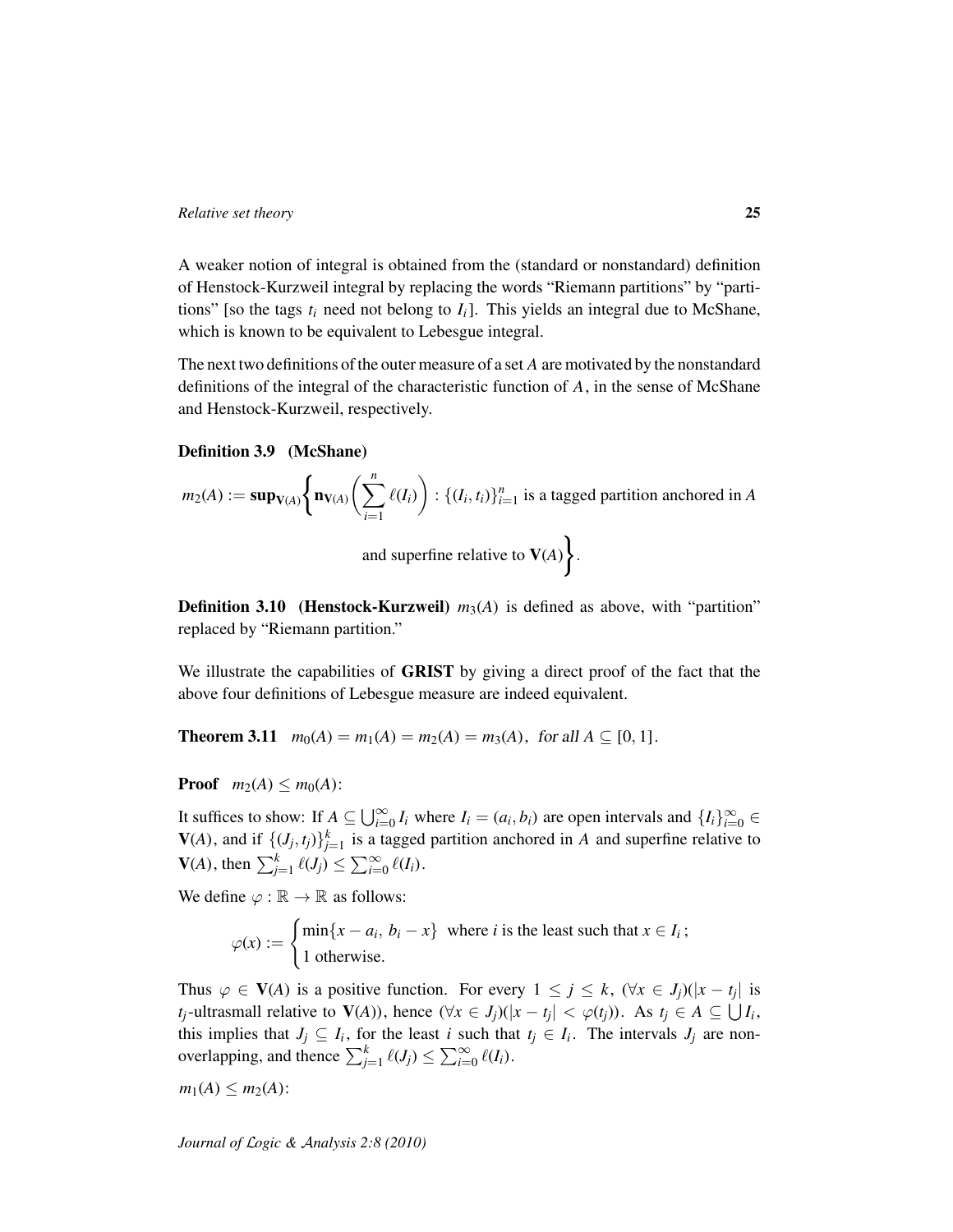Let us assume that  $A \subseteq (0, 1)$  and  $m_2(A) < m < m_1(A)$  holds for some  $m \in V(A)$ , and deduce a contradiction. If for every positive  $\varphi \in V(A)$  there is a tagged partition  $\{(I_i, t_i)\}_{i=1}^n$  subordinate to  $\varphi$ , anchored in *A*, and such that  $\sum \ell(I_i) > m$ , then by Idealization there is a tagged partition  $\{(I_i, t_i)\}_{i=1}^n$  superfine relative to  $V(A)$ , anchored in *A*, and such that  $\sum \ell(I_i) > m$ , a contradiction. Hence there is a positive  $\varphi \in V(A)$ such that  $\sum \ell(I_i) \leq m$  for all tagged partitions subordinate to  $\varphi$  and anchored in *A*.

For each  $a \in A$  let  $J_a := [a - \frac{1}{2}]$  $\frac{1}{2}\varphi(a), a + \frac{1}{2}$  $\frac{1}{2}\varphi(a)$ ]. Let *F* be a finite set such that *A* ∩  $V(A) ⊆ F ⊆ A$  [Idealization]. If *a* ∈ *A* ∩  $V(A)$  and *x*  $\simeq$   $V(A)$  *a*, then *x* ∈ *J<sub>a</sub>*, so  $\mathbf{n}_{V(A)}^{-1}[A] \subseteq \bigcup_{a \in F} J_a$ . It is now easy to construct a tagged partition  $\{(I_i, t_i)\}_{i=1}^n$ with  $\{t_i\}_{i=1}^n \subseteq F$  such that  $\bigcup_{i=1}^n I_i = \bigcup_{a \in F} J_a$  and  $I_i \subseteq J_{t_i}$  for all  $i = 1, ..., n$ . In particular,  $(\forall x \in I_i)(|x - t_i| < \varphi(t_i))$ , so  $\{(I_i, t_i)\}_{i=1}^n$  is subordinate to  $\varphi$  and anchored in *A*, and hence  $\sum \ell(I_i) \leq m$ . As also  $\mathbf{n}_{V(A)}^{-1}[A] \subseteq \bigcup_{i=1}^n I_i$ , we have a contradiction with  $m < m_1(A)$ .

 $m_0(A) \leq m_1(A)$ :

First let *A* be compact. Then  $A \subseteq \mathbf{n}_{V(A)}^{-1}[A]$ , hence  $\mathbf{n}_{V(A)}^{-1}[A] \subseteq \bigcup_{i=0}^{n} I_i$  implies  $A \subseteq \bigcup_{i=0}^{n} I_i$  and (using properties of Lebesgue measure)  $m_0(A) \leq \sum_{i=0}^{n} m_0(I_i) =$  $\sum_{i=0}^{n} \ell(I_i)$ . Hence  $m_0(A) \leq m_1(A)$ .

Now let *A* be open. From properties of Lebesgue measure it follows that  $m_0(A)$  =  $\sup\{m_0(F) : F \subseteq A, F \text{ compact}\} \leq \sup\{m_1(F) : F \subseteq A, F \text{ compact}\} \leq m_1(A), \text{using}$ monotonicity of  $m_1$ , evident from Definition [3.3](#page-21-0) and Transfer.

Finally, let *A* be arbitrary. We define the *inner measure*  $m_1^-$  by

$$
m_1^-(A) := \mathbf{sup}_{\mathbf{V}(A)} \Bigg\{ \mathbf{n}_{\mathbf{V}(A)} \Bigg( \sum_{i=0}^n \ell(I_i) \Bigg) : \bigcup_{i=0}^n I_i \subseteq \mathbf{n}_{\mathbf{V}(A)}^{-1}[A] \text{ where } I_i \text{ are non-overlapping} \bigg\}
$$
  
closed subintervals of [0, 1]

It is immediate from the definitions that if  $A \cup C = [0, 1]$  and  $A \cap C = \emptyset$ , then  $m_1(A) + m_1^ I_1^-(C) = 1.$ 

Let  $\{I_i\}_{i=0}^n$  be a system of non-overlapping closed subintervals of [0, 1] such that  $\bigcup_{i=0}^{n} I_i \subseteq \mathbf{n}_{V(A)}^{-1}[A]$ . Let  $F := \mathbf{sh}_{V(A)}(\bigcup_{i=0}^{n} I_i) \in V(A)$ . *F* is compact [Propo-sition [2.7\(](#page-14-2)b)],  $\bigcup_{i=0}^{n} I_i \subseteq \mathbf{n}_{V(A)}^{-1}[F]$ , and  $F \subseteq A$ . We conclude that, for any *A*,  $m_1^ I_1^-(A) = \sup\{m_1^ T_1(F)$ :  $F \subseteq A$ ,  $F$  compact}, hence, by taking complements,  $m_1(A) =$ inf{ $m_1(U)$  :  $A ⊆ U$ ,  $U$  open} ≥ inf{ $m_0(U)$  :  $A ⊆ U$ ,  $U$  open} =  $m_0(A)$ .

 $m_3(A) \leq m_2(A)$ : Trivial.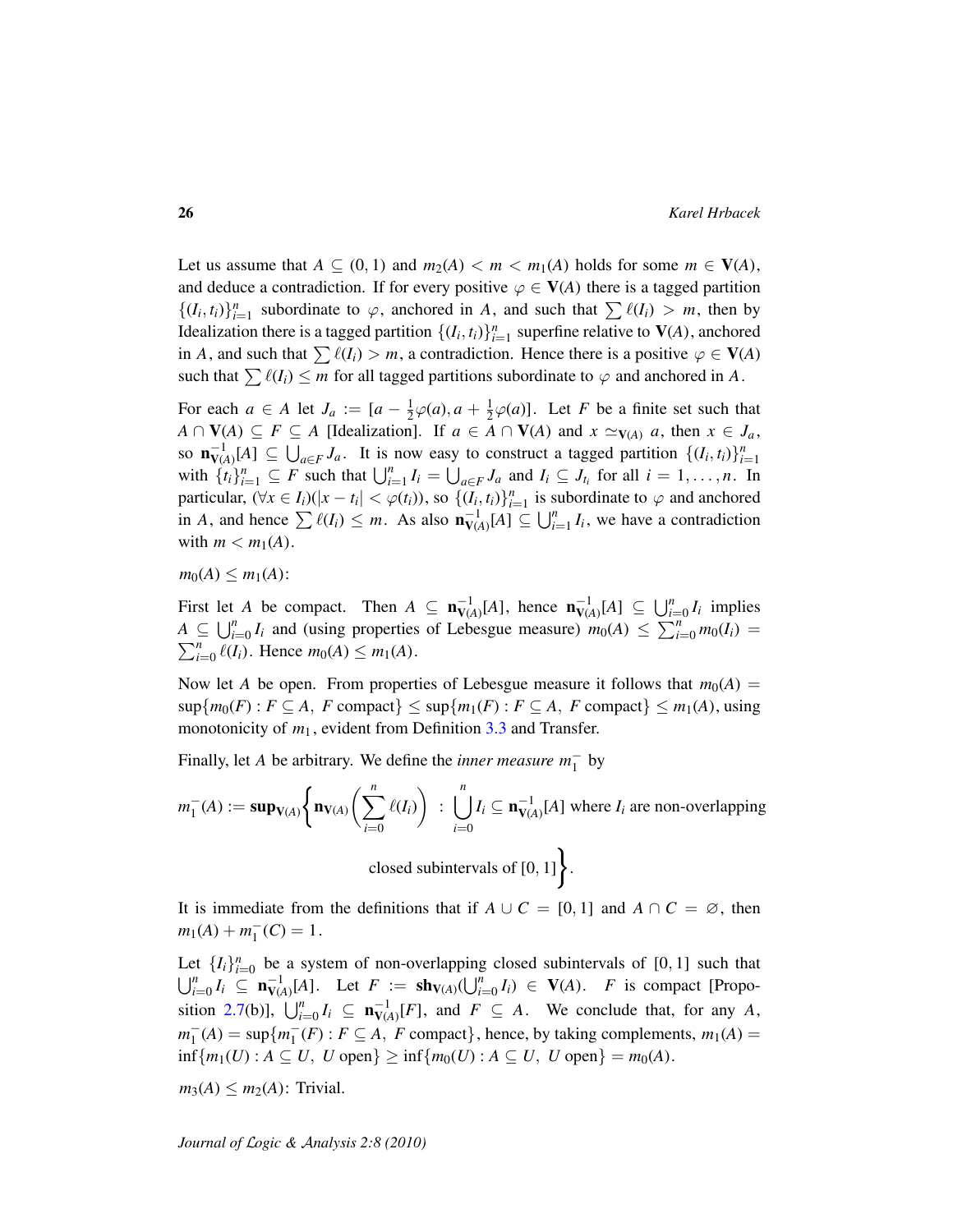$m_2(A) \leq m_3(A)$ :

For every tagged partition  $\mathfrak{I} = \{(I_i, t_i)\}_{i=1}^n$  anchored in *A* we construct a Riemann partition  $\mathfrak{J} = \{(J_j, s_j)\}_{j=1}^m$  anchored in A with  $\bigcup_{i=1}^n I_i \subseteq \bigcup_{j=1}^m J_j$ , hence  $\sum_{i=1}^n \ell(I_i) \leq$  $\sum_{j=1}^{m} \ell(J_j)$ , in such a way that if  $\Im$  is superfine relative to  $\mathbf{\hat{V}}$ , then  $\Im$  is also superfine relative to V. [More strongly, if  $\Im$  is subordinate to  $\varphi$ , then  $\Im$  is subordinate to  $\varphi$ , for any  $\varphi > 0$ .] From this result,  $m_2(A) \leq m_3(A)$  follows immediately.

Let  $I_i = [a_i, b_i]$  and let  $\langle r_1, \ldots, r_p \rangle$  be a one-one enumeration of  $\{t_1, \ldots, t_n\}$ . If  $r_{\ell} = t_{i_1} = \ldots = t_{i_k}$  and  $r_{\ell} \neq t_i$  for  $i \neq i_1, \ldots, i_k$ , let

$$
\epsilon_{\ell} := \max\{r_{\ell} - a_{i_1}, b_{i_1} - r_{\ell}, \ldots, r_{\ell} - a_{i_k}, b_{i_k} - r_{\ell}\}.
$$

Note that  $\epsilon_\ell > 0$ , and if  $\Im$  is superfine relative to V, then  $\epsilon_\ell$  is  $r_\ell$ -ultrasmall relative to V [if  $\Im$  is subordinate to  $\varphi$ , then  $\epsilon_{\ell} < \varphi(r_{\ell})$ ]. The collection  $\mathfrak{C} := \{(C_{\ell}, r_{\ell})\}_{\ell}^{p}$  $_{\ell=1}^p$ , where  $C_{\ell} := [r_{\ell} - \epsilon_{\ell}, r_{\ell} + \epsilon_{\ell}]$ , is a covering anchored in *A* and  $\bigcup_{i=1}^{n} I_i \subseteq \bigcup_{\ell=1}^{p} C_{\ell}$ . Moreover,  $\mathfrak C$  is superfine relative to V [subordinate to  $\varphi$ ] whenever  $\mathfrak I$  is.

**Claim:** There is a Riemann partition  $\mathfrak{J} = \{(J_j, s_j)\}_{j=1}^m$  such that  $\bigcup_{\ell=1}^p C_\ell = \bigcup_{j=1}^m J_j$ and for each *j* there is  $\ell$  such that  $s_j = r_\ell$  and  $J_j \subseteq C_\ell$ .

Clearly, if  $\mathfrak C$  is superfine relative to V [subordinate to  $\varphi$ ], the same holds for  $\mathfrak J$ , and this concludes the proof.

*Proof of Claim.* The construction is by recursion. Wlog we assume that  $\epsilon_1$  =  $\max{\{\epsilon_1, \ldots, \epsilon_p\}}$ . By inductive assumption, for the covering  $\{(C_\ell, r_\ell)\}_{\ell=1}^p$  $_{\ell=2}^p$  there is  $\mathfrak{J} = \{ (J_j, s_j) \}_{j=1}^m$  satisfying the Claim. First, we omit from  $\mathfrak{J}$  those  $(J_j, s_j)$  where  $J_j \subseteq C_1$ . Let  $j^-$  and  $j^+$  be such that  $r_1 - \epsilon_1 \in J_{j^-}$  and  $r_1 + \epsilon_1 \in J_{j^+}$ , if they exist.



We note that  $j^- \neq j^+$ , because of maximality of  $\epsilon_1$ . Let  $J_{j^-} = [c^-, d^-]$ ,  $J_{j^+} =$  $[c^+, d^+]$ . We note that  $s_{j^-} < r_1$  because  $s_{j^-} - c^- \leq \epsilon_{j^-} \leq \epsilon_1$ , by maximality of  $\epsilon_1$ ; similarly  $r_1 < s_j$ +. Next, we replace in  $\mathfrak J$  the tagged interval  $(J_{j^-}, s_{j^-})$  by  $([c^-, \max\{s_{j^-}, r_1 - \epsilon_1\}], s_{j^-}), (J_{j^+}, s_{j^+})$  by  $([\min\{s_{j^+}, r_1 + \epsilon_1\}, d^+], s_{j^+}),$  and add to  $\mathfrak{J}$  the tagged interval ( $\left[\max\{s_{j-}, r_1 - \epsilon_1\}, \min\{s_{j+}, r_1 + \epsilon_1\}\right], r_1$ ). If  $j^+$  does not exist, we replace only  $(J_{i^-}, s_{i^-})$ , and add ([max $\{s_{i^-}, r_1 - \epsilon_1\}$ ,  $r_1 + \epsilon_1$ ],  $r_1$ ); similarly in case *j* does not exist. If neither exists, we only add  $C_1 = [r_1 - \epsilon_1, r_1 + \epsilon_1]$ . It is easy to see that the resulting Riemann partition has the required properties.  $\Box$  $\Box$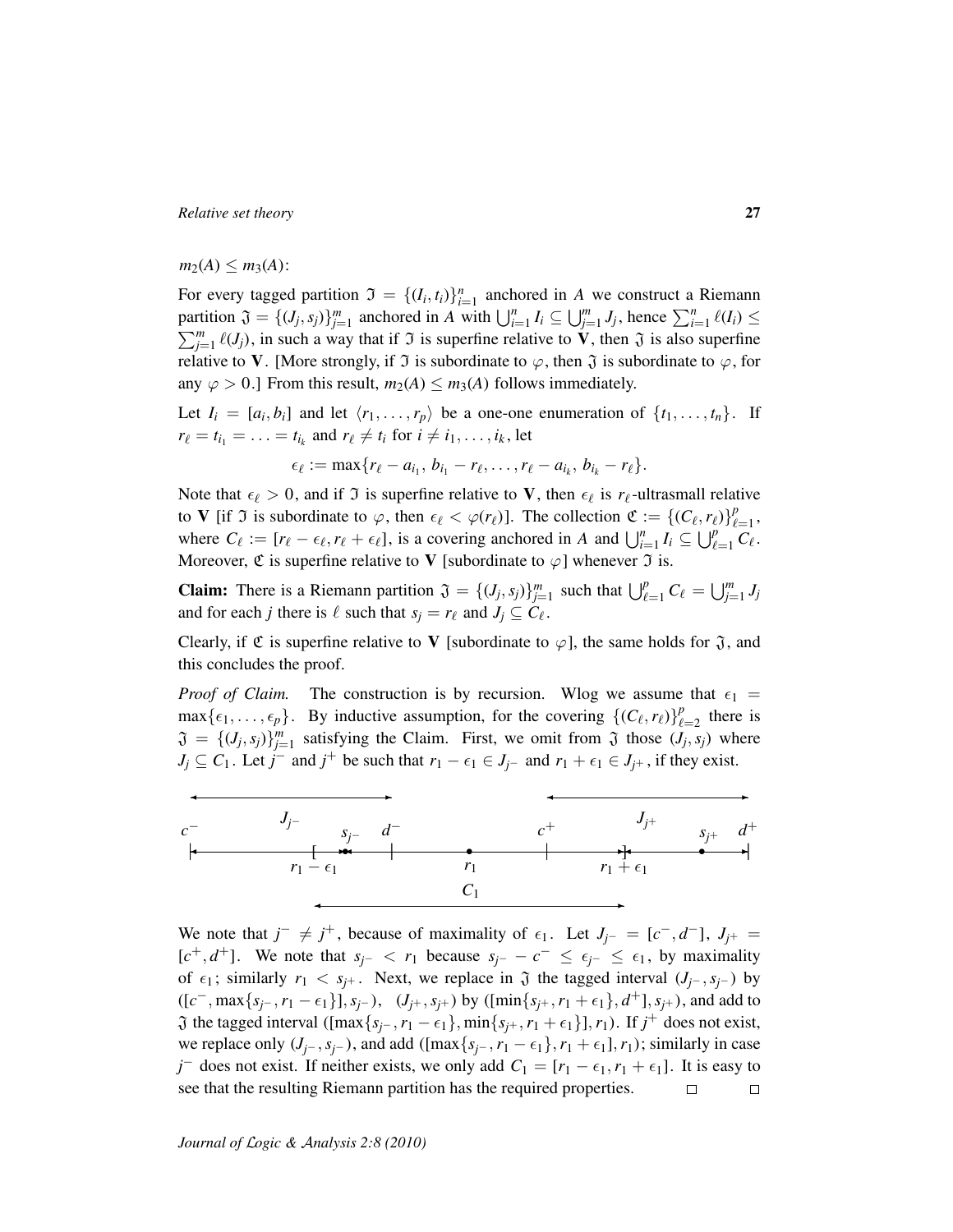# Appendix

<span id="page-27-0"></span>Theorem 3.12 Superfine coverings of [0, 1] in the strong sense do not exist.

<span id="page-27-1"></span>**Lemma 3.13** If  $\langle h_a : a \in A \rangle$  is a finite sequence,  $A \in V$ , and  $h_a$  is ultrasmall relative to V for every  $a \in A$ , then  $\sum_{a \in A} h_a$  is ultrasmall relative to V.

**Proof** Let  $h := \max\{|h_a| : a \in A\}$  and  $n := |A|$ . Note that  $n \in V$  and  $h$  is ultrasmall relative to V; hence  $|\sum_{a \in A} h_a| \leq h \cdot n$  is ultrasmall relative to V.  $\Box$ 

#### Proof of Theorem [3.12](#page-27-0)

Let  $\{(I_i, t_i)\}_{i=1}^n$  be a tagged covering of [0, 1] such that  $(\forall x \in I_i)(|x - t_i|)$  is ultrasmall relative to  $V(t_i)$ ). Wlog we assume that  $t_i \in I_i$  and  $t_i \neq t_j$ , for all  $1 \leq i \neq j \leq n$ . Indeed, if  $I_i = [a_i, b_i]$  and  $t_{i_1} = \ldots = t_{i_k} = t$ , we can replace the tagged intervals  $(I_{i_1}, t_{i_1}), \ldots, (I_{i_k}, t_{i_k})$  with a single tagged interval  $(I, t)$ , where  $I := [\min\{a_{i_1}, \ldots, a_{i_k}, t\}, \max\{b_{i_1}, \ldots, b_{i_k}, t\}]$ . We let  $T := \{t_i\}_{i=1}^n$  and write  $I_t$  in place of  $I_i$  for  $t = t_i$ .

**Claim** For every V there is  $A \in V$ ,  $A \subseteq T$ , such that  $\sum_{t \in T \setminus A} \ell(I_t) \simeq_V 0$ .

*Proof of Claim* We consider the following assertion about V:

(\*)  $(\forall V' \supseteq V)(\exists A \in V')(A \subseteq T \land \sum_{t \in T \smallsetminus A} \ell(I_t) \simeq_{V'} 0).$ 

Clearly (\*) is true if  $T \in V$  [let  $A := T$ ]. By Granularity, there is a coarsest level V for which (\*) is true. We assume  $V(\cdot) \subset V$  and deduce a contradiction.

Let  $A \in V$ ,  $A \subseteq T$  be such that  $\sum_{t \in T \setminus A} \ell(I_t) \simeq_V 0$ . By FRIST Standardization, there is  $B \in V$  such that

 $(\forall t \in \mathbf{V})(t \in B \leftrightarrow t \in A \land \ell(I_t)$  is not ultrasmall relative to **V**).

We can assume  $B \subseteq A$  [replace *B* with  $B \cap A$  if necessary]. As  $A \subseteq T$  is finite, *t* ∈ *A* → *t* ∈ **V** [\[1.10\(](#page-9-0)13)(b)] and we have  $(\forall t)(t \in B \leftrightarrow t \in A \land \ell(I_t)$  is not ultrasmall relative to V). Moreover, there is  $\overline{V} \subset V$  such that  $B \in \overline{V}$  [if not, then V would be the coarsest level where *B* appears, hence the coarsest level where some  $t \in B$  appears  $[1.10(12)]$  $[1.10(12)]$ , but then  $\ell(I_t)$  would be ultrasmall relative to **V**, a contradiction].

Now  $\sum_{t \in T \setminus B} \ell(I_t) = \sum_{t \in T \setminus A} \ell(I_t) + \sum_{t \in A \setminus B} \ell(I_t) \simeq_{\mathbf{V}} 0$ ; indeed,  $\sum_{t \in T \setminus A} \ell(I_t) \simeq_{\mathbf{V}} 0$ by (\*) and  $\sum_{t \in A \setminus B} \ell(I_t) \simeq_{\mathbf{V}} 0$  because  $A \setminus B \in \mathbf{V}$  and each  $\ell(I_t)$ ,  $t \in A \setminus B$ , is ultrasmall relative to V (Lemma [3.13\)](#page-27-1). Hence  $\sum_{t \in T \setminus B} \ell(I_t) \simeq_{V'} 0$  for all  $\overline{V} \subseteq V' \subset V$ and  $(*)$  holds with V in place of V, a contradiction.  $\Box$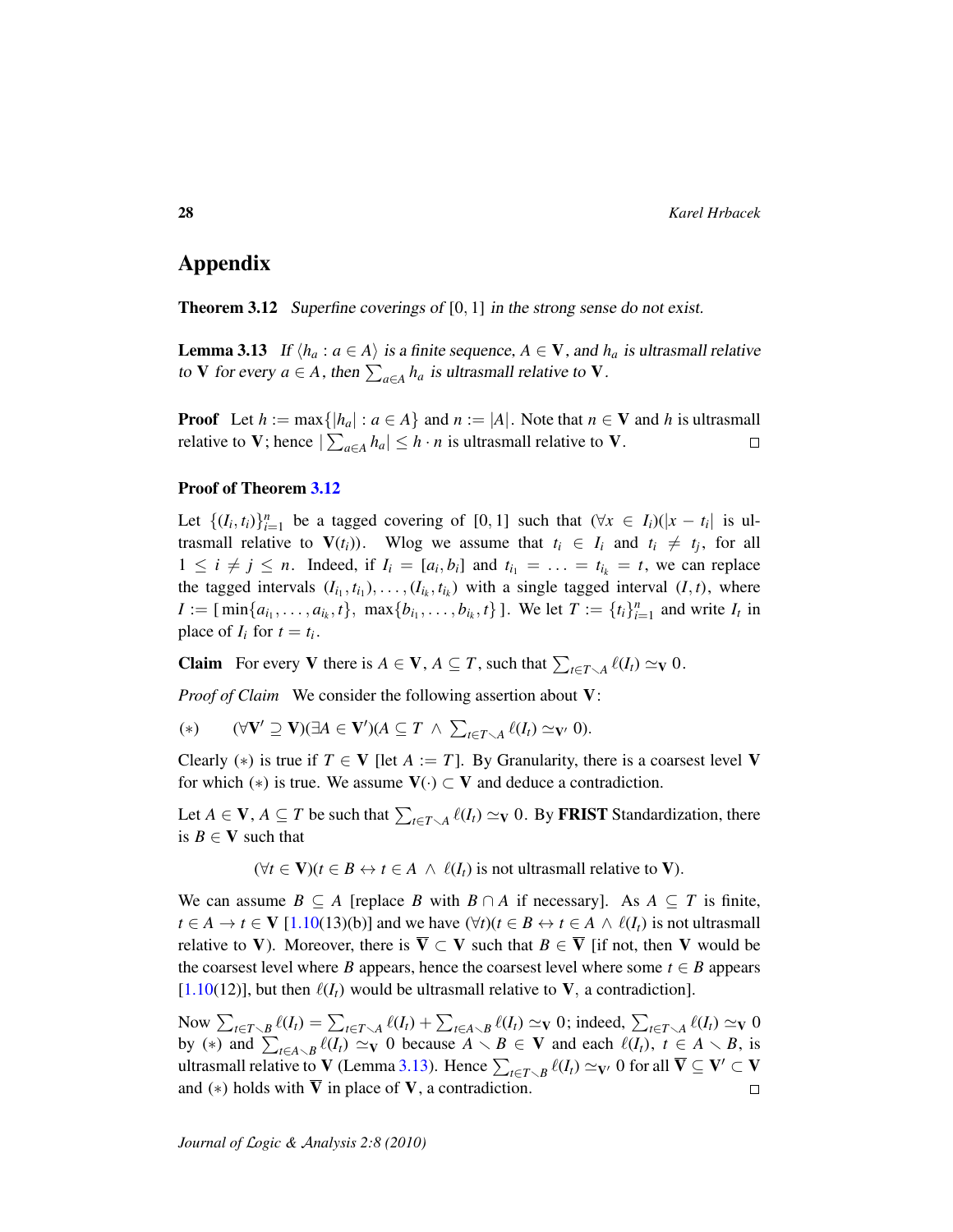Let now  $A \in V(\cdot)$ ,  $A \subseteq T$  be such that  $\sum_{t \in T \setminus A} \ell(I_t) \simeq_{V(\cdot)} 0$ . We also have  $\sum_{t \in A} \ell(I_t) \simeq_{V(\cdot)} 0$  because *A* ∈  $V(\cdot)$  and each  $\ell(I_t)$ , for *t* ∈ *A*, is ultrasmall relative to  $V(\cdot)$  (Lemma [3.13](#page-27-1) again). Hence  $\sum_{t \in T} \ell(I_t) \simeq V(\cdot)$  0, contradicting  $\sum_{t \in T} \ell(I_t) \ge$ 1.  $\Box$ 

# <span id="page-28-0"></span>4 GRIST and external sets.

Relative set theory enriches the  $\in$ -language of set theory by additional means: the binary relative standardness predicate  $\subseteq$ , or equivalently, variables over levels. In this extended language it is possible to describe subcollections of sets that are not themselves sets. We use the term *external sets* in the inclusive sense, to refer to such collections as well as to the "usual" sets, sometimes called *internal sets* for emphasis.

There are two important reasons for expanding relative set theory to a theory of external sets. The first is foundational: the tendency to abstraction, so prominent in mathematics since at least the time of Cantor, makes us employ such collections almost automatically; "they are there." The second reason is pragmatic: while the work of Nelson and the IST school shows that much can be accomplished by purely internal means, and while the techniques based on GRIST further facilitate and extend the internal approach, most of the practitioners of nonstandard analysis use some version of the Robinsonian model-theoretic framework, grounded in superstructures and characterized by heavy use of non-internal sets. If relative set theory is to serve as a universal vehicle for nonstandard analysis, it has to accomodate non-internal sets and the model-theoretic framework.

Here we consider four increasingly powerful extensions of **GRIST** to a theory of external sets, motivated mostly by pragmatic considerations. We believe that all arguments of current nonstandard practice can be formalized in (the strongest of) these systems. The issues at play in this section are similar to those that arise from attempts to extend BST to a theory of external sets. We rely heavily on the monograph [\[19\]](#page-36-9) of Kanovei and Reeken, which contains a systematic comparative study of such extensions.

The most elementary use of external sets in relative set theory is as extensions of formulas of the language of **GRIST**. For example, given  $r \in \mathbb{R}$ , we can define

**V-monad** of *r*:  $\mathbf{m}_V(r) := \{x \in \mathbb{R} : |x - r| \text{ is ultrasmall relative to } V\};$ 

**V-galaxy** of  $r: \mathbf{g}_V(r) := \{x \in \mathbb{R} : |x - r| \text{ is limited relative to } V\};$ 

the **monad** of  $r \in \mathbb{R}$  is then  $\mathbf{m}_{V(r)}(r)$ , and the **galaxy** of  $r \in \mathbb{R}$  is  $\mathbf{g}_{V(r)}(r)$ ;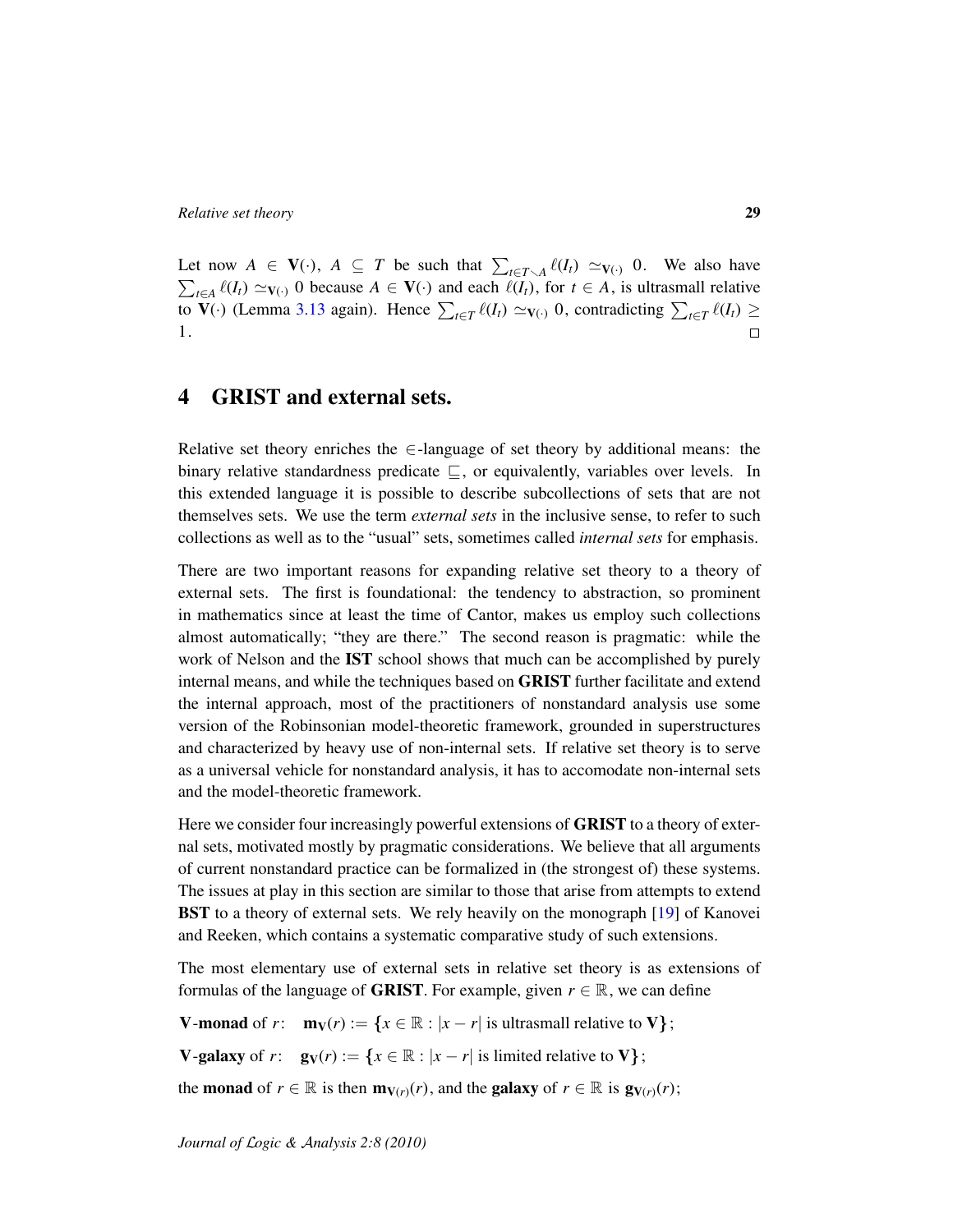V-proximity relation  $\mathbf{E}_{\mathbf{V}} \subseteq \mathbb{R} \times \mathbb{R}$ :  $(x, y) \in \mathbf{E}_{\mathbf{V}} \leftrightarrow x \simeq_{\mathbf{V}} y$ ;

**V-neighbor function**  $\mathbf{n}_V \subseteq \mathbb{R} \times \mathbb{R}$ **:**  $y = \mathbf{n}_V(x)$  if and only if x is limited relative to  $V, y \in V$ , and  $x \simeq_V y$ .

External sets from these examples are typically used in nonstandard analysis for the sake of convenience; their use can be eliminated by replacing them with their defining formulas. We begin with an axiomatic system which is suitable for a formalization of such book-keeping use of external sets (and a bit more).

### $E_1$ −GRIST

We use boldface letters for variables of the theory; they are intended to range over external sets. There are two primitive binary predicates,  $\in$  and  $\Box$ . We say that x is **internal** [written  $x \in \mathbb{I}$ ] if  $x \subseteq x$ , and use lightface letters as variables over internal sets, as was our practice hitherto. We continue to refer to internal sets as sets. The axioms of  $E_1 - GRIST$  are:

- GRIST [the axioms of GRIST where all quantifiers are restricted to internal sets]. We can identify GRIST<sup>I</sup> with GRIST.
- Transitivity of  $\mathbb{I}: (\forall x \in \mathbb{I})(\forall y \in x)(y \in \mathbb{I}).$
- External Extensionality:  $(\forall x, y)[(\forall z)(z \in x \leftrightarrow z \in y) \rightarrow x = y].$
- External Separation:  $(\forall A)(\exists B)(\forall x)(x \in B \leftrightarrow x \in A \land \mathcal{P}(x, x_1, \ldots, x_k)),$ where  $\mathcal P$  is any formula of the  $\in$ - $\Box$ -language.

We say that **x** is **standard** [written  $\mathbf{x} \in \mathbb{S}$ ] if  $\mathbf{x} \in \mathbb{I} \wedge \mathbf{x} \subseteq \mathbf{0}$  [ie,  $\mathbb{S} = \mathbf{V}(\cdot)$ ]. An external set **X** is  $\cap$ -closed if  $(\forall x, y)(x, y \in X \rightarrow x \cap y \in X)$ . X is of standard size if there is a function **F** and  $A \in \mathbb{S}$  such that  $(\forall x)[x \in X \leftrightarrow (\exists a \in A \cap \mathbb{S})(x = F(a))].$ 

- External Restricted Standardization:  $(\forall \mathbf{X})(\forall A \in \mathbb{S})(\exists B \in \mathbb{S})(B \cap \mathbb{S} = A \cap \mathbf{X} \cap \mathbb{S}).$
- External Saturation: If  $X \subseteq \mathbb{I}$  is a  $\cap$ -closed external set of standard size and if  $(\forall x \in \mathbf{X}) (x \neq \emptyset)$ , then  $\bigcap \mathbf{X} \neq \emptyset$ .
- Standard Size Choice: If X is of standard size, then there is an external function **F** such that  $(\forall x \in X)(x \neq \emptyset \rightarrow F(x) \in x)$ .

It is easy to check that the examples of external sets given at the beginning of this section can be formalized and proved to exist in  $E_1$ –GRIST, even without recourse to the last three axioms. It is also easy to obtain a model of  $E_1$ –**GRIST** minus the last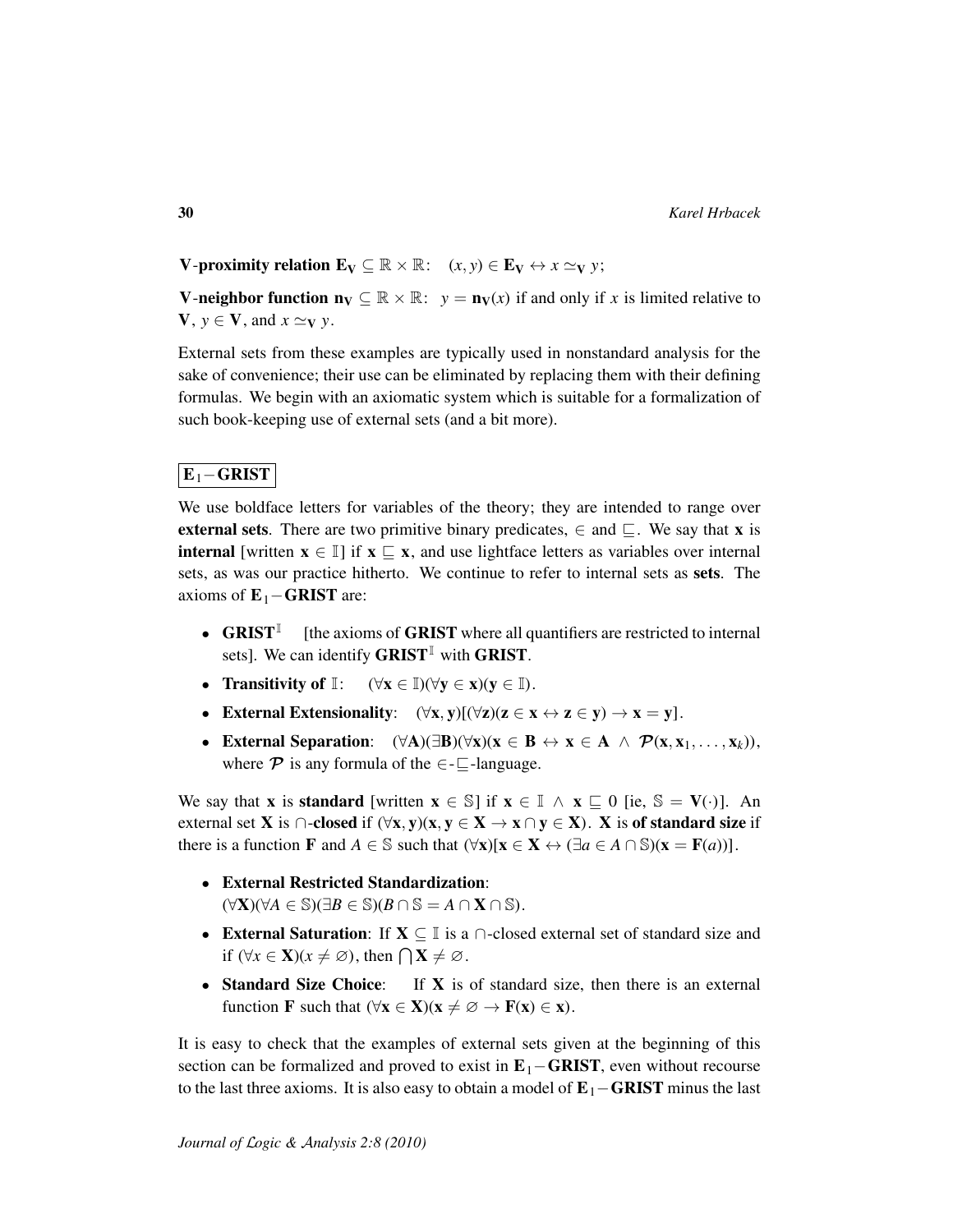three axioms from any model  $\mathfrak{M} = \langle |\mathfrak{M}|, \in \mathfrak{M}, \square \mathfrak{M} \rangle$  of **GRIST**: add to  $|\mathfrak{M}|$  all sets of the form  $\{x \in |\mathfrak{M}| : \mathfrak{M} \models \underline{x} \in \underline{a} \land \mathcal{P}(\underline{x}, \underline{x}_1, \dots, \underline{x}_k)\}$  where  $a, x_1, \dots, x_k \in |\mathfrak{M}|$  and there is no  $b \in |\mathfrak{M}|$  such that  $\mathfrak{M} \models (\forall x)[x \in \underline{b} \leftrightarrow x \in \underline{a} \land \mathcal{P}(x, \underline{x}_1, \dots, \underline{x}_k)]$ , and extend  $\infty^{\mathfrak{M}}$  and  $\mathbb{C}^{\mathfrak{M}}$  to this enlarged universe in the obvious way [let  $\mathbb{C}^{\mathfrak{M}}$  be false unless both arguments are in  $|\mathfrak{M}|$ . Construction of an interpretation that satisfies also the last three axioms requires a bit more care and is described in the proof of Theorem [4.1.](#page-32-0)

The extra axioms allow for a more serious use of external sets than just book-keeping. In particular, one can define the set of external natural numbers  $N$  and use External Restricted Standardization to show that it equals N ∩ S. Similarly for the set of external integers and external rational numbers. External real numbers can be defined, and Standardization provides a natural correspondence between them and the standard real numbers [elements of  $\mathbb{R} \cap \mathbb{S}$ ]. A detailed discussion of these issues can be found in the author's [\[13\]](#page-35-10). The actual *external set* R *of external real numbers* cannot be proved to exist in  $E_1$ –GRIST, which does not guarantee existence of sets beyond the first level of the external cumulative hierarchy over  $\mathbb{I}$ . This defect is remedied by our second theory, an extension of  $E_1$ –GRIST that postulates that the universe of external sets satisfies ZC, Zermelo set theory with Choice.

# Eω−GRIST

We add the following axioms to  $E_1 - GRIST$ :

- External Pair:  $(\forall x, y)(\exists z)(\forall u)(u \in z \leftrightarrow u = x \lor u = y).$
- External Union:  $(\forall x)(\exists y)(\forall u)[u \in y \leftrightarrow (\exists z)(u \in z \land z \in x)].$
- External Power Set:  $(\forall x)(\exists y)(\forall u)(u \in y \leftrightarrow u \subseteq x)$ .
- External Choice:  $(\forall X)(\exists F)(\forall x \in X)(x \neq \emptyset \rightarrow F(x) \in x)$ .
- Regularity over  $\mathbb{I}: (\forall x \neq \emptyset)(\exists y \in x)(y \cap x \subseteq \mathbb{I}).$

We note that there are infinite internal sets, for example  $\mathbb N$ , so "External Infinity" is not needed. There are external sets for which Regularity fails, for example  $\{n \in \mathbb{Z}\}$  $\mathbb{N}: 0 \subset n$  =  $\{n \in \mathbb{N}: n \notin \mathbb{S}\}$ ; Regularity over  $\mathbb{I}$  is a substitute. The classical proof of Zermelo establishes the Well-Ordering Principle: Every external set can be well-ordered.

In Eω−GRIST there is actually an external*set* R of all external real numbers. The first presentation of Loeb measures in a framework of an axiomatic nonstandard set theory (NST) is given in great detail in the author's [\[13\]](#page-35-10); it carries over to  $E_{\omega}$  – GRIST without any essential changes. External Saturation and (Standard Size) Choice are instrumental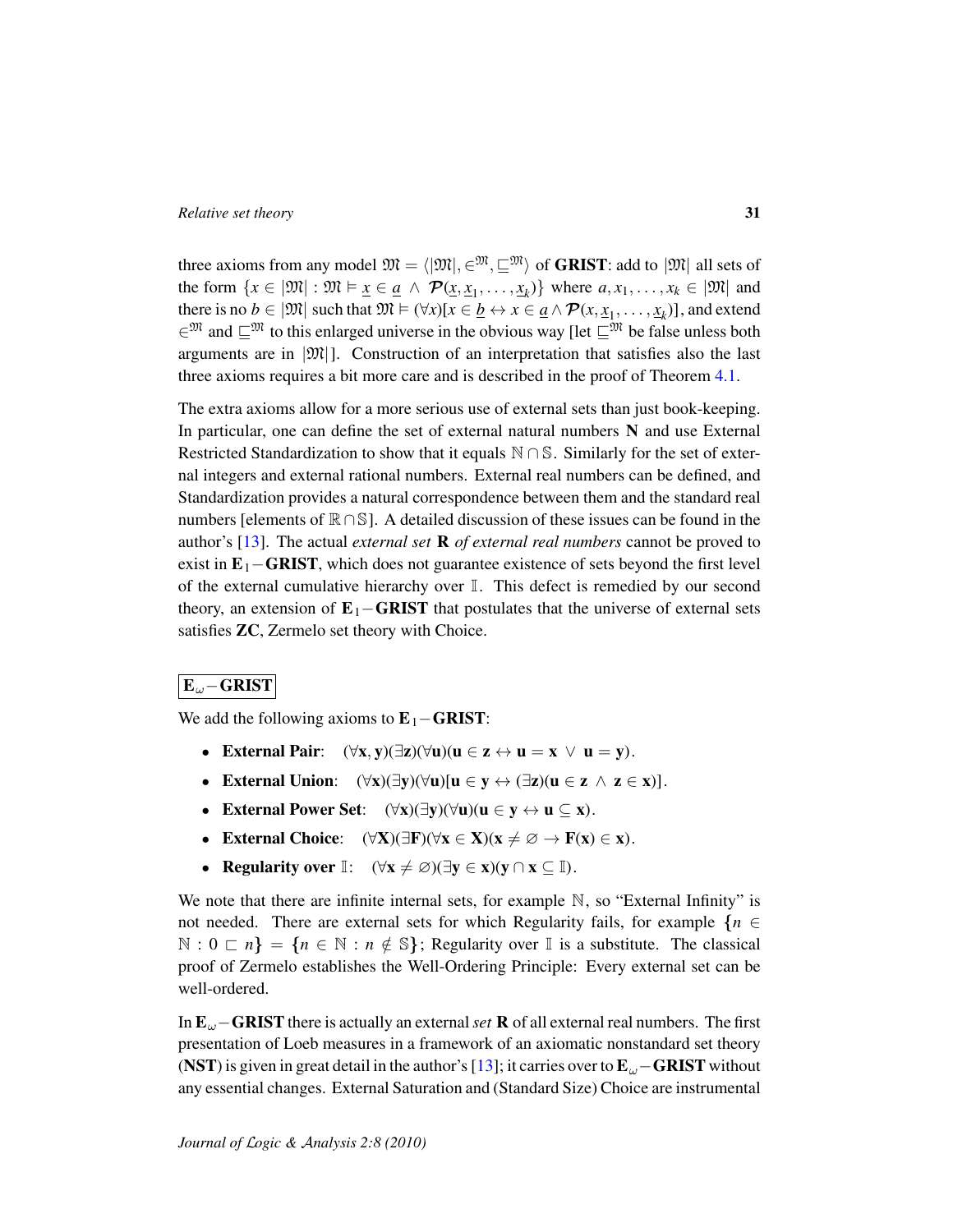in proving countable additivity of Loeb measures. Kanovei and Reeken [\[19,](#page-36-9) Section 9.5] observe that the essence of the construction of Loeb measures can be carried out already in much weaker systems, such as  $E_1$ –**GRIST** [this is why we included External Saturation and Standard Size Choice in it], except that the Loeb algebra and the measure itself are not sets.  $E_{\omega}$ –GRIST adds the External Power Set axiom to remedy this last difficulty.

The universe of  $\mathbf{E}_{\omega}$  – GRIST resembles a superstructure over I; with the addition of two more axioms we can obtain something like the familiar model-theoretic framework.

# $\mathbf{E}_{\Omega} - \mathbf{GRIST}$

Following [\[19,](#page-36-9) Definition 8.1.3], a set  $x \in \mathbb{S}$  is **condensable** if there is an external transitive set  $T \ni x$  and a map  $y \mapsto \hat{y}$  defined on  $T \cap \mathbb{S}$  and such that  $\hat{y} = \{\hat{z} : z \in y \cap \mathbb{S}\}\$ holds for all  $y \in T \cap \mathbb{S}$ .

 $\mathbf{E}_{\Omega}$ −GRIST is  $\mathbf{E}_{\omega}$ −GRIST plus the axioms:

- Transitive Hulls:  $(\forall x)(\exists T)(x \in T \land T$  is transitive).
- Standard Condensation:  $(\forall x \in \mathbb{S})(x \text{ is condensable}).$

Let  $H$  be the class of all external sets and  $W\mathbb{F}$  the subclass of all externally wellfounded external sets. We let  $\mathbb{W} := {\hat{\mathbf{x}} : \mathbf{x} \in \mathbb{S}}$  be the class of all feasible well-founded sets  $[\mathbb{W} = \mathbb{W} \mathbb{F}^{\text{feas}}$  in the notation of [\[19\]](#page-36-9)]. It can be shown that either W = WF or W =  $V_{\Omega}$  for some external ordinal  $\Omega$ , where  $\langle V_{\xi}, \xi \in \text{Ord}\rangle$  is the external von Neumann cumulative hierarchy. It then follows [\[19,](#page-36-9) Exercise 8.2.6] that there is a uniquely determined  $\in$ -isomorphism  $* : \mathbb{W} \to \mathbb{S} \subseteq \mathbb{I}$ . Hence W is an interpretation of **ZFC** (ie,  $\mathcal{P}^{\mathbb{W}}$  holds for all axioms  $\mathcal{P}$  of **ZFC**) and  $* : \mathbb{W} \to \mathbb{I}$  is an  $\in$ -elementary embedding [ie,  $(\forall \bar{\mathbf{x}} \in \mathbb{W})(\mathcal{P}^{\mathbb{W}}(\bar{\mathbf{x}}) \leftrightarrow \mathcal{P}^{\mathbb{I}}(\bar{\mathbf{x}}))$  holds for all  $\in$ -formulas P ]. This is the scheme "WFfeas  $\stackrel{*}{\to} \mathbb{I}$  [ in H ]" in the terminology of [\[19\]](#page-36-9). The analogy with the model-theoretic framework is very close. In the model-theoretic terminology, elements of W are the *standard sets*, elements of S are the *standard copies*, I is the universe of *internal sets*, and the entire universe  $\mathbb{H}$  of  $\mathbf{E}_{\Omega}$ –**GRIST** is the "superstructure" of *external sets*. Most arguments of model-theoretic nonstandard analysis readily transfer into this setting; see Kanovei and Reeken [\[19,](#page-36-9) Chapter 2] for an exposition of nonstandard analysis in the closely related framework of "WF  $\stackrel{*}{\rightarrow} \mathbb{I}$  [ in  $\mathbb{H}$ ]."

### E−GRIST

We extend the theory once more, again for both practical and fundamental reasons. The external universe of  $\mathbf{E}_{\Omega}$ −GRIST satisfies all of ZC, but not necessarily Replacement.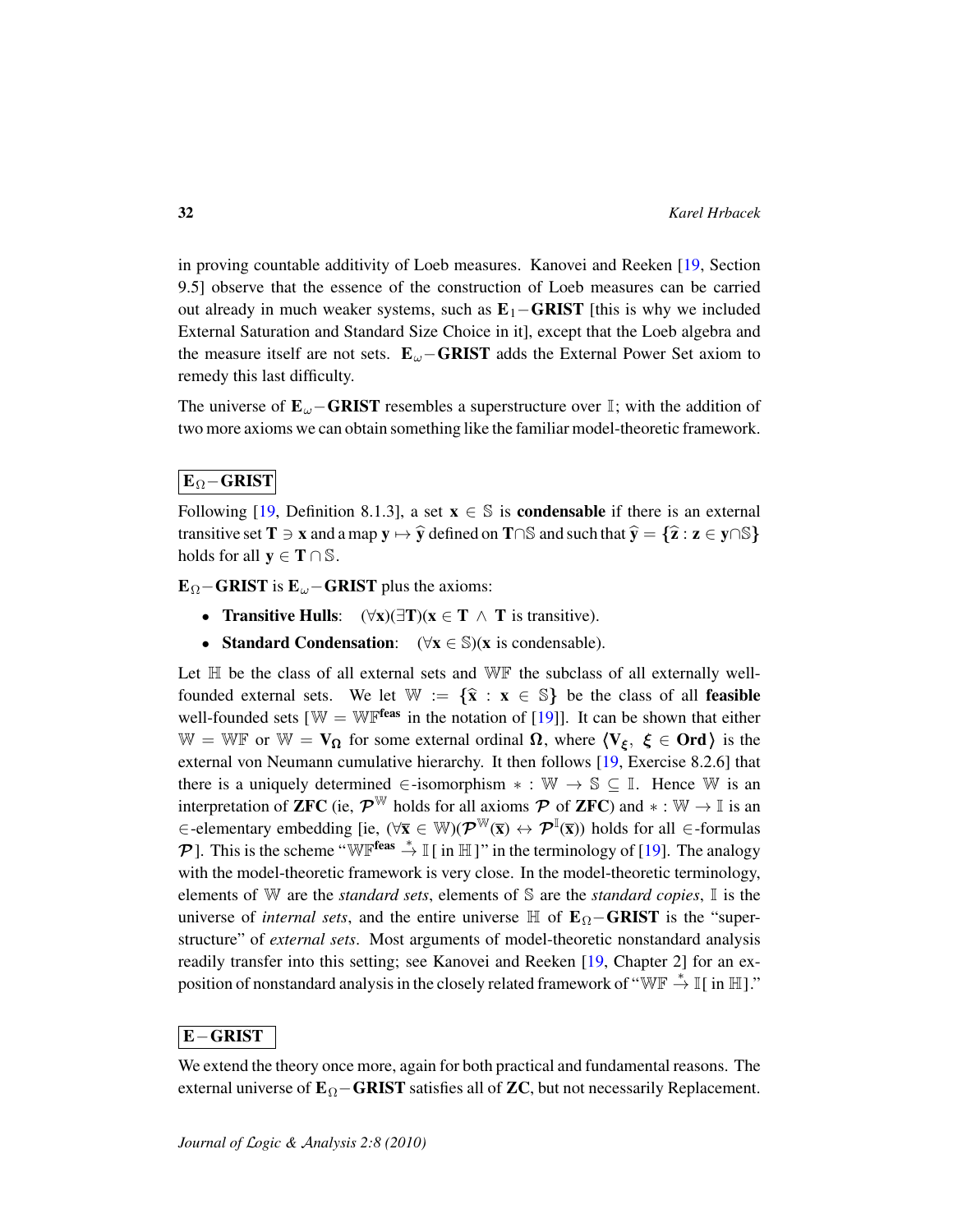From the point of view of applications there is also something missing. For example, the Loeb measure  $L(\mu)$  is an external set; but we might like to have a measure with the properties of  $L(\mu)$  in the standard universe S, or in its well-founded counterpart W. These shortcomings are overcome in the theory obtained from  $\mathbf{E}_{\Omega}$  – GRIST by adding yet two more principles.

- External Collection:  $(\forall A)(\exists B)(\forall x \in A)[(\exists y)\mathcal{P}(x, y, \overline{x}) \rightarrow (\exists y \in B)\mathcal{P}(x, y, \overline{x}),$ where  $P$  is any formula.
- External Transfer:  $(\forall x_1, \ldots, x_k \in \mathbb{W})(\mathcal{P}^{\mathbb{W}}(x_1, \ldots, x_k) \leftrightarrow \mathcal{P}^{\mathbb{W}^{\mathbb{F}}}(x_1, \ldots, x_k)),$ where  $\mathcal P$  is any  $\in$ -formula.

In the absence of Regularity, External Collection is stronger than External Replacement. E−GRIST implies that every external set is in one-one correspondence with some element of WF (in fact, with some external ordinal). Hence  $\mathbf{L}(\mu)$  is isomorphic to some measure  $\mathbf{m}_0 \in \mathbb{W} \mathbb{F}$ , in any appropriate sense of "isomorphic." Next, by External Transfer, there is a measure  $\mathbf{m} \in \mathbb{W}$  that has "the same properties" as  $\mathbf{m}_0$ , at least as far as these properties can be expressed by  $\in$ -formulas in WF. Finally,  $^*m \in \mathbb{S}$  is a standard measure isomorphic to **m**, via the isomorphism  $*$ .

One consequence of E−GRIST is perhaps unexpected and worth pointing out. By [\[16,](#page-36-3) Proposition 12.33], in GRIST one can define a mapping of the (internal) set  $\mathbb N$ of natural numbers onto the class of all standard ordinals. The composition of this mapping with the internal von Neumann cumulative hierarchy  $\xi \to V_{\xi}$  maps N onto  ${V_{\xi} : \xi \in \mathbb{S}}$ , and External Collection implies that the latter is an external set. Hence [External Union]  $\bigcup_{\xi \in \mathbb{S}} V_{\xi} = \mathbb{I}$  is an external set. We conclude that  $\mathbb{I}, \mathbb{S} \subseteq \mathbb{I}$  and W [the inverse image of S by ∗] are external sets! [This conclusion does *not* hold in weaker theories, such as  $\mathbf{E}_{\Omega}$ −GRIST; see the proof of Theorem [4.1.](#page-32-0)]

This observation suggests that, in  $E-GRIST$ , the universe  $H$  of external sets, or perhaps its well-founded part WF, should be regarded as the "usual" universe of sets, while  $\mathbb{I}, \mathbb{S}$ , and W are just "models" of set theory, with  $* : \mathbb{W} \to \mathbb{S} \leq \mathbb{I}$  being close to the Robinsonian model-theoretic framework.

<span id="page-32-0"></span>Theorem 4.1 E−GRIST is a conservative extension of ZFC.

#### Proof and further discussion of Theorem [4.1](#page-32-0)

We rely heavily on the material in Kanovei-Reeken [\[19,](#page-36-9) Sections 8.1, 8.2]. The preceding remarks indicate that **E−GRIST** is similar to Kawaï's theory **KST**. The principal differences are: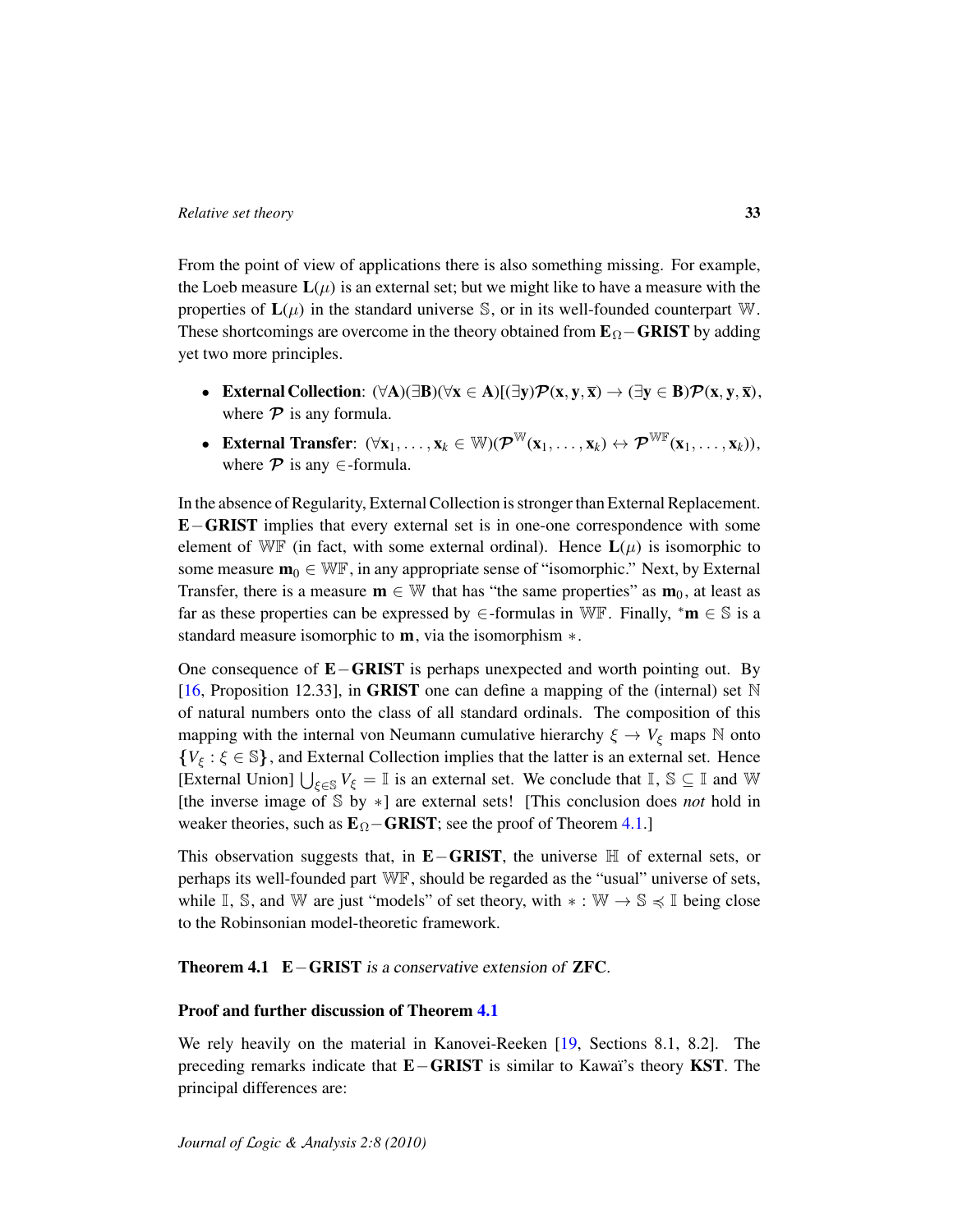- In KST, the internal universe  $(I, \in, \mathbb{S})$  is an interpretation of IST, while in E−GRIST,  $(I, \in, \sqsubseteq)$  is an interpretation of GRIST.
- KST postulates Strong Saturation [for S-size external sets  $X \subseteq \mathbb{I}$ ], while E−GRIST postulates (External) Saturation only for standard-size external sets.
- The axiom of External Transfer is a new idea that is not part of **KST**. However, the interpretation of KST used by Kanovei–Reeken [\[19\]](#page-36-9) to prove their Theorem 8.1.5 satisfies External Transfer; hence  $KST+$  External Transfer is a conservative extension of ZFC.

To prove Theorem [4.1](#page-32-0) we follow closely the proof of Theorem 8.1.5 in [\[19\]](#page-36-9). We argue in **ZFC** $\vartheta$  and let  $V := V_{\vartheta}$ . In [\[19\]](#page-36-9), the initial  $P_0$  is taken as <sup>\*</sup>*V*, where \***v** =  $\langle *V, * \in, *st \rangle$  is a  $\vartheta^+$ -saturated interpretation of **IST** with an  $\in$ -elementary standard core embedding  $* : V \rightarrow *V$ . We start instead with an interpretation of **GRIST**,  $\Im_{\Lambda}(V) = \langle V^*, =^*, \infty^*, \sqsubseteq^* \rangle$ , constructed inside  $V := V$  as in [\[16\]](#page-36-3), and form the quotient structure \* $\mathbf{v} = \langle {}^*V, {}^* \in {}^* \sqsubseteq \rangle$  modulo the congruence relation =<sup>\*</sup>. This is a  $\vartheta$ -saturated interpretation of **GRIST**. Using this <sup>\*</sup>*V* as **P**<sub>0</sub>, we define the sets **P**<sub> $\xi$ </sub> for all  $\xi$  as in [\[19\]](#page-36-9), and let  $P := \bigcup_{\xi \in \mathbf{Ord}} P_{\xi}$ . [[19] has  $\xi < \gamma$  in place of  $\xi \in \mathbf{Ord}$ ; this appears to be a misprint.]

The claim that the structure  $\langle P, * \in, * \sqsubseteq \rangle$  interprets **E**−GRIST can be proved by arguments similar to those in [\[19\]](#page-36-9); in particular,  $\vartheta$ -saturation of  $*$ v suffices to prove that External Saturation holds. External Transfer follows from the axiom schema (∗) of **ZFC** $\vartheta$  (Transfer from  $V_{\vartheta}$  to V).

To obtain interpretations of  $E_1$ –GRIST,  $E_\omega$ –GRIST and  $E_\Omega$ –GRIST, it suffices to take  $P_1, P_\omega$  and  $P_\vartheta$ , resp, in the place of P. In all these interpretations, I is an external *set*. While this is necessarily so in the case of **E**−GRIST, the other theories have also interpretations in which  $\mathbb I$  remains a proper class and, in fact, full Standardization holds in the form

• External Standardization:  $(\forall X)(\exists B \in \mathbb{S})(B \cap \mathbb{S} = X \cap \mathbb{S})$ .

Addition of this axiom makes these theories resemble NST [\[12,](#page-35-11) [13,](#page-35-10) [19,](#page-36-9) Section 8.2]. To obtain interpretations that satisfy External Standardization, proceed as in [\[19,](#page-36-9) Exercise 8.2.15], again starting with  $\Im_{\Lambda}(V_{\vartheta})$ , and taking  $\gamma = 1, \omega$  and  $\vartheta$ , resp.  $\Box$ 

The theory **E**−GRIST accomodates arguments of the traditional model-theoretic nonstandard analysis to the full extent. On the other hand, this theory is rather ad-hoc, and far from providing a foundationally satisfactory, philosophically coherent system.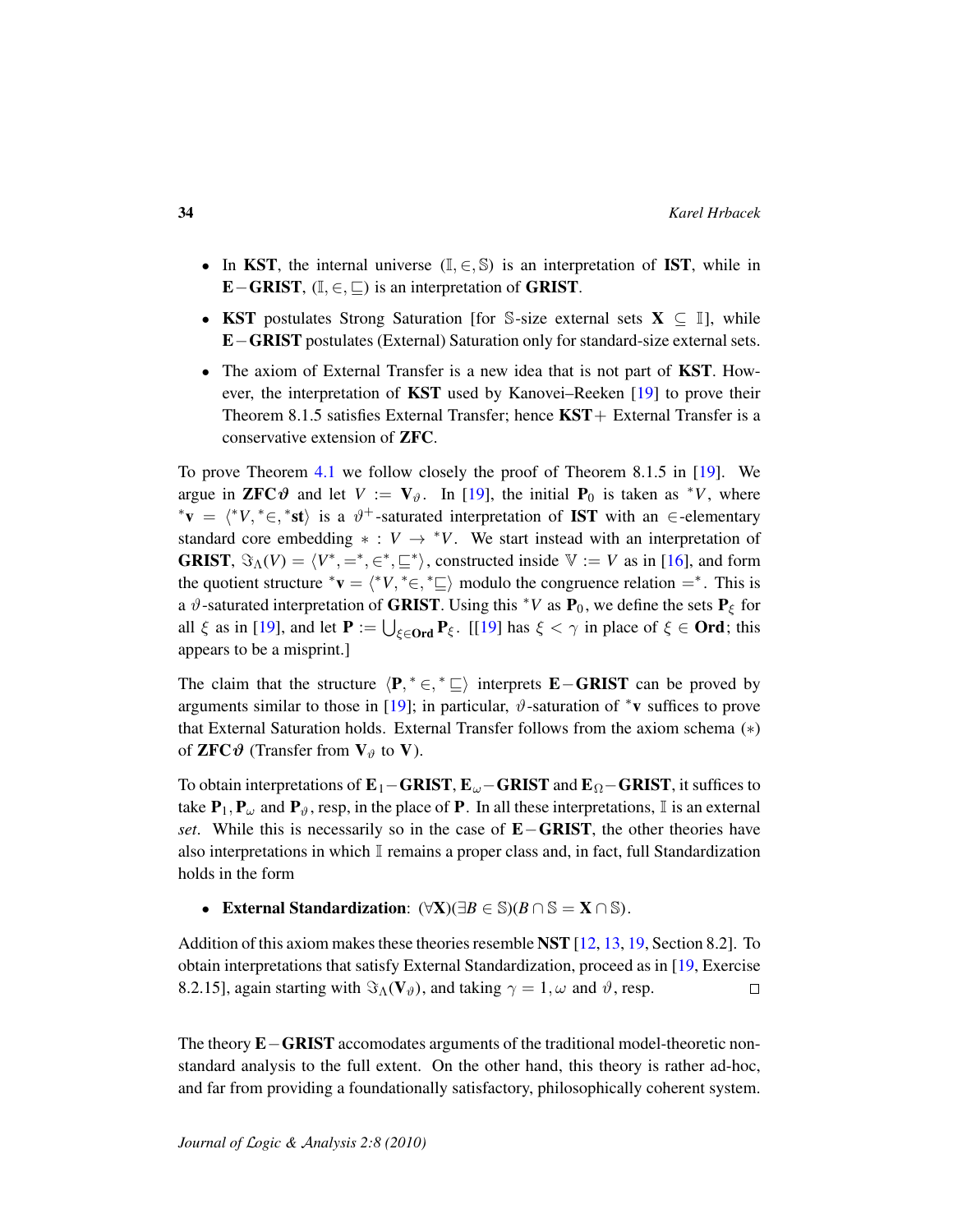Before discussing this matter further, we consider the simpler nonstandard set theory IST.

IST is a conservative extension of ZFC, and can thus be viewed as merely a formal tool for proving theorems of ZFC. However, most users of IST wish to identify the "usual" sets with some objects provided by **IST**. For this purpose there are two choices. The "official" philosophy of Nelson, enshrined by the IST terminology, is to regard the *internal sets* as the "usual" sets. This is the view we follow in GRIST as well. It has significant pedagogical advantages, as discussed in detail in [\[17\]](#page-36-4). However, one can equally well take the view that *standard sets* of IST are the "usual" sets. This is the philosophy of the author's [\[13\]](#page-35-10); many working mathematicians seem to find it more palatable. The point we wish to stress is that there is no *mathematical* reason for preferring either alternative. The standard universe  $\mathbb S$  and the internal universe  $\mathbb I$  have equal claims to being the "usual" universe of set theory.

On the other hand, if we look at not just the universes themselves, but also at the way they are embedded in the wider "cosmos" of IST, we notice some essential differences; most important for mathematical applications, infinitesimals (ultrasmall numbers) exist relative to the standard universe (level) S, but not relative to the internal universe I. It is precisely this asymmetry that is remedied by relative set theory. In fact, the guiding principle behind the development of GRIST was the desire to make all levels have the same view of the surrounding "cosmos" (technically, to make Transfer hold for all ∈-v-formulas, a feature we refer to elsewhere as "Full Relativization").

Coming back to E−GRIST: We have already noted that there are several universes that with some justification can be regarded as the "usual" universe of sets:  $\mathbb{I}, \mathbb{S}, \mathbb{W},$ WF, H (and possibly any level  $V \subseteq I$ ). If we follow the ideas that led from **IST** to GRIST, a picture of an extension of E−GRIST emerges wherein every universe can be regarded as the "usual" one, and all universes have the same view of the "cosmos"; in particular, every universe has a stratification into levels that satisfies GRIST, has its own external universe, and in this external universe it is isomorphic to a transitive universe, via its own ∗.

The "relativistic" perspective on axiomatic nonstandard set theory was advocated and developed by Ballard in [\[2\]](#page-35-12). In a later unpublished paper [\[3\]](#page-35-13) Ballard realized that the foundational issues raised by many universes of axiomatic nonstandard analysis are similar to those raised by many universes obtainable by forcing in traditional set theory, and proposed a coherent, uncompromisingly relativistic theory of the mathematical "cosmos" that accomodates both nonstandard and forcing extensions. A truly universal and philosophically satisfying theory of the nonstandard appears to require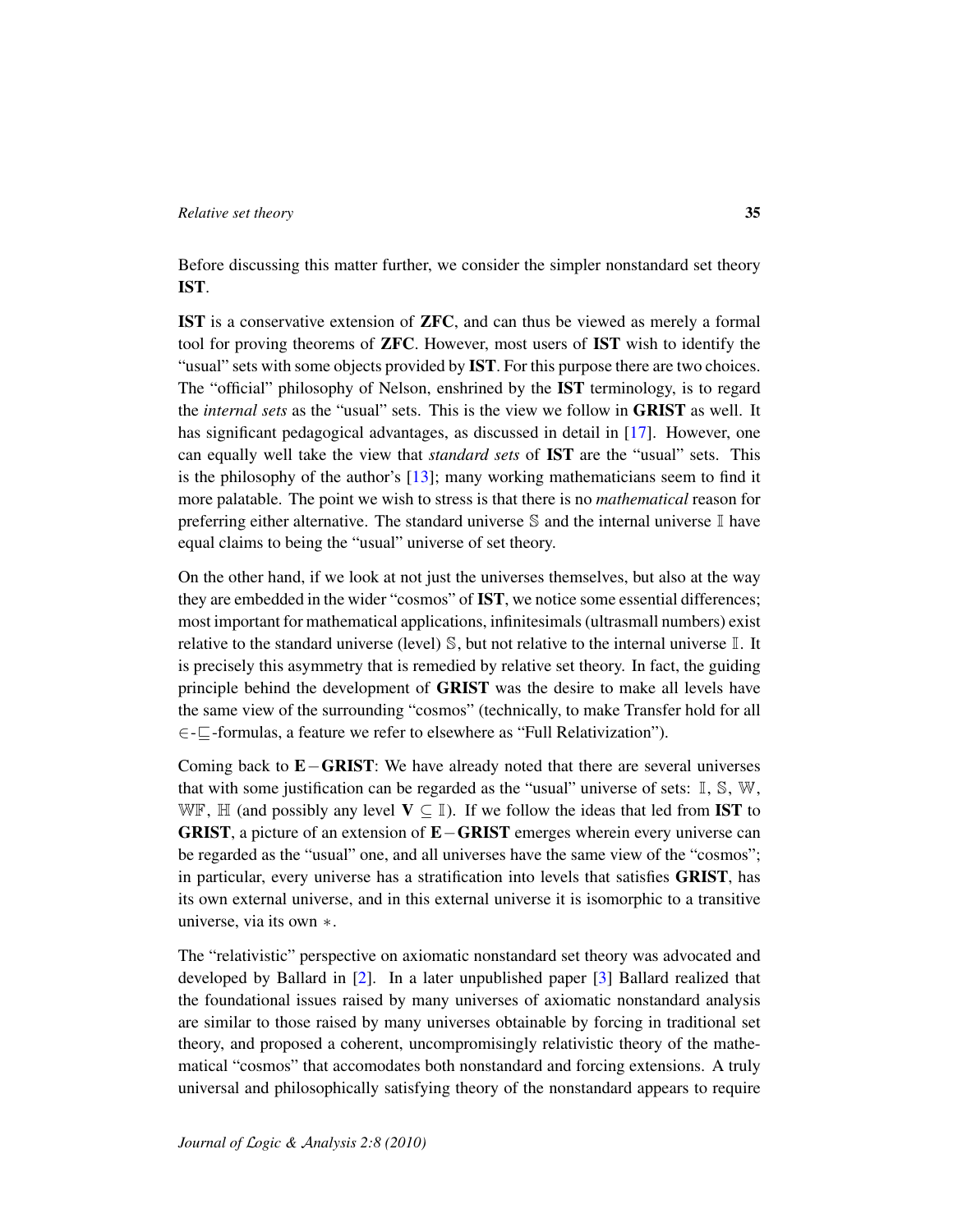such relativism; however, the construction of an extension of GRIST to such a theory presents a number of technical, mathematical and philosophical challenges. We hope to address these issues in greater detail elsewhere.

# References

- <span id="page-35-6"></span>[1] S Albeverio, J E Fenstad, R Hoegh-Krohn and T Lindstrom, *Nonstandard Methods in Stochastic Analysis and Mathematical Physics,* Academic Press, Inc., New York, 1986,  $xi + 514$  pages.
- <span id="page-35-12"></span>[2] D Ballard, *Foundational Aspects of "Non"standard Mathematics,* Contemporary Mathematics, vol. 176, American Mathematical Society, Providence, RI, 1994.
- <span id="page-35-13"></span>[3] D Ballard, *A set theoretic cosmology for mathematics*, unpublished paper, January 2002, 22 pages.
- <span id="page-35-8"></span>[4] R G Bartle, *A Modern Theory of Integration*, American Mathematical Society, Providence, RI, 2001, xiv + 458 pages.
- <span id="page-35-9"></span>[5] B Benninghofen, *Superinfinitesimals and the calculus of the generalized Riemann integral,* in: *Models and Sets, ed.* by GH Müller and MM Richter, Lecture Notes in Math. 1103, Springer, Berlin, 1984, 9 - 52.
- <span id="page-35-1"></span>[6] B Benninghofen and M M Richter, *A general theory of superinfinitesimals*, Fund. Math. 123 (1987), 199–215.
- <span id="page-35-5"></span>[7] F Diener and M. Diener (eds.), *Nonstandard Analysis in Practice*, Springer-Verlag, Berlin 1995.
- <span id="page-35-4"></span>[8] H B Enderton, *A Mathematical Introduction to Logic*, Academic Press, Inc., New York and London,  $1972$ , xiii  $+ 295$  pages.
- <span id="page-35-2"></span>[9] E I Gordon, *Relatively nonstandard elements in the theory of internal sets of E. Nelson,* Siberian Math. J. 30 (1989), 89–95 (in Russian).
- <span id="page-35-3"></span>[10] E I Gordon, *Nonstandard Methods in Commutative Harmonic Analysis*, American Mathematical Society, Providence, Rhode Island, 1997.
- <span id="page-35-7"></span>[11] C W Henson, *Analytic sets, Baire sets and the standard part map,* Canadian J. Math. 31 (1979), no. 3, 663–672.
- <span id="page-35-11"></span>[12] K Hrbacek, *Axiomatic foundations for nonstandard analysis,* Fund. Math. 98 (1978), 1–19; *abstract* in J. Symbolic Logic 41 (1976), 285.
- <span id="page-35-10"></span>[13] K Hrbacek, *Nonstandard set theory,* Amer. Math. Monthly 86 (1979), 1–19; doi[:10.2307/2321294.](http://dx.doi.org/10.2307/2321294)
- <span id="page-35-0"></span>[14] K Hrbacek, *Internally iterated ultrapowers,* in *Nonstandard Models of Arithmetic and Set Theory,* ed. by A Enayat and R Kossak, Contemporary Math. 361, American Mathematical Society, Providence, RI, 2004, 87–120.